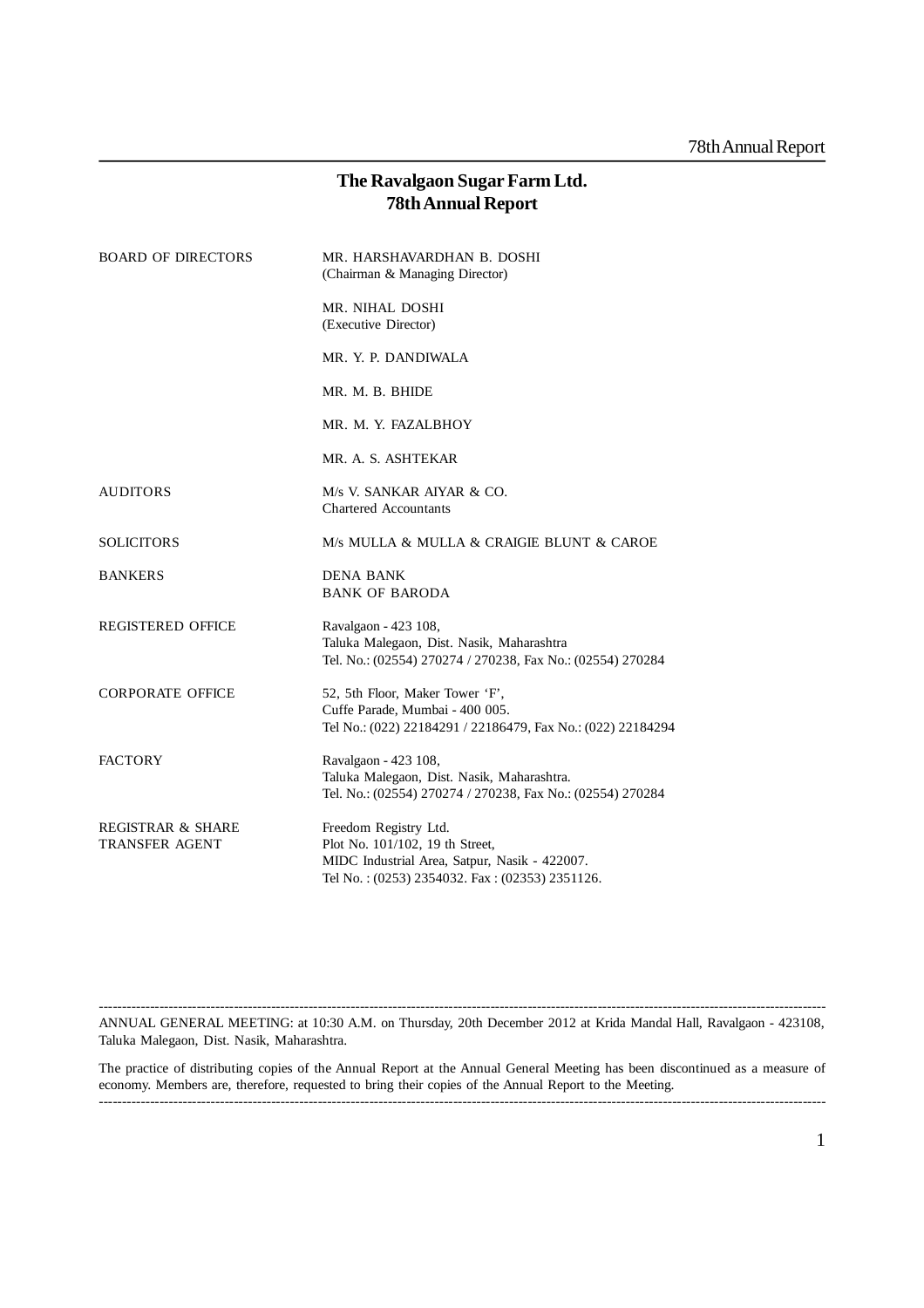#### **NOTICE**

NOTICE is hereby given that the 78th Annual General Meeting of the Company will be held as scheduled below,

| <b>DATE</b> | ٠ | Thursday, 20th December 2012 TIME: 10:30 A. M. |
|-------------|---|------------------------------------------------|
| PLACE       | ٠ | Krida Mandal Hall, Ravalgaon-423 108,          |
|             |   | Taluka Malegaon, Dist. Nasik, Maharashtra.     |

To transact the following business :

#### **ORDINARY BUSINES:**

- 1 To consider and adopt the Audited Balance Sheet for the period of 18 months ended 30th September 2012 and Profit and Loss Account for the period of 18 months ended 30th September 2012 alongwith the reports of the Auditors and the Board of Directors.
- 2 To declare dividend on equity shares of the Company.
- 3 To appoint a Director in place of Mr. M. B. Bhide who retires by rotation and, being eligible, offfers himself for reappointment.
- 4 To appoint Auditors and to fix their remuneration and in this regard to consider and if thought fit, to pass, with or without modification(s), the following resolution as an Ordinary resolution.

#### **Ordinary Resolution**

"RESOLVED THAT M/s V Sankar Aiyar and Co. Chartered Accountants, (Regn. No. 109208W), be and are hereby appointed as Auditors of the company, to hold office from the conclusion of this Annual General Meeting until the conclusion of the next Annual General Meeting of the compay on such remuneration as shall be fixed by the Board of Directors of the company"

By Order of the Board

#### **HARSHAVARDHAN B. DOSHI**

Chairman & Managing Director

Dated : 7th November 2012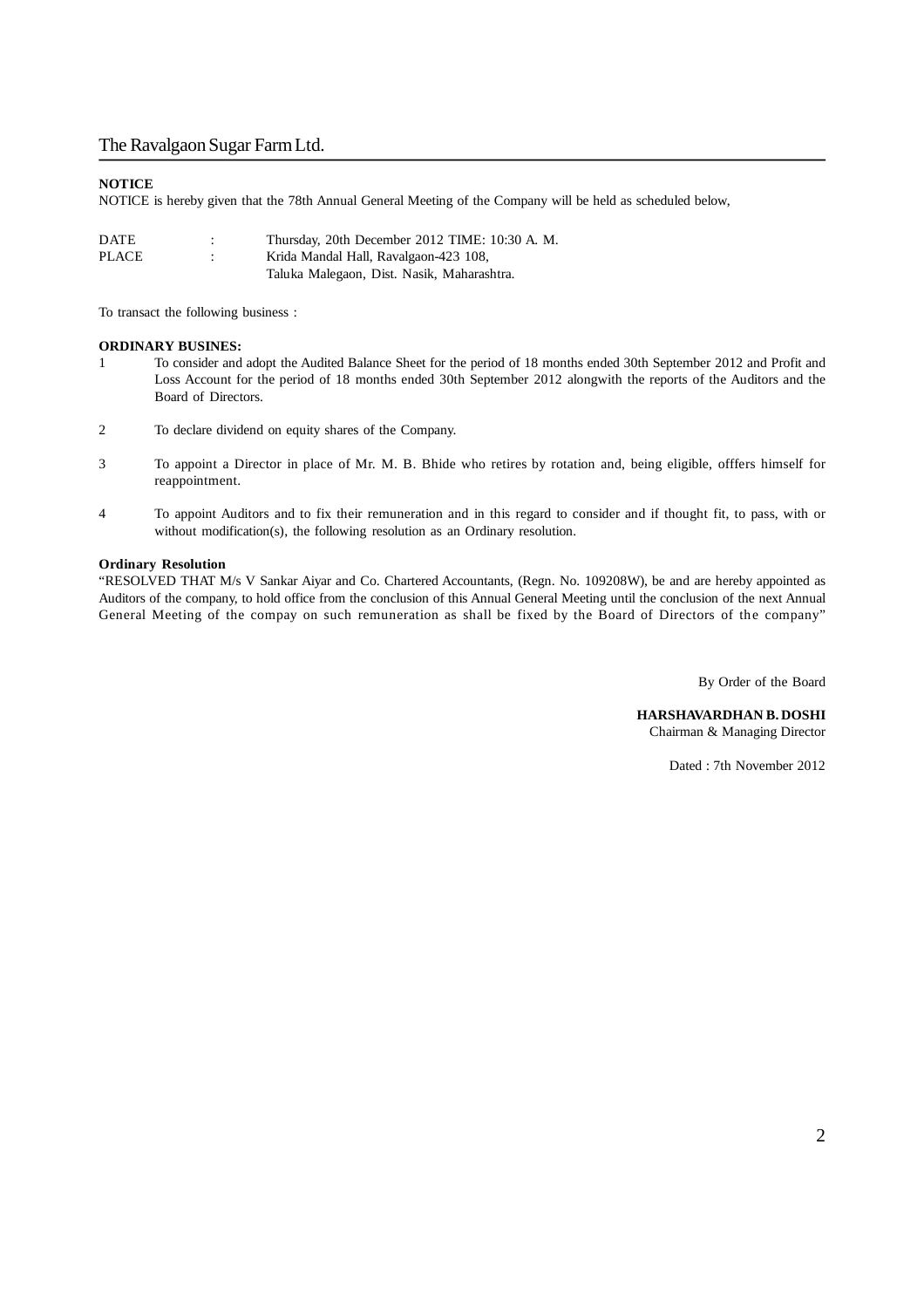#### **NOTES:**

- 1 A MEMBER ENTITLED TO ATTEND AND VOTE AT THE MEETING IS ENTITLED TO APPOINT A PROXY TO ATTEND AND VOTE INSTEAD OF HIMSELF AND SUCH PROXY NEED NOT BE A MEMBER OF THE COMPANY. PROXIES IN ORDER TO BE EFFECTIVE MUST BE RECEIVED BY THE COMPANY AT IT'S REGISTERED OFFICE NOT LESS THAN 48 HOURS BEFORE THE MEETING.
- 2 The Register of Members and Share Transfer Books of the Company will remain closed from Wednesday, 12th December 2012 to Thursday, 20th December 2012 (both days inclusive).
- 3 Members holding shares in physical form are requested to notify immediately details of any change / correction in their address, bank particulars etc. to the Company's Registrars and Share Transfer Agents. Members holding shares in demat account (electronic form) may notify any change to the Depository Participant.
- 4 i) The dividend for the financial years ended 30th September, 1997, 30th September , 1998, 30th September, 1999, 30th September, 2000, 30th September, 2001, 31st March 2004 and 31st March 2005 which remained unclaimed for 7 years from the date of declaration have been transfered to the Invester Education and Protection Fund established by the Central Government pursuant to Section 205C of the Companies Act,1956.
	- ii) Shareholders are requested to note that no claim shall lie against the Company or the said Invester Education and Protection Fund after the transfer of unclaimed dividend to the fund.
- 5 The shares of the Company are under compulsory demat list of SEBI and therefore trading in equity shares can be done only in demat form. In case you have not demated your shares, you may do so by opening an account with any Depository Participant and completing the dematerialisation procedure.
- 6 Details of Director seeking Re-appointment at the forthcoming Annual General Meeting in pursuance of Clause 49 of the Listing Agreement.

|   | <b>Name of Director</b>           | Mr. M. B. Bhide                              |
|---|-----------------------------------|----------------------------------------------|
|   | Date of Birth                     | 18th September 1932                          |
| 3 | Experience in Specific Functional | Associated with Sugar Industry for last many |
|   | area and Position held            | years                                        |
|   | <b>Oualification</b>              | Mechanical & Electrical Engineer             |
|   | Directorship in other Companies   | Yes                                          |
|   | (Excluding foreign Companies)     |                                              |
|   | Shareholding                      | Nil                                          |

On behalf of the Board of Directors

#### **HARSHAVARDHAN B. DOSHI**

Chairman & Managing Director

Registered Office: Ravalgaon - 423 108, Taluka Malegaon, Dist. Nasik, Maharashtra,

Dated : 7th November 2012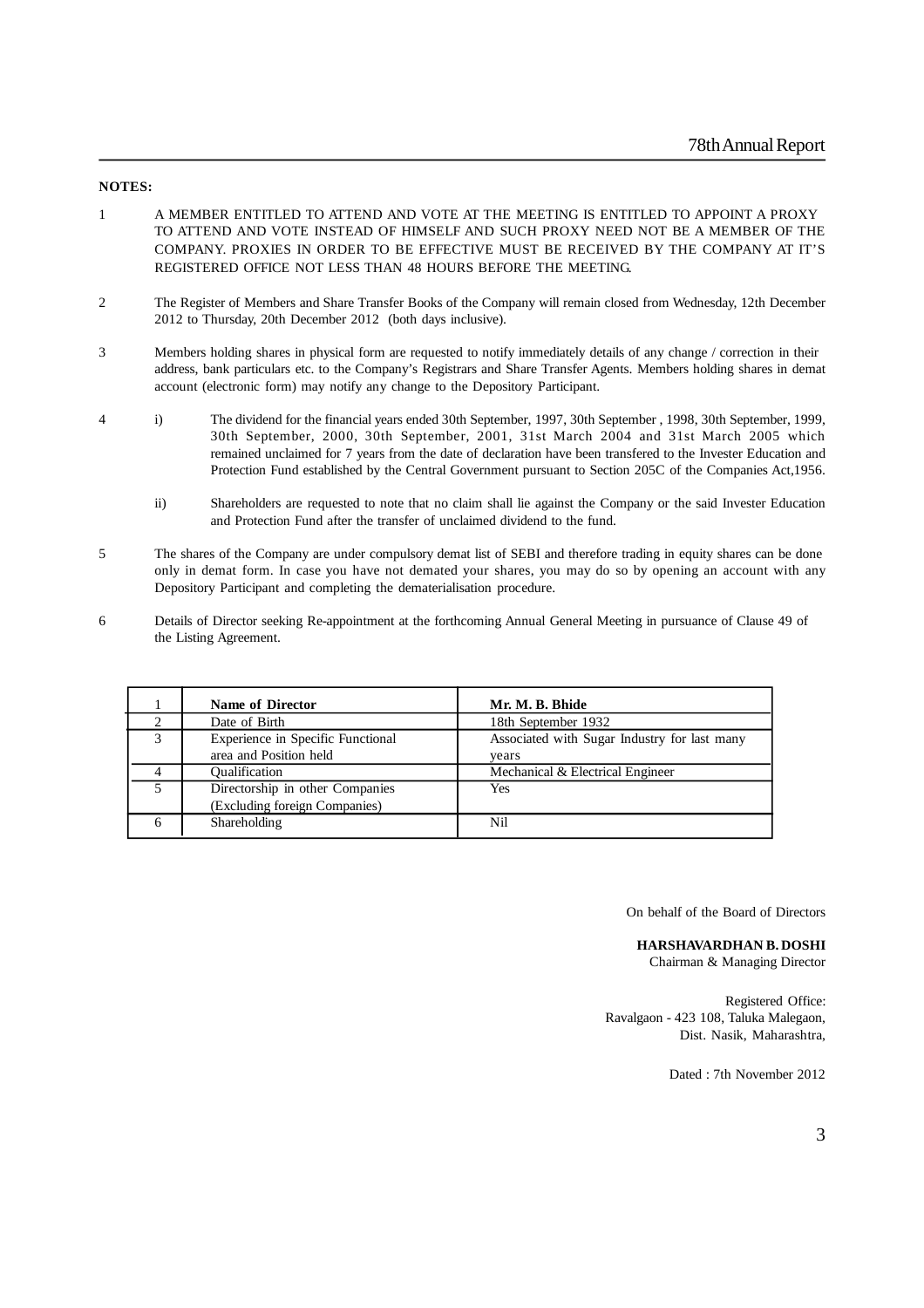### **DIRECTORS' REPORT**

#### To, The Members of **THE RAVALGAON SUGAR FARM LTD.**

Your Directors present the 78th Annual Report together with the Audited Accounts of the Company for the period of 18 months ended 30th September 2012.

| <b>FINANCIAL RESULTS:</b>                                             | 18 months ended<br>30th Sept. 2012<br>(Rs. In Lacs) | Year Ended<br>31 st March 2011<br>(Rs. In Lacs) |
|-----------------------------------------------------------------------|-----------------------------------------------------|-------------------------------------------------|
| Net Profit / (Loss) after providing for                               | (844.65)                                            | 3.33                                            |
| $\vert i \rangle$<br>Depreciation                                     | 338.39                                              | 225.56                                          |
| $\overline{ii}$ )<br>Prior Period Items                               |                                                     | 0.23                                            |
| $\overline{iii}$ )<br>Provision for Taxation (including Deferred Tax) | (37.61)                                             | 8.14                                            |
| Surplus brought forward<br>Add:                                       | 1099.84                                             | 1156.78                                         |
| Amount available for appropriation                                    | 255.19                                              | 1106.11                                         |
| Appropriation:-                                                       |                                                     |                                                 |
| Proposed Dividend                                                     | 3.40                                                | 51.00                                           |
| Tax on Proposed Dividend                                              | 0.55                                                | 8.27                                            |
| <b>Transfer to General Reserve</b>                                    |                                                     | 1.00                                            |
| <b>Balance carried to Balance Sheet</b>                               | 251.24                                              | 1099.84                                         |

#### **DIVIDEND:**

Your Directors have recomended Dividend of 10% (Rs. 5/- per equity share on 68,000 equity shares of 50/- each) for the period of 18 months ended 30th September 2012. The dividend, if declared at AGM, will be paid to those shareholders whose names appear in the Register of Members of the Company on 20th December 2012 or on the Register of Beneficial Owners maintained by the Depositories as per the details furnished by National Securities Depository Ltd. and Central Depository Services (India) Ltd. for the purpose of payment of dividend.

### **OPERATIONS:**

#### **SUGAR:**

The following table gives the comparative figures of sugarcane crushed, sugar bags produced and the rate of recovery for the period of 18 months under review and previous financial year.

|                          | Current<br>Period | <b>Previous</b><br>Year |
|--------------------------|-------------------|-------------------------|
| Surgarcane crushed in MT | 182195            | 149938                  |
| Sugar MTs                | 19508             | 15557                   |
| Recovery                 | 10.70%            | 10.47%                  |

Late monsoon reduced the availability of sugarcane for the season 2011-12. this resulted in low area under Sugarcane plus low yields per acre.

#### **CANDY SUGAR**

The unhealthy competition from unorganized sector poses problems for candy sugar business. The company is taking steps to use the candy plant for production of high-grade sugar, Production for candy sugar and Bura was nil during the period.

#### **CONFECTIONERY:**

Production of confectionery was 2708 MT during the period under review as compared to 2569 MT during the previous year. The Company concentrated on brands such as Pan Pasand, Mango Mood, Coffee Break, etc.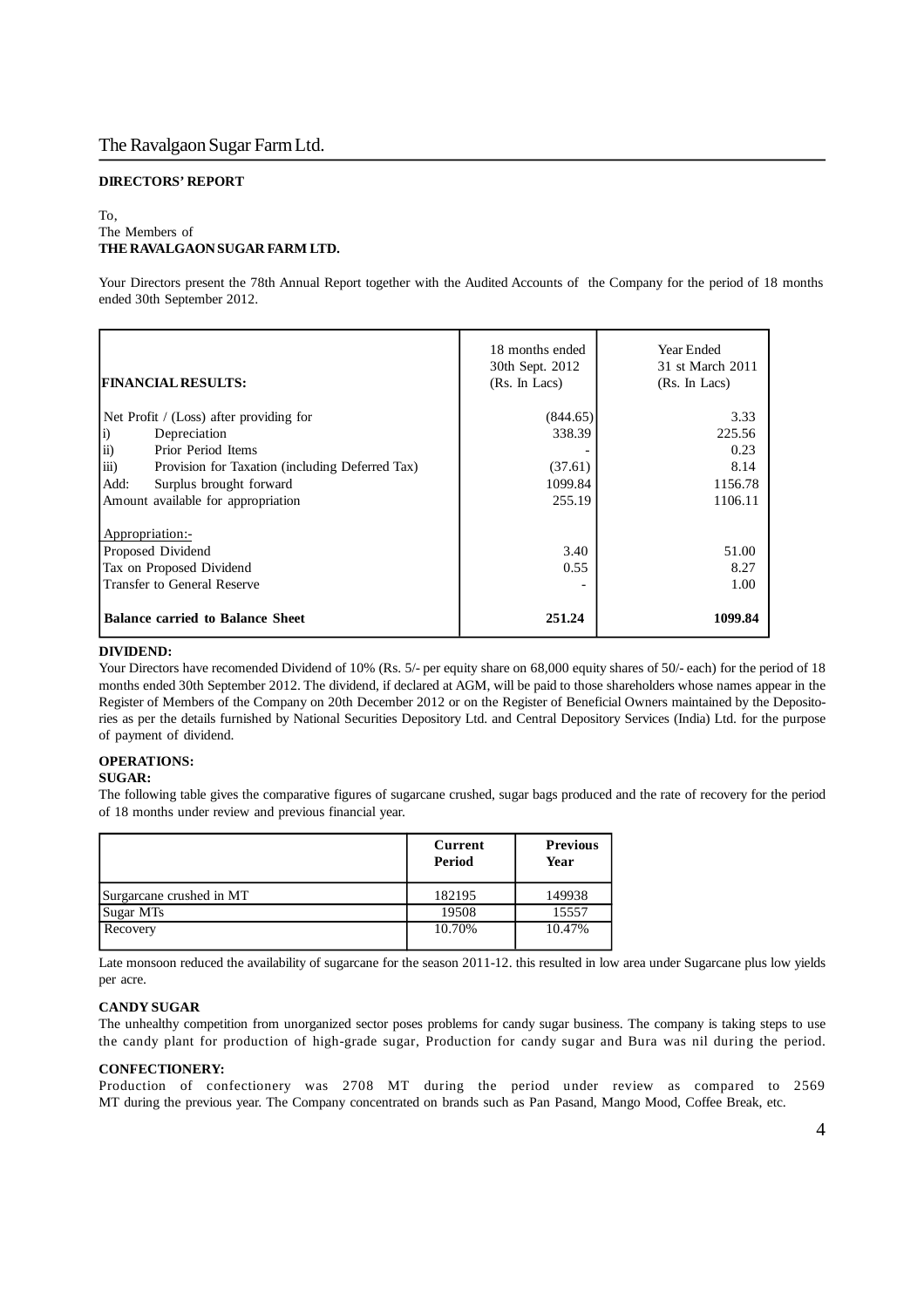#### **POLLUTION AND ENVIRONMENT AND SAFETY:**

Various equipments are installed as an anti-pollution measure for the protection of environment at your factory. The norms prescribed by the Government are also adhered to. Necessary industrial safety measures have also been taken at your factory, which has resulted in better protection of workers and no major acccident has taken place in the factory.

#### **FIXED DEPOSITS:**

The total amount of fixed deposit as at 30th September 2012 was 488.79 lacs. There are no overdue deposits except unclaimed deposits amounting to Rs.6.77 Lacs as on 30th September 2012.

#### **DIRECTORS' RESPONSIBILTY STATEMENT:**

Pursuant to Section 217 (2AA) of the Companies Act, 1956, the Director confirm that,

- a) In the preparation of Annual Accounts, the applicable Accounting Standards have been followed with explanatory notes relating to material departures.
- b) Appropriate accounting policies have been selected and applied consistently and judgements and estimates that are made are reasonable and prudent so as to give true and fair view of the state of affairs of the Company at the end of the period and of the profit and loss account of the Company for that period.
- c) Proper and sufficient care has been taken for maintaining adequate accounting records in accordance with the provisions of the Companies Act, 1956 for safeguarding the assets of the Company and for preventing and detecting fraud and other irregularities.
- d) The Annual Accounts have been prepared on a going concern basis.

#### **CORPORATE GOVERNANCE AND MANAGEMENT DISCUSSION & ANALYSIS:**

Persuant to clause 49 of the Listing Agreement with the Stock Exchange, a "Management Discussion & Analysis" and a report on "Corporate Goverance" are given as Annexure 'A' and 'B' respectively to the report. A certificate from the Statutory Auditors of Company regarding compliances of conditions of Corporate Goverance is also annexed thereto.

#### **SECRETARIAL COMPLIANCE CERTIFICATE:**

A Secretarial Compliance Certificate pursuant to Section 383A of the Companies Act, 1956 is annexed herewith as Annexure "C"

#### **AUDITORS' REPORT:**

Auditors in their report have made observations in respect of non-provision for the present value of accrued gratuity liability. Suitable explanation have been provided by way of note 32 forming part of Financial Statement. This note should be considered as explanation by Directors as part of their report.

#### **PARTICULARS REGARDING EMPLOYEES:**

The information required under Section 217 (2A) of the Companies Act, 1956 read with Companies (Particulars of Employees) Rule 1975, as amended, forms part of this Report. However, as per the provisions of Section 219(1) (b)(iv) of the Companies Act, 1956, the Report and Accounts are being circulated to all the shareholders excluding the aforesaid information. Shareholders, interested in obtaining this information, may write to the Company at it's Registered Office.

#### **CONSERVATION OF ENERGY, TECHNOLOGY ABSORPTION AND FOREIGN EXCHANGE EARNING AND OUTGO:**

Statement giving particulars regarding Conservation of Energy, Technology Absorption and Foreign Exchange Earnings and outgo as required under Companies (Disclosure of Particulars in Report of Board of Directors) Rules, 1988 is annexed to and forms part of this Report, as per Annexure-'D'.

#### **DIRECTORS:**

Mr. M. B. Bhide, director retires by rotation under Article 152 of Articles of Association and being eligible offers himself for reappointment.

#### **AUDITORS:**

You are requested to appoint Auditors for Current financial year 2012-13 and authorise the Board to fix their remuneration. The retiring Auditors. M/s V. Sankar Aiyar & Co, being eligible, offer themselves for re-appointment.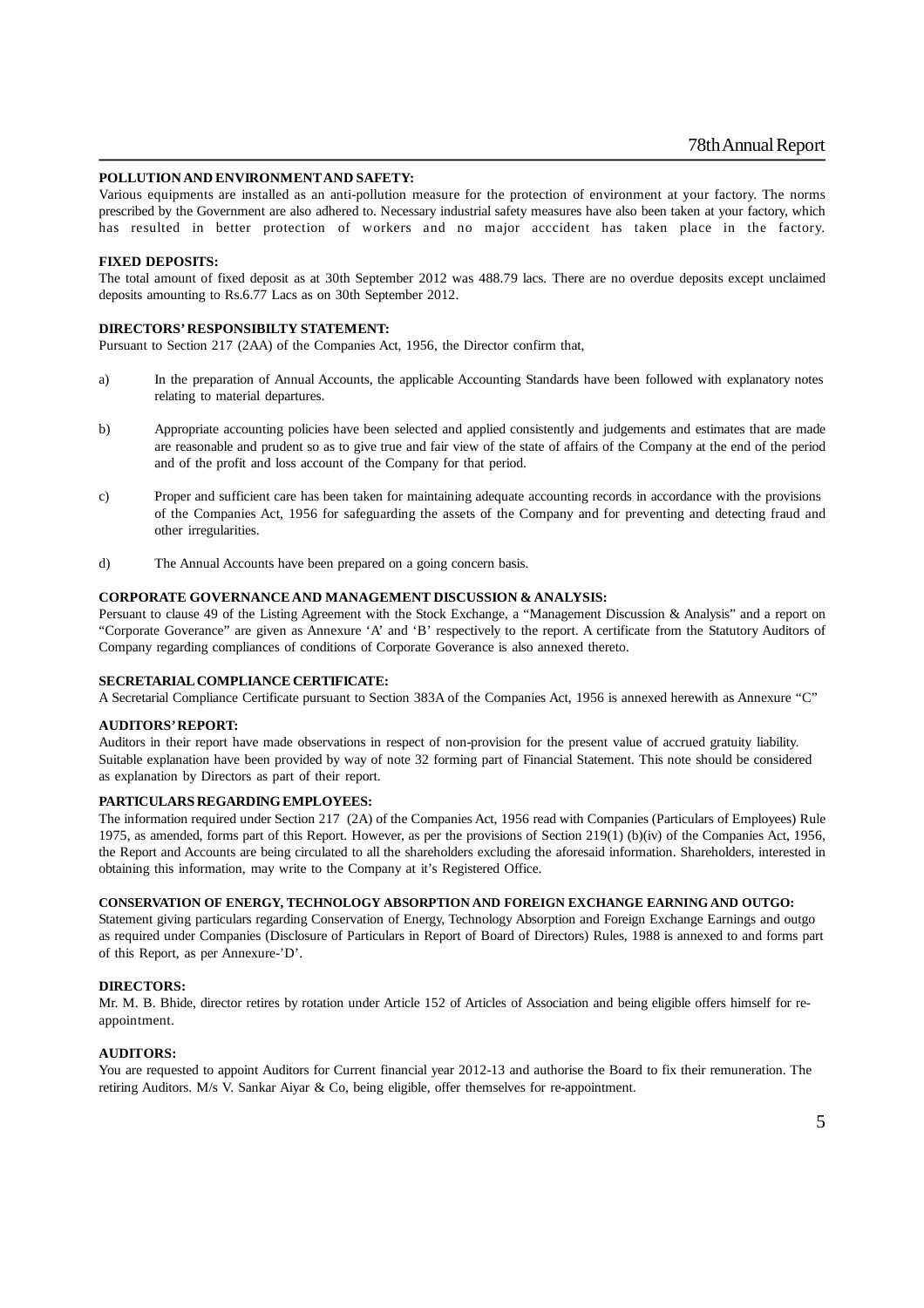#### **ACKNOWLEDGEMENTS:**

Your Directors take this opportunity to place on record their sincere appreciation for the timely assistance and cooperation extended by Financial Institutions, Company's Bankers and various Government Agencies / Bodies and look forward to receive their continuous support.

Your Directors also wish to place on record their appreciation for the co-operation extended / services rendered by the workmen, staff, executives, dealers, customers and all others concerned.

Your Directors also express thanks to the shareholders for their support to and confidence reposed in the Company.

### For **THE RAVALGAON SUGSR FARM LTD.**

**HARSHAVARDHAN B. DOSHI** Chairman & Managing Director

**Registered Office:** Ravalgaon - 423 108, Taluka Malegaon, Dist. Nasik, Maharashtra,

Dated : 7th November 2012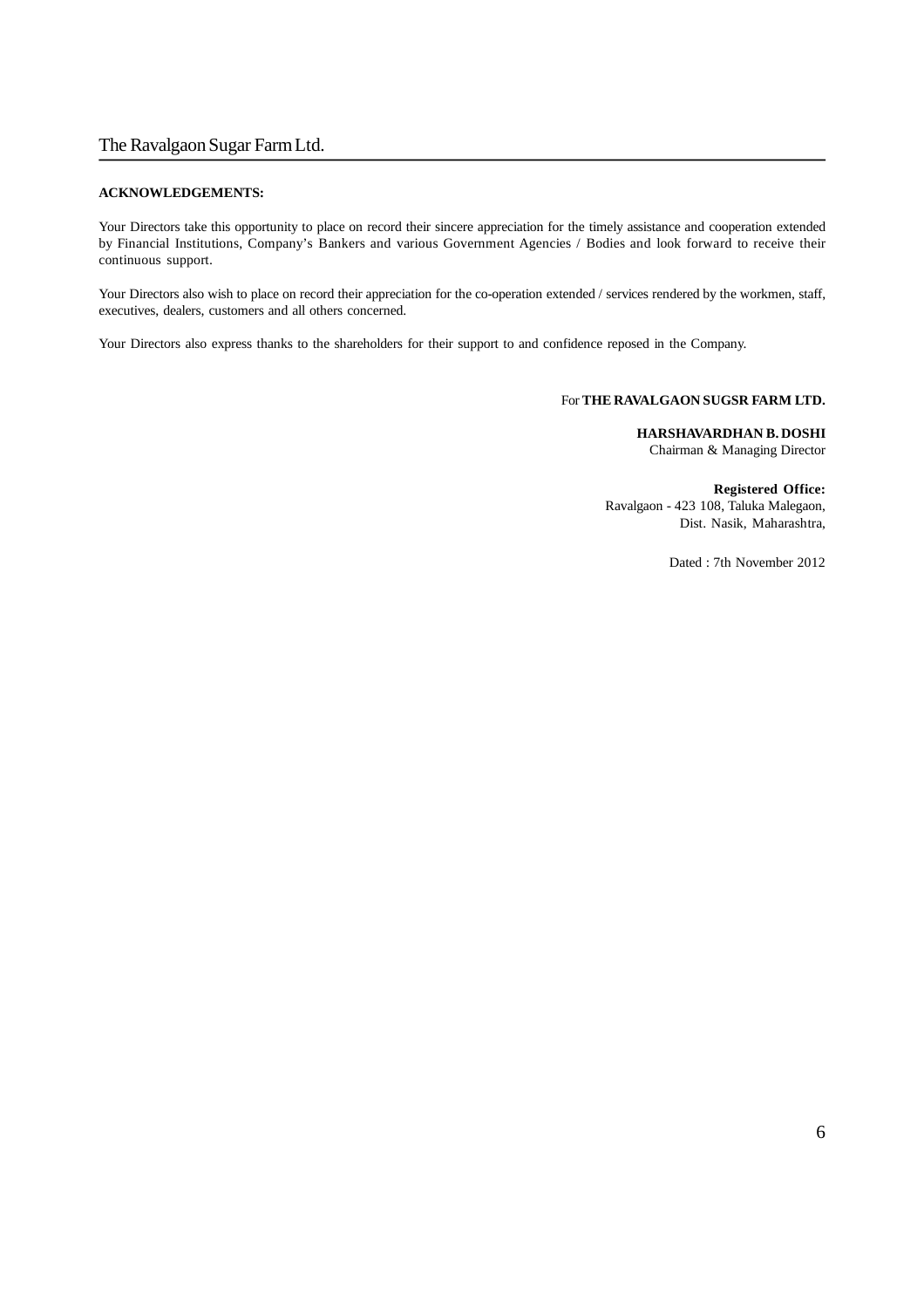#### **ANNEXURE "A" TO DIRECTORS' REPORT**

#### **MANAGEMENT DISCUSSION AND ANALYSIS**

#### **INDUSTRY STRUCTURE AND DEVELOPMENT:**

The Company is engaged in the manufacture of Sugar and various Confectionery Products. It has manufacturing facility at Ravalgaon (Maharashtra) and Corporate Office in Mumbai.

#### **BUSINESS OUTLOOK:**

The Sugar Industry in India comes under The Essential Commodities Act, 1955 and therefore is regulated by the Government. Being an agro based industry, performance is largely dependant on weather and rainfall in the area of operation. However the prices of sugar have been very unfavourable. The sales of confectionery division was affected by various factors like competition, increase in costs, etc.

#### **OPPORTUNITIES AND RISKS:**

There is good demand for the products of the Company. Efforts are made to improve its operating efficiency by taking various steps like installing balancing equipments, more efficient use of the available resources, etc. The products of the Company have been well accepted in the market.

Sugar Industry by nature is a seasonal industry, dependent on the sugarcane crop. Sugarcane needs good rainfall. This year the rainfall was not satisfactory resulting in lower avaibility of sugarcane.

More so the sugar prices have also been volatile and have been very unfavourable. These are not controlled by any single player due to large number of units in the country. Prices are also affected by the sales allocations made by the Government of India on a monthly basis as well as stocks held by the sugar mills.

Uncertainties in Government policies and regulations governing sugar industry in India also continues to pose risk to the sugar industry. The sugarcane to be paid to farmers by a manufacturer is also decided by the Government policy from time to time. The Company is therefore vulnerable to the changes in Government Policy and climatic conditions.

As regards confectionery, the competition from outside sources has been increasing. The competition and increase in costs, mainly material costs affect the sales and margins.

#### **HUMAN / INDUSTRIAL RELATIONS:**

The Company believes that manpower is the most valuable resource for its growth. Industrial relations have been very cordial. The Company has recruited competent managerial personnel at various levels and personnel policies aim to ensure strengthening the involvement of all in the development of company.

#### **INTERNAL CONTROL SYSTEM AND THEIR ADEQUACY:**

The Company maintains adequate internal control systems and makes need based suitable changes therein to strengthen the same. The system provides among other things, reasonable assurance of recording the transactions of its operations in all material respects and of providing protection against significant misuse or loss of Company's assets.

#### **CAUTIONARY STATEMENT:**

Statements made in Management Discussion and Analysis describing the Company's objectives, projections, estimates, expectations or predictions may be forward looking statements within the meaning of applicable security laws or regulations. These statement are based on certain assumptions and expectations of future events. Actual results could however differ materially from those expressed or implied. Important factors that could make a difference to the Company's operations include global and domestic demand-supply conditions, finished goods prices, raw material availability and costs thereof, change in Government regulations, tax structure, economic developments within India.

The company assumes no responsibililty in respect of forward-looking statements which may be amended or modified in future on the basis of subsequent developments, information or events.

#### **ANNEXURE "B" TO DIRECTORS' REPORT**

#### **REPORT ON CORPORATE GOVERNANCE**

This report on Corporate Governance forms part of the Directors' Report. This report besides being in compliance of the mandatory requirement of the Listing Aggrement gives an insight into the process of functioning of the Company.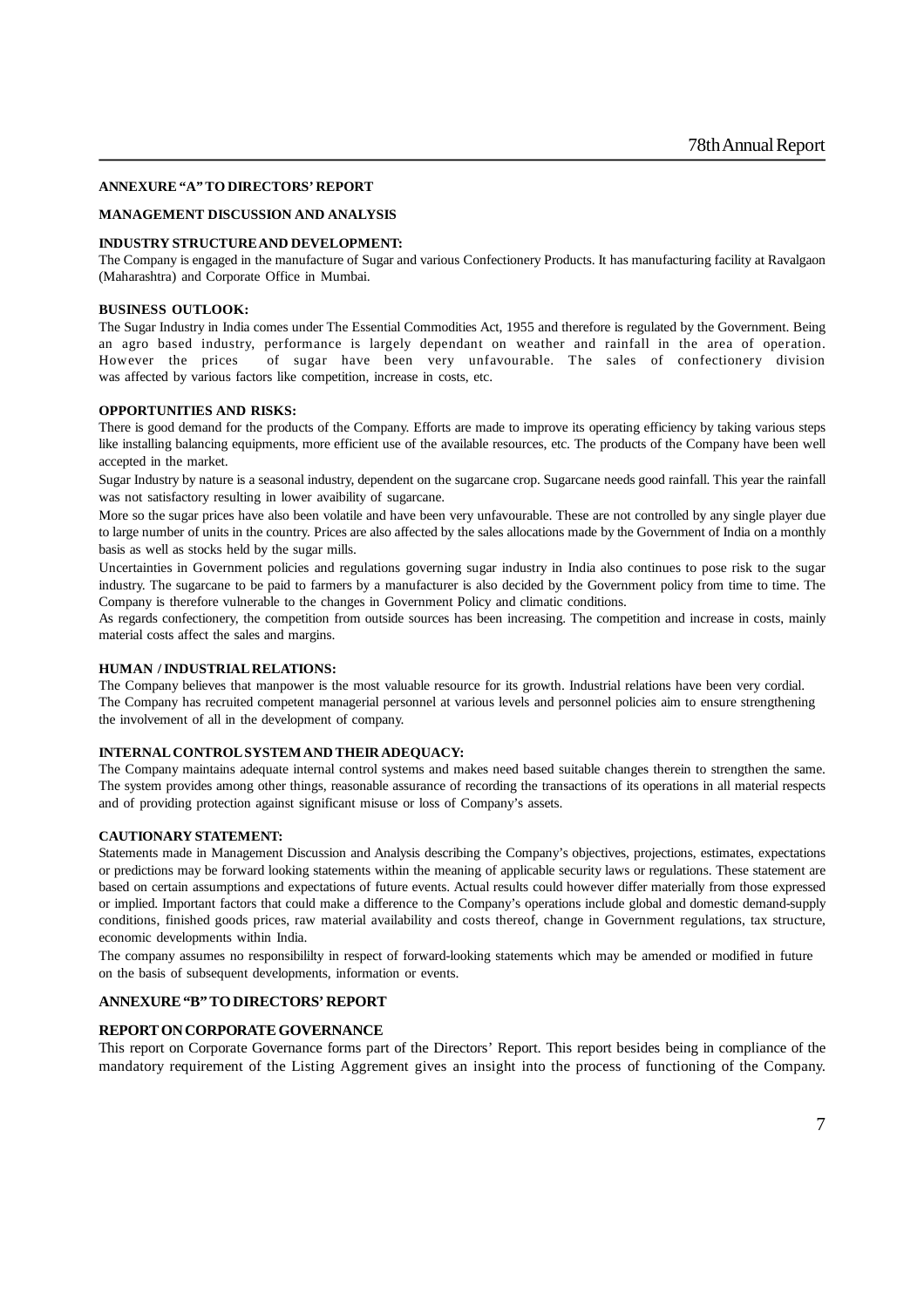#### **CORPORATE GOVERNANCE**

#### **Company's Philosophy on Code of Corporate Governance.**

The Company's Corporate Governance principles have a strong pedigree of fairness, transparency, ethical processes and good practices. The core values of the organization include Quality, Trust, Leadership and Excellence. At RSFL, Governance has been a journey and we are continuously benchmarking our governance standards to global practices. These efforts give us the confidence of having put in place the right building blocks for future growth in prudent and sustained manner. This emanates from our strong belief that sound governance is integral to creating value on a sustainable basis.

Company complies with the requirements as laid down in Clause 49 of the Listing Agreement with the Stock Exchanges.

#### **1 Governance Structure**

**i) Board of Directors -** The Member of the Board are free to bring up any matter of discussion at the Board Meeting and the functioning is democratic. The Board is equipped to perform its role of business assessment through inputs from time to time. Directors are fully briefed on all business related matters, risk assessment and minimization procedures and new initiatives propossed by the company. The Board thus play a key role in framing policies for ensuring and enhancing good governance. Besides its primary role of setting corporate strategies and goal and monitoring corporate performance, the Board directs and guides the activities of the Management towards achieving corporate goals, seeks accountability with a view to achieve sustained and consistent growth aimed at adding value for its stakeholders. **ii) Committees of Directors -** The Board has constituted the following committees viz. Audit Committee, Remuneration

Committee and Shareholders / Investors Grievance Committee. Each of the Committee has been mandated to operate within a given framework.

#### **2 Board of Directors**

#### **Composition of Board of Directors**

The Board of Directors consists of professionals drawn from diverse fields, who bring in a wide range of skills and experience to the Board. The Board is broad-based and consists of eminent individuals drawn from management,echnical, financial and marketing fields. The Company is managed by the Board of Directors in coordination with the senior management team. The day-to-day operations of the Company are conducted by the Chairman and Managing Director, subject to overall supervision and control of the Board of Directors. The Non-Executive Directors and Indepen dent Directors bring external and wider perception and independence in the decision making process. The composition of the Board of Directors, meets with the requirement of Clause 49 (1) (A) of the Listing Agreement. None of the Directors on the Board is a member of more than ten Committees and Chairman of more than five Committees ( as specified in Clause 49 ), across all companies in which they are Directors.

#### **BRIEF PROFILE:**

Brief resume of all the Directors, nature of their expertise in the specific functional areas and also the numbers of other companies in which they hold directorships, memberships/chairmanships of Board Committees and their shareholding in the company is given hereunder.

#### **1 Mr. Harshavardhan B. Doshi - Chairman & Managing Director**

Mr. Harshavardhan B. Doshi is a science graduate from University of Mumbai. He is son of late Mr. Bharat Gulabchand Doshi, one of the Founder Members of the company. He joined the Board in 1984. He has been associated with Sugar Industry for over three decades.

Mr. Harshavardhan B. Doshi is also Chairman of Acrow India Limited.

Mr. Harshavardhan B. Doshi is the promoter of the company and holds 2070 shares of the company in his name as on 30th September 2012.

#### **2 Mr. Yazdi P. Dandiwala - Director**

Mr. Yazdi P. Dandiwala is a senior partner of M/s Mulla & Mulla & Craigie Blunt & Caroe, a leading firm of Advocates and Solicitors in Mumbai. He has been in practice for over three decades and has vast experience in the legal field and in particular on matters relating to corporate laws, banking and taxation.

Mr. Yazdi P. Dandiwala joined the Board in 1991.

Mr. Yazdi P. Dandiwala is a member of Audit Committee. He is also member of the Shareholders / Investor Grievance Committee and Remuneration Committee.

Mr. Yazdi P. Dandiwala is Non Executive Independent Director of the Company and he does not hold any share of the company in his name as on 30th September 2012.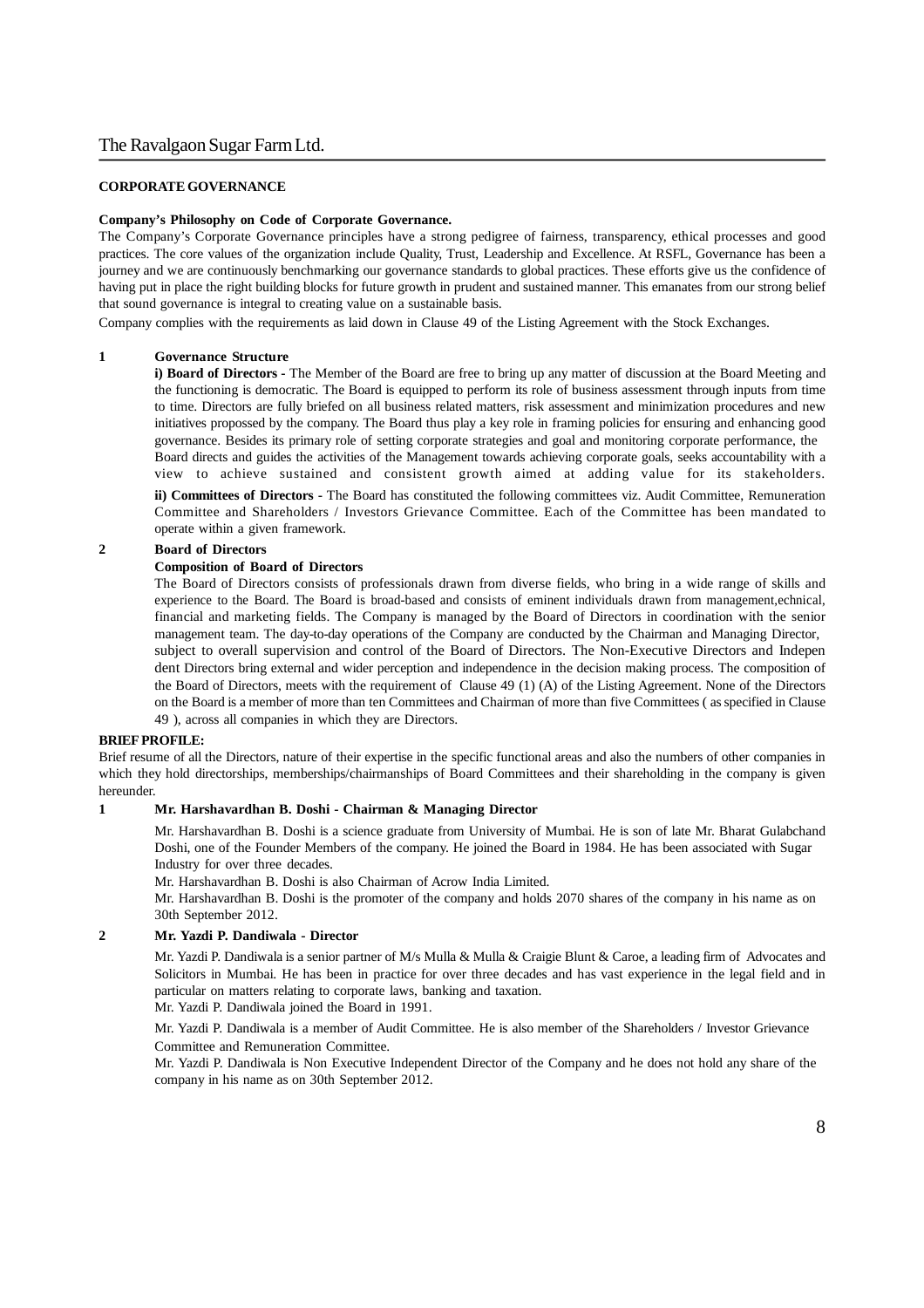#### **3 Mr. Moorad Fazalbhoy - Director**

Mr. Moorad Fazalbhoy, is B.A (Hons) from York University, Toronto. He has been associated with the company since 1992. He has held several senior positions in his career including Chairman & Managing Director of Photophone Limited and Chairman of Photophone Comel Private Limited.

Mr. Moorad Fazalbhoy is a member of Audit Committee and member of Remuneration Committee.

Mr. Moorad Fazalbhoy is Non Executive Independent Director of the company and he does not hold any shares of the company in his name as on 30th September 2012.

#### **4 Mr. Manohar B. Bhide - Director**

Mr. Manohar B. Bhide is a Mechanical & Electrical Engineer having passed with distinction and has secured 2nd rank in the Pune University. He is fellow of the Institute of Engineers of India. Mr. Bhide had a long tenure with Walchandnagar Industries Limited before he retired as General Manager ( Marketing).

Mr. Bhide also worked as Resident Director in Sugar Corporation of Uganda for two and half years.

Mr. Bhide is Chairman of Audit Committee of the company and member of Remuneration Committee.

Mr. Bhide is Non Executive Independent Director of the company and he does not hold any shares of the company in his name as on 30th September 2012.

#### **5 Mr. Nihal H. Doshi - Executive Director**

Mr. Nihal H. Doshi joined the Board of Directors in 2008. Prior to joining Ravalgaon on an executive basis in 2011, Mr. Doshi was an Associate at Quadrangle Group, a private equity firm headquartered in New York, USA, focused on investments in media, communications and information services. Prior to joining Quadrangle Group, Mr. Doshi worked for Credit Suisse in the Mergers and Acquisitions group.

Mr. Doshi graduated with a Bachelor of Science, magna cum laude, in economics from the Wharton School at the University of Pennsylvania.

Mr. Nihal Doshi is son of Mr. H. B. Doshi. He does not hold any shares of the company in his name as on 30th September 2012.

#### **6 Mr. Ashok S. Ashtekar - Director**

Mr. Ashok Astekar joined the Board of Directors in October 2009. He is an Engineer.

Mr. Ashok Astekar is Non Executive Indepentent Director of the company and he does not hold any shares of the company in his name as on 30th September 2012. He is a member of the Audit Committee.

#### **ATTENDANCE OF EACH DIRECTOR AT THE BOARD MEETINGS AND THE LAST ANNUAL GENERAL MEETING.**

Seven Board of Directors Meeting were held during period of 18 months ended 30th September 2012 on:

25th April 2011, 25th July 2011, 12th August 2011, 21st October 2011, 25th January 2012, 9th May 2012 and 27th July 2012 The details in regard to attendance of Directors at the Board Meeting / Shareholders Meetings, the number of Directorship(s) held in Indian, public limited companies and the position of Membership/Chairmanship of Audit Committees and shareholders' investors grienvance in such Indian public limited companies are given below.

| Name of the Director | Category    | No. of Board<br>Meetings<br>attended | Attendence at<br>the last AGM | Directorship in<br>other Public Ltd.<br>companies | No. of Board<br>Committee<br>positions held<br>in other<br>companies |        |
|----------------------|-------------|--------------------------------------|-------------------------------|---------------------------------------------------|----------------------------------------------------------------------|--------|
|                      |             |                                      |                               |                                                   | Chairman                                                             | Member |
| Mr. H. B. Doshi      | Promoter    |                                      | Yes                           | $\mathfrak{D}$                                    |                                                                      |        |
| Mr. M. B. Bhide      | Independent |                                      | No                            |                                                   |                                                                      |        |
| Mr. Y. P. Dandiwala  | Independent | 3                                    | No                            | $\mathfrak{D}$                                    |                                                                      |        |
| Mr. Moorad Fazalbhoy | Independent |                                      | No                            |                                                   |                                                                      |        |
| Mr. Ashok Astekar    | Independent |                                      | No                            |                                                   |                                                                      |        |
| IMr. Nihal H. Doshi  | Promoter    |                                      | Yes                           | $\mathcal{D}_{\mathcal{L}}$                       |                                                                      |        |

**Note:** \* This excludes directorship in Foreign Companies, Private Companies, Companies formed under section 25 of the Companies Act, 1956, Govt. Bodies and Directorship in The Ravalgaon Sugar Farm Ltd.

It is to be noted that the Non Executive Independent Directors of the company have no stake in the shareholding of the company.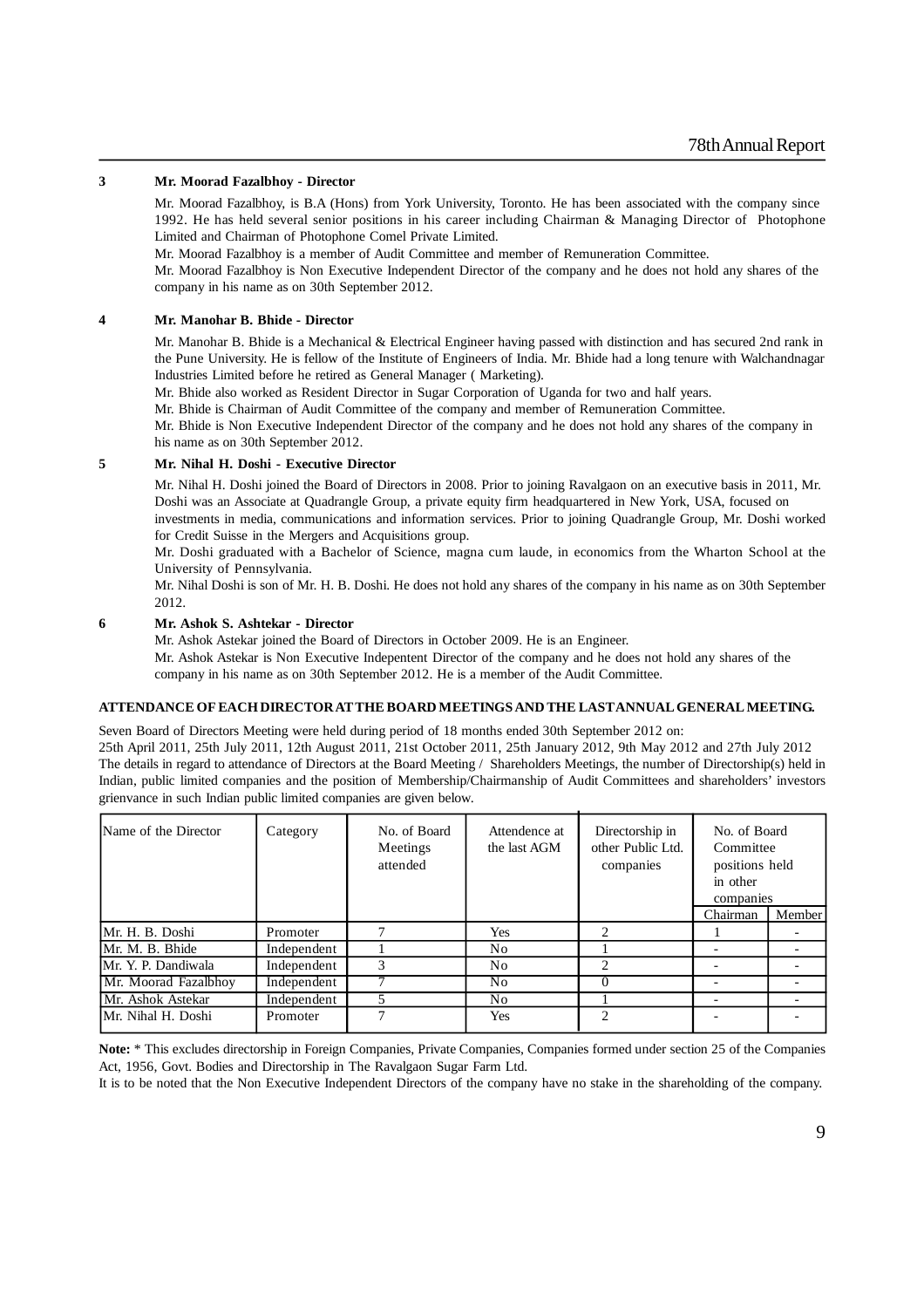#### **Board Procedures**

The Board generally meets once in quarter to review the quarterly business and financial performance of the Company. These Meetings are scheduled well in advance and the notice of each Board Meeting is given in writing to each Director. All the items on the Agenda are accompanied by notes giving comprehensive information on the related subject and in certain matters such as financial / business plans financial results and the same are tabled at the meeting.

The Agenda and the relevant notes are sent in advance separately to each Director and only in exceptional cases, the same is tabled at the meeting. The Minutes of the Board Meetings are also circulated in advance to all Directors and confirmed at subsequent Meeting. The Board reviews the performance of the Company every quarter vis-a-vis the targets set by them and helps in a major strategic decisions and policy formulations. The Members of the Board are also free to recommend the inclusion of any matter for discussion in consultation with the Chairman.

The Board members are briefed at every Board Meeting, on overall performance of the Company, with presentations by Business Heads and Senior Management. The performance vis-a-vis budgets are also presented to the Members of the Board. The information as specified in Annexure (1) (A) to Clause 49 of the Listing Agreement is regularly made available to the Board. The Minutes of Audit Committee and other Committees of the Board are circulated in advance to all Directors, regularly placed before the Board and noted by the Board.

#### **Audit Committee :**

The composition, quorum, powers, role, review of information, scope, etc., of the Audit Committee is in accordance with the Section 292A of the Companies Act, 1956 and the provisions of Clause 49 II. (A), (B), (C), (D) and (E) of the Listing Agreement. The Audit Committee acts as a link between the Statutory and Internal Auditors and the Board of Directors. The Audit Committee inter-alia provides assurance to the Board on the adequancy of the internal control systems and financial disclosures. The Terms of Reference of the Audit Committee are as per the provisions and requirements of the Listing Agreements with the Stock Exchanges and in accordance with the Section 292A of the Companies Act, 1956. These broadly include approval of Annual Internal Audit Plan, review of financial reporting system, internal controls system, discussion on quartely, half-yearly and annual financial results, interaction with Statutory and Internal Auditors, In-camera meeting with Statutory and Internal Auditors, recommendation for the appointment of Statutory and Cost Auditors and fixing their remuneration, appointment and remuneration of Internal Auditors, Review of Business Risk Management Plan, Management Discussions & Analysis, Review of Internal Audit Reports, significant related party transactions. The Company has framed the Audit Committee Charter for the purpose of effective compliance of Clause 49 of the Listing Agreement. In fulfilling the above role, the Audit Committee has powers to investigate any activity within its terms of reference, to seek information from employees and to obtain outside legal and professional advice. Additionally, the following terms of reference were issued to the Audit committee by the Board of Directors:

(a) to consider and recommend to the Board the following:

- (i) investment guidelines for treasury operations;
- (ii) Capital expenditure for enhancement of production capacity (excluding capital expenditure for normal maintenance / repairs / replacement).
- (b) to review the Annual Budget.
- (c) to take note of the significant decisions taken, or important developments considered at the Management Committee/Working Board Meetings.
- (d) to carry out any other duties that may be delegated to the Audit Committee by the Board of Directors from time-to-time.

The Audit Committee, while reviewing the Annual Financial Statements also reviewed the applicability of various Accounting Standards (AS) referred to in sub-section (3C) of Section 211 of the Companies Act, 1956. Compliance of the Accounting Standards as applicable to the company has been ensured in the preparation of the Financial Statements for the period of 18 months ended 30th Sep. 2012. The Company has appointed a firm of Charted Accountants as Internal Auditors to review the internal control systems of the Company and to report thereon. The report of the Internal Auditors is reviewed by the Audit committee.

|  |  |  |  | The Members of the Audit Committee comprised of the following: |  |  |  |  |
|--|--|--|--|----------------------------------------------------------------|--|--|--|--|
|--|--|--|--|----------------------------------------------------------------|--|--|--|--|

| Name                | Designation | Category & Status                  | Qualification required to be a member |
|---------------------|-------------|------------------------------------|---------------------------------------|
| Mr. M. B. Bhide     | Chairman    | Non-Executive Independent Director | He has requisite accounting and       |
|                     |             |                                    | managerial expertise                  |
| Mr. Y. P. Dandiwala | Member      | Non-Executive Independent Director | He has requisite accounting and       |
|                     |             |                                    | managerial expertise                  |
| Mr. M. Y. Fazalbhoy | Member      | Non-Executive Independent Director | He has requisite accounting and       |
|                     |             |                                    | managerial expertise                  |
| Mr. A. S. Ashtekar  | Member      | Non-Executive Independent Director | He has requisite accounting and       |
|                     |             |                                    | managerial expertise                  |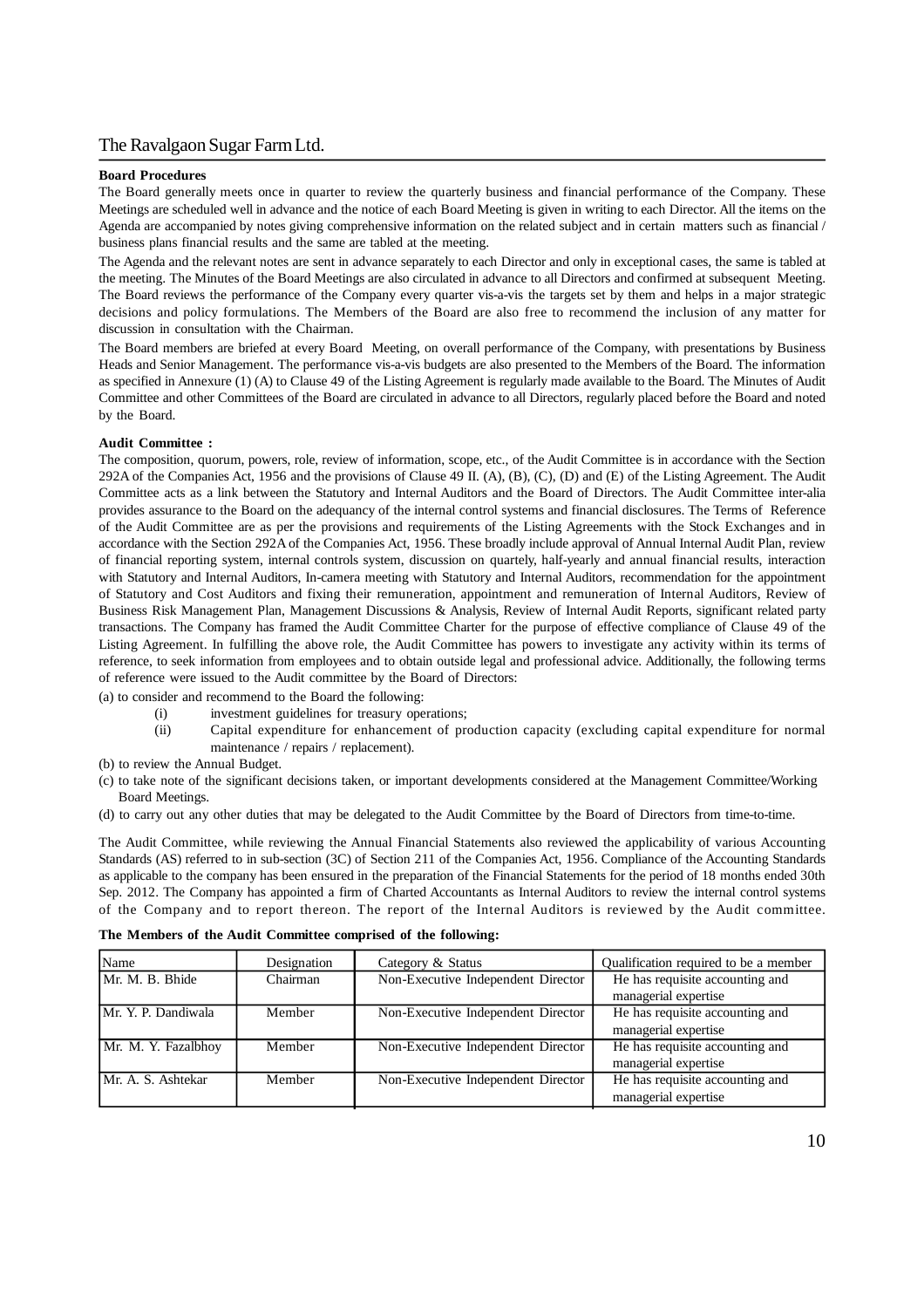#### **Meeting and Attendence:**

During the period of 18 months, seven meetings of the Audit Committee were held on the dates mentioned hereinafter viz 25th April 2011, 25th July 2011, 12th August 2011, 21st October 2011, 25th January 2012, 9th May 2012 and 27th July 2012. The Attendance of the Members at the Audit Committee Meetings are as under:

| IName of the Audit Committee Member | No. of<br>meetings held | No. of Audit Committee<br>Meetings Attended |
|-------------------------------------|-------------------------|---------------------------------------------|
| Mr. M. B. Bhide                     |                         |                                             |
| Mr. Y. P. Dandiwala                 |                         |                                             |
| Mr. Moorad Fazalbhov                |                         |                                             |
| IMr. A. S. Ashtekar                 |                         |                                             |

### **Remuneration Committee:**

The terms of reference of the Remuneration Committee are:

- (1) Reviewing the overall compensation policy, service agreements and other employment conditions of Managing / Whole Time Director(s).
- (2) Reviewing the performance of the Managing / Whole time Director(s) and recommending to the Board the quantum of annual increments and annual commission.

#### **Composition, Meetings and Attendance**

The Remuneration Committee comprises of 3 directors, all of whom are Independent Non Executive Directors, the Chairman of the Committee is an Independent Non Executive Director nominated by the Board.

The Composition of the Remuneration Committee is as follows.

| <b>Name of Director</b> | <b>Designation</b> | <b>Status</b>              |
|-------------------------|--------------------|----------------------------|
| Mr. Y. P. Dandiwala     | Chairman           | Independent. Non Executive |
| Mr. M. B. Bhide         | Member             | Independent. Non Executive |
| Mr. Moorad Fazalbhoy    | Member             | Independent, Non Executive |

#### **Remuneration Policy**

#### **a) Remuneration to Non-Executive Directors**

The Non Executive Directors are paid sitting fees @ Rs. 2000/- for each meeting of the Board or any committee thereof attended by them.

The compensation of Non Executive Directors is approved unanimously by the Board. None of the Non Executive Directors has any material pecuniary relationship or transactions with the company.

#### **b) Remuneration to Chairman and Managing Director and Whole Time Diretor(s)**

The appointment of Chairman & Managing Director and Whole Time Director(s) is governed by resolutions passed by the Board by Directors and shareholders of the company, which covers the terms of such appointment and remuneration read with service rules of the company. Payment of remuneration to Chairman and Managing Director and Whole Time Director(s) is governed by the respective agreements executed between them and the company. Remuneration paid to Chairman and Managing Director and Whole Time Director(s) is recommended by the Remuneration Committee, approved by the board and is within the limits set by the shareholders at the Annual General Meetings.

The remuneration package of Chairman and Manging Director and Whole Time Director(s) comprises of salary, perquisites and allowances, commission and contribution to Provident and other retirement benefit funds as approved by the shareholders at the Annual General Meetings. Annual increments are linked to performance and are decided by the Remuneration Committee and recommended to the Board for approval thereof.

The remuneration policy is directed towards rewarding performance, based on review of achievements, it is aimed at attracting and retaining high caliber talent.

There is no separate provision for payment of severance fees under the resolutions governing the appointment of Chairman and Managing Director and Whole time Director(s).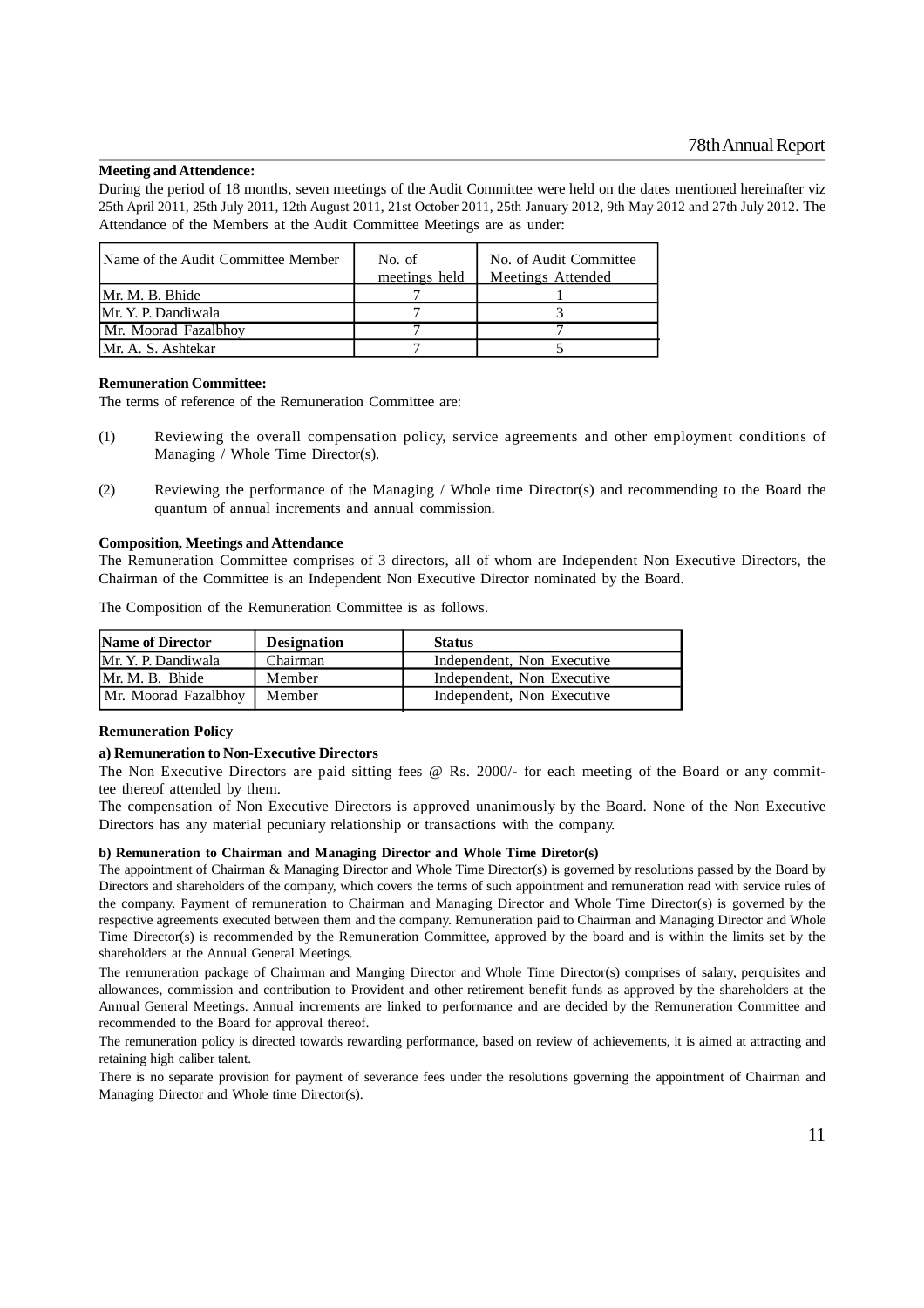Presently the company does not have a scheme for grant of stock options or performance-linked incentives for its Directors.

#### **Remuneration to Directors.**

Details of remuneration paid to Chairman & Manging Director, Mr. H. B. Doshi, and Executive Director, Mr. Nihal H. Doshi, for the period of 18 months ended 30th September 2012 are as follows:

| <b>Particulars</b>                                | <b>Current Period  </b><br><b>Rs.</b> in Lacs | <b>Previous Year</b><br>Rs. in Lacs |
|---------------------------------------------------|-----------------------------------------------|-------------------------------------|
| Salary and Allowances                             | 86.56                                         | 36.75                               |
| Perquisites                                       | 0.17                                          | 1.78                                |
| Contribution to Superannuation and Provident Fund | 7.02                                          | 3.24                                |
| Total Remuneration                                | 93.76                                         | 41.77                               |

a) Severance fees-not applicable. b) Service contract for three years. c) Notice period 6 months. No remuneration was paid to any non-executive director.

b) Sitting fees aggregating Rs. 64,000/- for attending the Board Meetings and Committee Meetings.

| <b>NAME</b>          | Rs.   |
|----------------------|-------|
| Mr. Y. P. Dandiwala  | 12000 |
| Mr. M. B. Bhide      | 4000  |
| Mr. Moorad Fazalbhoy | 28000 |
| Mr. Ashtekar         | 20000 |
| Total                | 64000 |
|                      |       |

#### **Shareholders / Investors Grievance Committee:**

As a measure of good Corporate Governance and to focus on the investors' grievances and to expedite the transfer process in the physical segment, the Board has constituted a Shareholders / Investors Grievance Committee which comprises of three non-executive Directors Mr. Y. P. Dandiwala, Mr. A. S. Ashtekar and Mr. M. B. Bhide.

During the year no complaint was received from Shareholders / Investors. The letters relating to dividend warrant, etc. were also attended to promptly. On periodical basis a report on share transfers and complaints were submitted to the Committee Members. No complaints were pending at the end of the period.

#### **Compliance officer**

The Board has designed Mr. Sanjay Patil as the Compliance Officer.

#### **DETAILS OF SHAREHOLDERS' COMPLAINTS RECEIVED, NOT SOLVED AND PENDING SHARE TRANSFERS.**

| Number of Shareholders complaints received during the year          | Nil |
|---------------------------------------------------------------------|-----|
| Number of complaints not solved to the satisfaction of shareholders | Nil |
| Number of pending share transfer:                                   | Nil |
| (Except those rejected on technical grounds)                        |     |

#### **RISK MANAGEMENT**

The Company has set in motion a system for management of risk associated with the orderly functioning of the Company. The audit committee has been mandated the accountability for integration of risk management practices into day to day activities.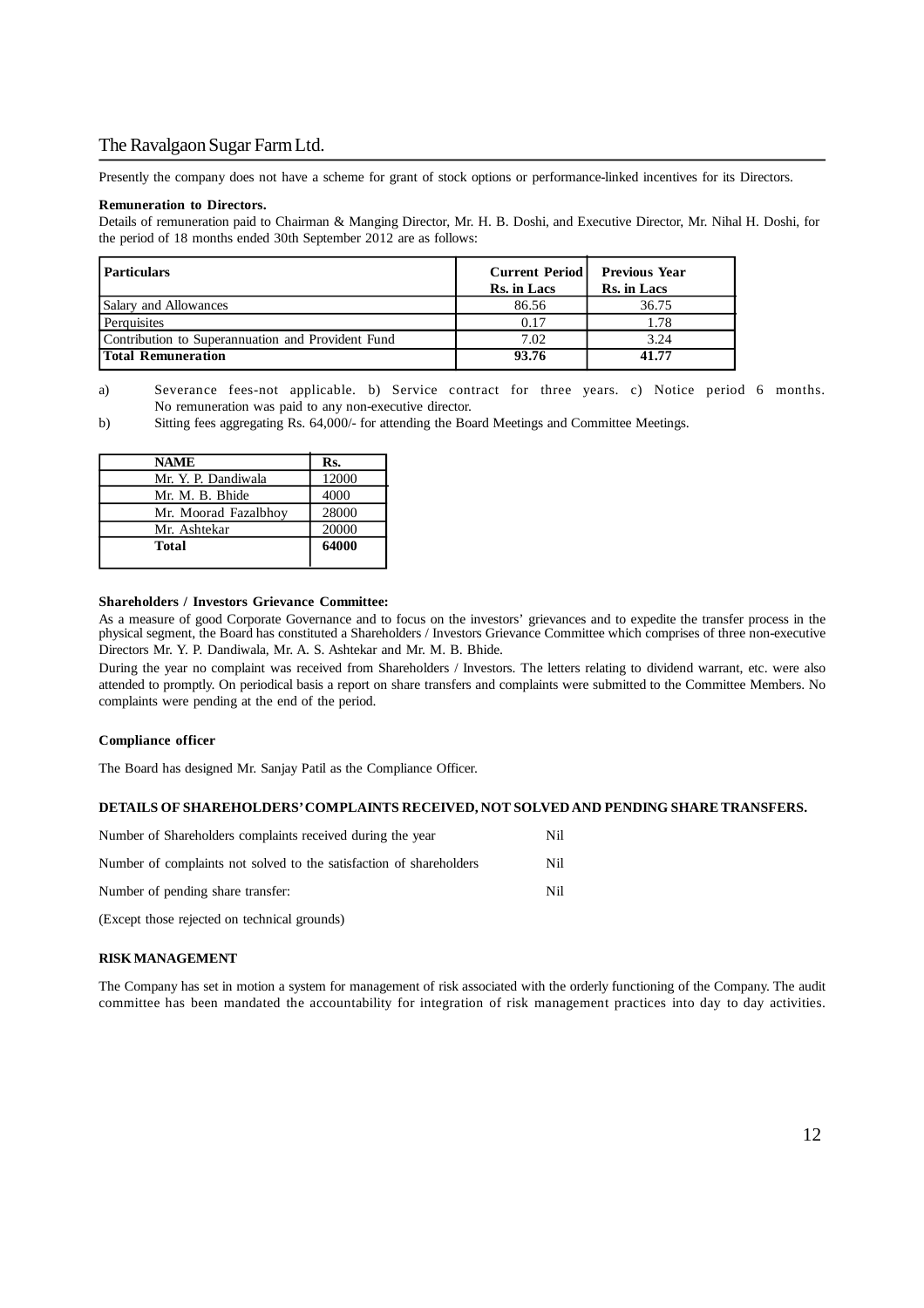#### **General Body Meetings:**

The details of Annual General Meetings held in last five years are as follows:

| AGM              | Dav      | Date       | Time         | Venue                           |
|------------------|----------|------------|--------------|---------------------------------|
| 73rd             | Saturday | 29.09.2007 | 10.00 a.m.   | Krida Mandal Hall,              |
| 74th             | Thursday | 14.08.2008 | 09.00 a.m.   | Ravalgaon - 423 108,            |
| 75 <sub>th</sub> | Thursday | 29.09.2009 | 11.30 a.m.   | Taluka : Malegaon, Dist. Nasik, |
| 76th             | Thursday | 30.09.2010 | 10.00 a.m.   | Maharashtra                     |
| 77th             | Thursday | 29.09.2011 | $10.30$ a.m. |                                 |

During the Financial Year ended March 2006, an Extra Ordinary General Meeting (EOGM) was held on 13th June 2005 wherein a Special Resolution was passed for approval of appointment of Mr. H. B. Doshi as CMD for a period of three years from 16th January 2005 to 15th January 2008.

During the Financial Year ended 31st March 2009, an Extra Ordinary General Meeting was held 21st April 2008 for extending the appointment of Mr. H. B. Doshi as CMD for further period of three years from 16th January 2008 to 15th January 2011.

During the Financial Year ended 31st March 2011, an Extra Ordinary General Meeting was held on 31st March 2011 for reappointment of Mr. H. B. Doshi as Chairman and Managing Director for 3 years from 16th January 2011 and Mr. Nihal H. Doshi as Executive Director for 5 years from 1st January 2011.

#### **SUBSIDIARIES**

There are no subsidiaries of the company.

#### **DISCLOSURES**

During the last three years, no penalty or structures have been imposed on the company by the Stock Exchange / SEBI / Statutory Authorities an matters related to capital markets.

There are no materially significant related party transactions i.e. transactions of the Company of material nature, with its promoters, directors or the management, their subsidiaries or relatives etc. that may have potential conflict with the interests of the Company at large, except as reported elsewhere in the report / acounts.

The Company has not issued any GDRs/ADRs/Warrants or any convertible instrument during the period and there are no such instruments, which are outstanding as of the date of this Report.

The Compaany has complied with the mandatory requirements and has not adopted any non-mandatory requirement of Clause 49 of the Listing Agreements.

#### **INSIDER TRADING**

The Compliance Officer designated by the Board is responsible for ensuring compliance with Insider Trading Regulations.

#### **CODE OF CONDUCT**

The Board of Directors have adopted a Code of Business Conduct and Ethics for Directors and Senior Management. The said code has been communicated to the directors and Senior Management. The code is also uploaded on the company's website www.ravalgaonindia.com

#### **Means of Communication**

The approved financial results are forthwith sent to Listed Stock Exchange and are published in the leading national newspaper namely Free Press Journal and Navshakti (Marathi) within forty-eight hours of approved thereof. These results and other official releases are also available at the company's website www.ravalgaonindia.com and of the Bombay Stock Exchange Ltd., Mumbai at www.bseindia.com

(Management Discussions and Analysis Report forms part of this Annual Report.)

#### **Compliance Certificate of the Auditors**

The Statutory Auditors' Certificate, as stipulated in clause 49 of the listing agreement with Stock Exchanges, that the company has complied with the conditions of Corporate Governance is annexed to the Report of the Directors and management Discussion and Analysis.

The certificate will be sent to the stock exchange where company's shares are listed.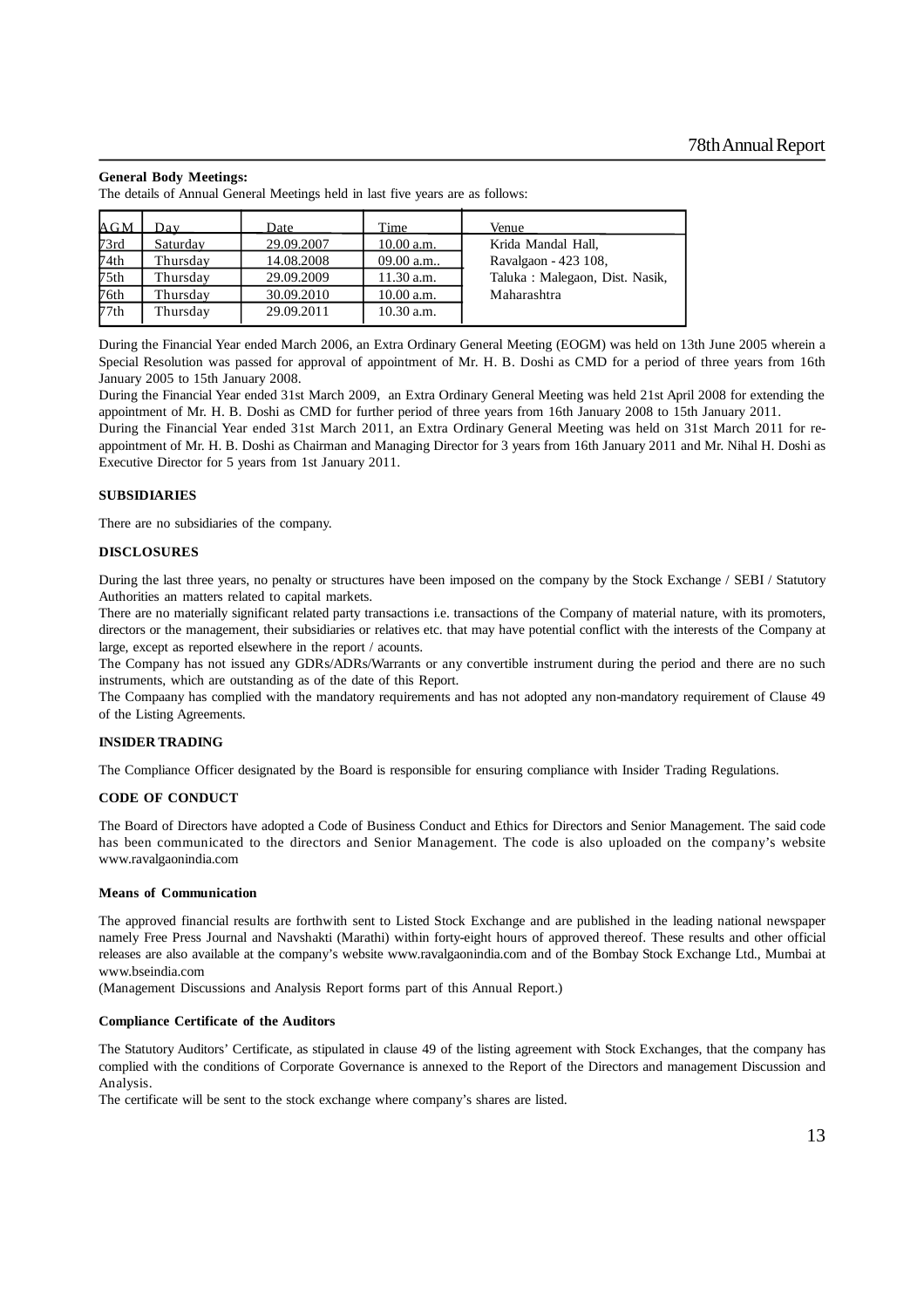| <b>General Shareholder Information:</b> |                                                                 |
|-----------------------------------------|-----------------------------------------------------------------|
| Date, time and Venue of AGM             | : Thursday, 20th December 2012 at 10.30 A.M.                    |
|                                         | : Krida Mandal Hall, Ravalgaon-423 108,                         |
| Taluka                                  | : Malegaon, Dist. Nasik                                         |
| Dates of Book Closure                   | : Wednesday, 12th December 2012 to Thursday, 20th December 2012 |
|                                         | (both days inclusive)                                           |
| Listing on Stock Exchanges              | : The Stock Exchange, Mumbai                                    |
| ISIN NO.                                | $:$ INE 615 A01017                                              |
| Registered office                       | : P. O. Ravalgaon, Taluka-Malegaon,                             |
|                                         | Dist. Nasik, ravalgaon-423 108.                                 |
| Company's E-Mail ID                     | : $accounts.factory@ravalgaon.in$                               |
| Compliance Officer                      | : Mr. Sanjay Patil                                              |
|                                         |                                                                 |

Exclusive Email ID for redress of investor complaints :

in terms of clause 47(f) of the Listing Agreement following email address is exclusive for shareholders complaints : snehal.shah@ravalgaonindia.com

#### **Share price on Mumbai Stock Exchange :**

High / Low during the period of 18 months ended 30th September 2012: High Rs. 6500 / Low Rs. 4677

|                 | Share Price (Rs.) |         |
|-----------------|-------------------|---------|
| Month           | High              | Low     |
| April, 2011     | 6500.00           | 5952.00 |
| May, 2011       | 6372.50           | 5676.90 |
| June, 2011      | 6134.00           | 5650.00 |
| July, 2011      | 6494.80           | 5730.50 |
| August, 2011    | 6300.00           | 5661.00 |
| September, 2011 | 6427.00           | 5577.00 |
| October, 2011   | 5940.00           | 5580.00 |
| November, 2011  | 5954.95           | 5202.00 |
| December, 2011  | 5597.00           | 4731.00 |
| January, 2012   | 5641.00           | 4900.00 |
| February, 2012  | 6446.00           | 5421.00 |
| March, 2012     | 5894.80           | 5300.05 |
| April, 2012     | 5698.00           | 5050.00 |
| May, 2012       | 5400.00           | 4677.00 |
| June, 2012      | 5225.00           | 4861.00 |
| July, 2012      | 5695.00           | 5005.00 |
| August, 2012    | 5399.00           | 4950.00 |
| September, 2012 | 5555.00           | 5001.00 |

### **Shareholding Pattern as on 30th September 2012**

| Category                              | $%$ of       | No. of      |
|---------------------------------------|--------------|-------------|
|                                       | Shareholding | shares held |
| Promoters & Persons acting in concert | 52.88        | 35956       |
| NRI & Foreign Institutional Investors | 0.46         | 314         |
| Nationalised Banks, Financial         | 0.06         | 38          |
| Institutions & Insurance Cos.         |              |             |
| Indian Public                         | 46.60        | 31692       |
| Total                                 | 100.00       | 68000       |
|                                       |              |             |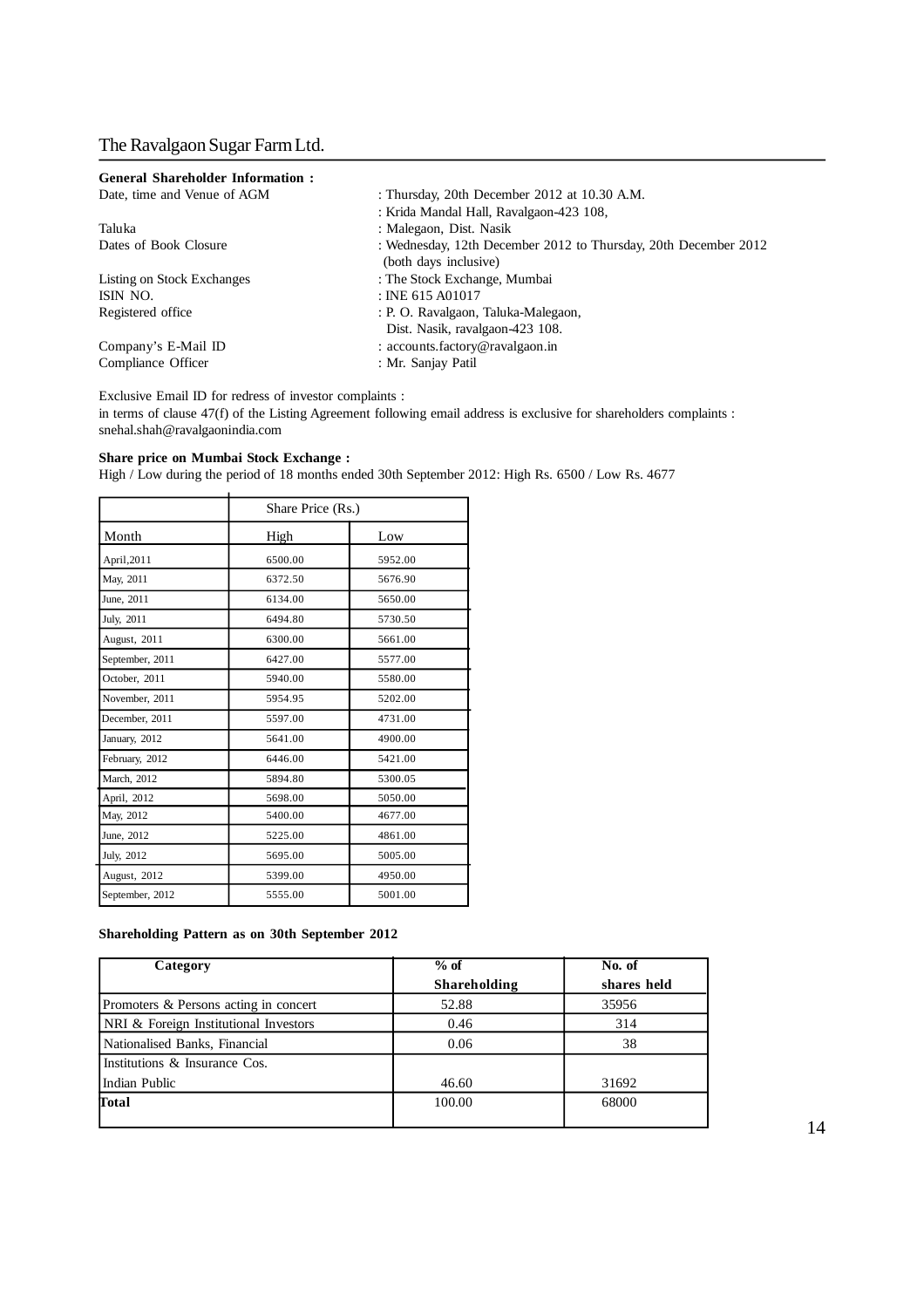#### **Distribution of Sahreholding as on 30th September 2012**

| No. of Equity Shares | Number of           | $%$ of              | No. of        | $%$ of        |
|----------------------|---------------------|---------------------|---------------|---------------|
|                      | <b>Shareholders</b> | <b>Shareholders</b> | <b>Shares</b> | <b>Shares</b> |
| $1 - 500$            | 4395                | 99.91               | 30386         | 44.69         |
| 501-1000             |                     | 0.00                |               | 0.00          |
| 1001-2000            |                     | 0.02                | 1345          | 1.98          |
| 2001-3000            |                     | 0.02                | 2883          | 4.24          |
| 3001-4000            |                     | 0.00                | 0             | 0.00          |
| 4001-5000            |                     | 0.00                |               | 0.00          |
| 5001-10000           |                     | 0.02                | 5020          | 7.38          |
| $10001$ - and above  |                     | 0.02                | 28366         | 41.71         |
| Total                | 4399                | 100.00              | 68000         | 100.00        |

#### **Additional Shareholders Information :**

| 78th ANNUAL GENERAL MEETING |                                                                                   |
|-----------------------------|-----------------------------------------------------------------------------------|
| DAY, DATE & TIME            | : Thursday, 20th December at 10.30 A.M.                                           |
| <b>PLACE</b>                | : Krida Mandal Hall, Ravalgaon-423 108, Taluka Malegaon, Dist. Nasik, Maharashtra |

#### **BOOK CLOSURE:**

The dates of book closure are from Wednesday, 12th December 2012 to Thursday 20th December 2012 (both days inclusive)

| <b>Calender for Financial results</b>  | : Financial Year Oct. 2012 - Sept. 2013 |
|----------------------------------------|-----------------------------------------|
| First quarter results                  | : Second week of Feb., 2012             |
| Second quarter and half yearly results | : Second week of May, 2012              |
| Third quarter results                  | : Last week of July, 2012               |
| Fourth quarter results                 | : Last week of Oct., $2012$             |
| Yearly results                         | : Last week of Nov., $2012$             |

#### **LISTING AND STOCK CODES :**

The Company's equity shares are listed on The Stock Exchange, Mumbai (BSE). The stock code at the said Stock Exchange is 507300.

#### **PLANT LOCATIONS:**

The Ravalgaon Sugar Farm Ltd. P. O. Ravalgaon - 423 108, Taluka Malegaon, Dist. Nasik, Maharashtra

### **ADDRESS FOR CORRESPONDENCE:**

The Ravalgaon Sugar Farm Ltd. Freedom Registry Ltd. P. O. Ravalgaon - 423 108, Plot No. 101/102, 19th Street Taluka Malegaon, Dist. Nasik, Maharashtra MIDC Industrial Area, Satpur, Nasik-422 007, Tel.: (02554)270238 / 270274, Fax : (02554)270284 Tel: (0253)2354032. Fax : (0253)2351126 Email: accounts.factory@ravalgaon.in Email: support@freedomregistry.in

**Registerd Office : Registered & Share transfer Agents:**

#### **Declaration on compliance of the Company's Code of Conduct :**

It is hereby confirmed that all the non-executive directors, executive directors & senior management personnel of the Company have affirmed due observance of the code of conduct in so far as it is applicable to them and there is no non-compliance thereof for the period of 18 months ended 30th September 2012

For **The Ravalgaon Sugar Farm Ltd.**

Mumbai **HARSHVARDHAN B. DOSHI**<br>
Dated : 7th November 2012. Chairman & Managing Director Chairman & Managing Director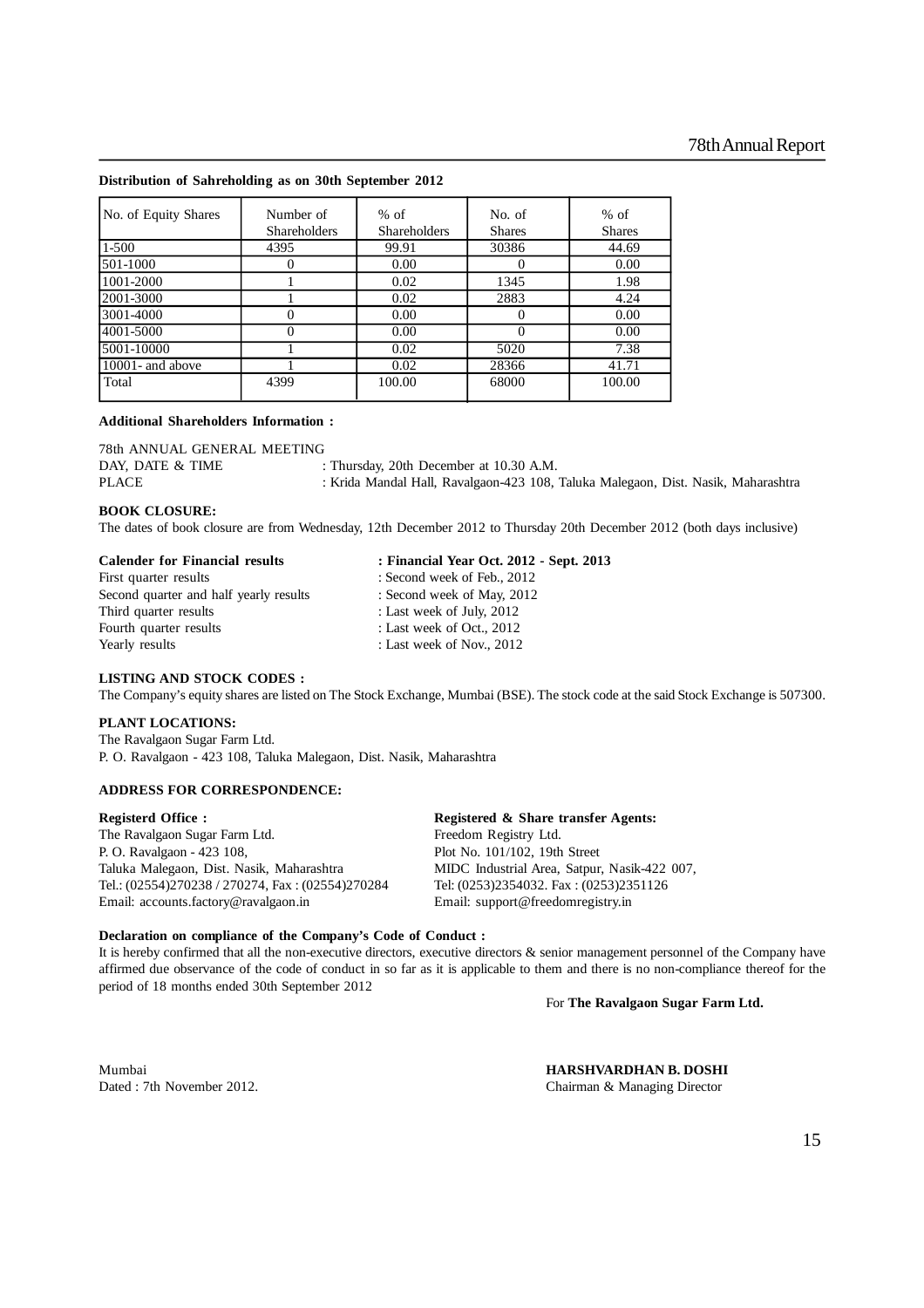ANNEXURE "C" TO DIRECTORS' REPORT To, The Members, The Ravalgaon Sugar Farm Limited P.O Ravalgaon - 423108 Taluka – Malegaon, Dist Nasik, Maharashtra

CIN L01110MH1933PLC001930 Nominal Capital Rs 6.00 CRORES

We have examined the registers, records, books and papers of THE RAVALGAON SUGAR FARM LIMITED (the company) as required to be maintained under the Companies Act, 1956 (the Act) and rules made there under and also the provisions contained in the Memorandum and Articles of Association of the company for the period of 18 months ended on 30<sup>th</sup> September 2012. In our opinion and to the best of our information and according to the examinations carried out by us and explanations furnished to us by the company, its officers, agents, we certify that in respect of the period of 18 months ended on  $30<sup>th</sup>$  September 2012

- 1. The company has kept and maintained all the registers as stated in the Annexure "A" to this certificate, as per the provisions of the Act and the rules made there under and all the entries therein have been duly recorded.
- 2. The company has duly filed the forms and returns as stated in Annexure "B" to this certificate with the Registrar of Companies, Regional Director, Central Government, Company Law Board, or other authorities within the time prescribed under the Act and the rules made there under.
- 3. The company is a public limited company and has paid up capital of Rs 34,00,000/ (Rupees Thirty Four Lacs only) as on 30<sup>th</sup> September 2012
- 4. The Board of Directors duly met 7 times on 25<sup>th</sup> April 2011, 25<sup>th</sup> July 2011, 12<sup>th</sup> August 2011, 21<sup>st</sup> October 2011, 25<sup>th</sup> January 2012, 9<sup>th</sup> May 2012 and  $27<sup>th</sup>$  July 2012 and in respect of such meetings proper notices were given and proceedings were properly recorded and signed.
- 5. The company closed its Register of Members from Wednesday,  $21^{st}$  September 2011 to Thursday,  $29^{th}$  September 2011 (both days inclusive).
- 6. The Annual General Meeting for the financial year ended 31st March 2011 was held on 29<sup>th</sup> September 2011 after giving due notice to the members of the company and the resolutions passed thereat were duly recorded in the Minutes book maintained for the purpose.
- 7. No Extra Ordinary General Meeting was held during the period of 18 months ended on  $30<sup>th</sup>$  September 2012
- 8. The company has not advanced any loans to its Directors or persons or firms or companies referred to under section 295 of the Act.
- 9. The company has duly complied with the provisions of section 297 of the Act in respect of contracts specified in that section
- 10. The company has made necessary entries in the register maintained under section 301 of the Act.
- 11. As there were no instances falling within the purview of section 314 of the Act, the Company has not obtained any approvals from the Board of Directors, Members or the Central Govt.
- 12. The company has issued duplicate share certificates during the period after complying with the provisions laid down in the Act.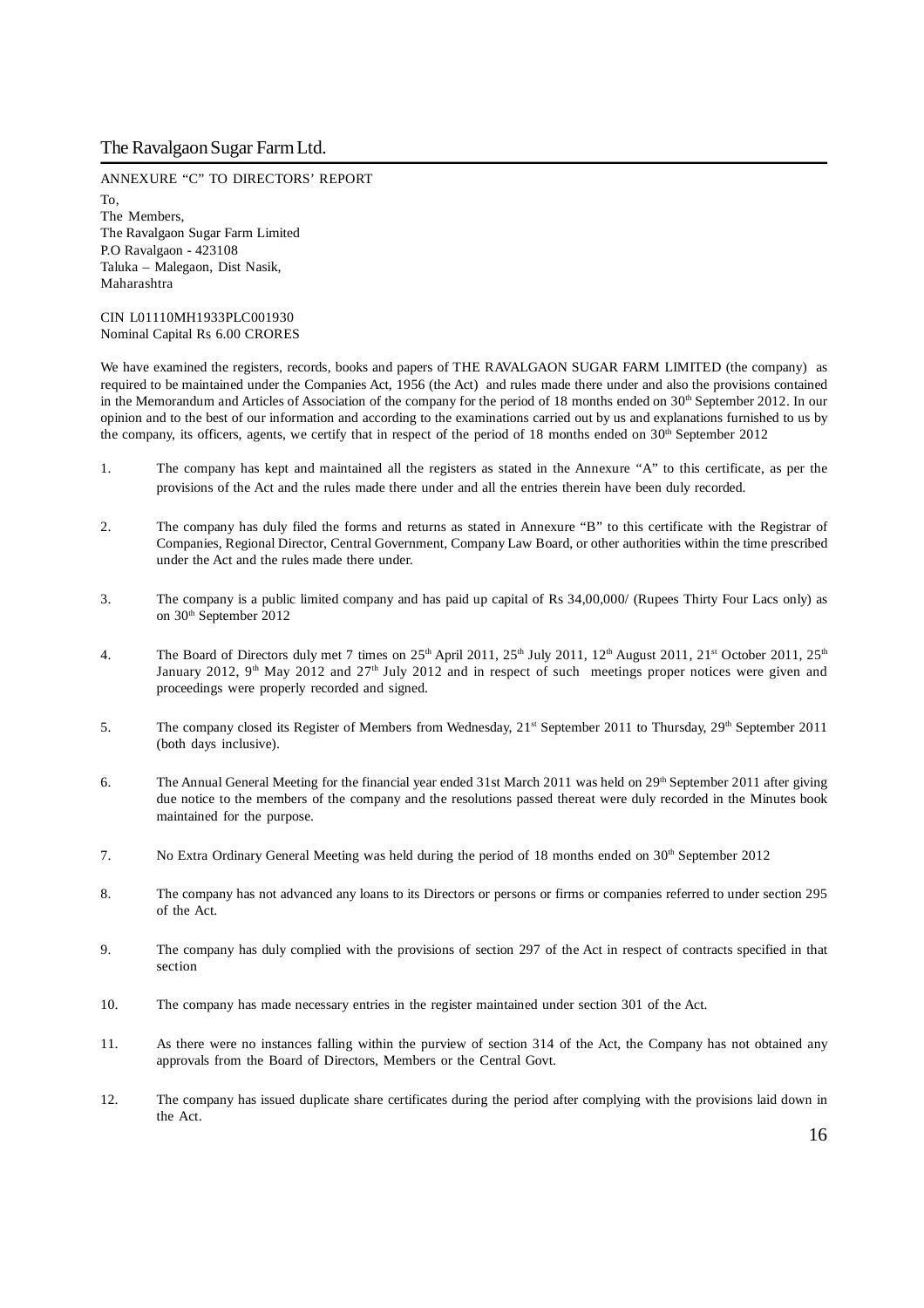- 13. During the period of 18 months ended  $30<sup>th</sup>$  September 2012, the Company has:
	- (i) Delivered all the certificates on lodgement thereof for transfer/transmission or any other purpose in accordance with the provisions of the Act. The company has not made any allotment of securities during the period.
	- (ii) Deposited the amount of dividend declared in a separate Bank account in accordance with the provisions of the Act.
	- (iii) Posted warrants for dividends to all the members within a period of 30 (thirty) days from the date of declaration and that all unclaimed/unpaid dividend has been transferred to Unpaid dividend account of the company within the stipulated time.
	- (iv) Transferred the amounts in unpaid dividend account, application money due for refund, matured deposits, matured debentures and the interest accrued thereon which have remained unclaimed or unpaid to Investor Education and Protection Fund/Central Govt in accordance with the provisions of the Act.
	- (v) Duly complied with the requirements of section 217 of the Act.
- 14. The Board of Directors of the company is duly constituted. There was no appointment of Additional Directors, Alternate Directors and Directors to fill casual vacancies during the period of 18 months ended 30<sup>th</sup> September 2012.
- 15. The appointment of Chairman and Managing Director has been made in compliance with provisions of the Act read together with schedule XIII.
- 16. The company has not made any appointment of sole selling agents during the period.
- 17. The company has sought approval of the Central Govt. for reappointment and payment of remuneration to Chairman and Managing Director.
- 18. The Directors have disclosed their interest in other firms/companies to the Board of Directors pursuant to the provisions of the Act and the rules made there under.
- 19. The company has not issued any shares/debentures/other securities during the period of 18 months.
- 20. The company has not bought back any shares during the period of 18 months.
- 21. There was no redemption of preference shares/debentures during the period of 18 months.
- 22. There was no transaction necessitating the company to keep in abeyance the right to dividend, rights shares and bonus shares pending registration of transfer of shares.
- 23. The company has complied with the provisions of section 58A and 58AA read with Companies (Acceptance of Deposit) Rules, 1975/the applicable directions issued by the Reserve Bank of India/any other authority in respect of deposits accepted including unsecured loans taken, raised by the company during the period and the company has filed the copy of advertisement with the Registrar of Companies, Maharashtra on 25<sup>th</sup> January 2012. The Company has also filed return of deposit with the Registrar of Companies.
- 24. The amount borrowed by the company from directors, members, public, financial institutions, banks and others during the period of 18 months ended  $30<sup>th</sup>$  September 2012 is within the borrowing limits of the company.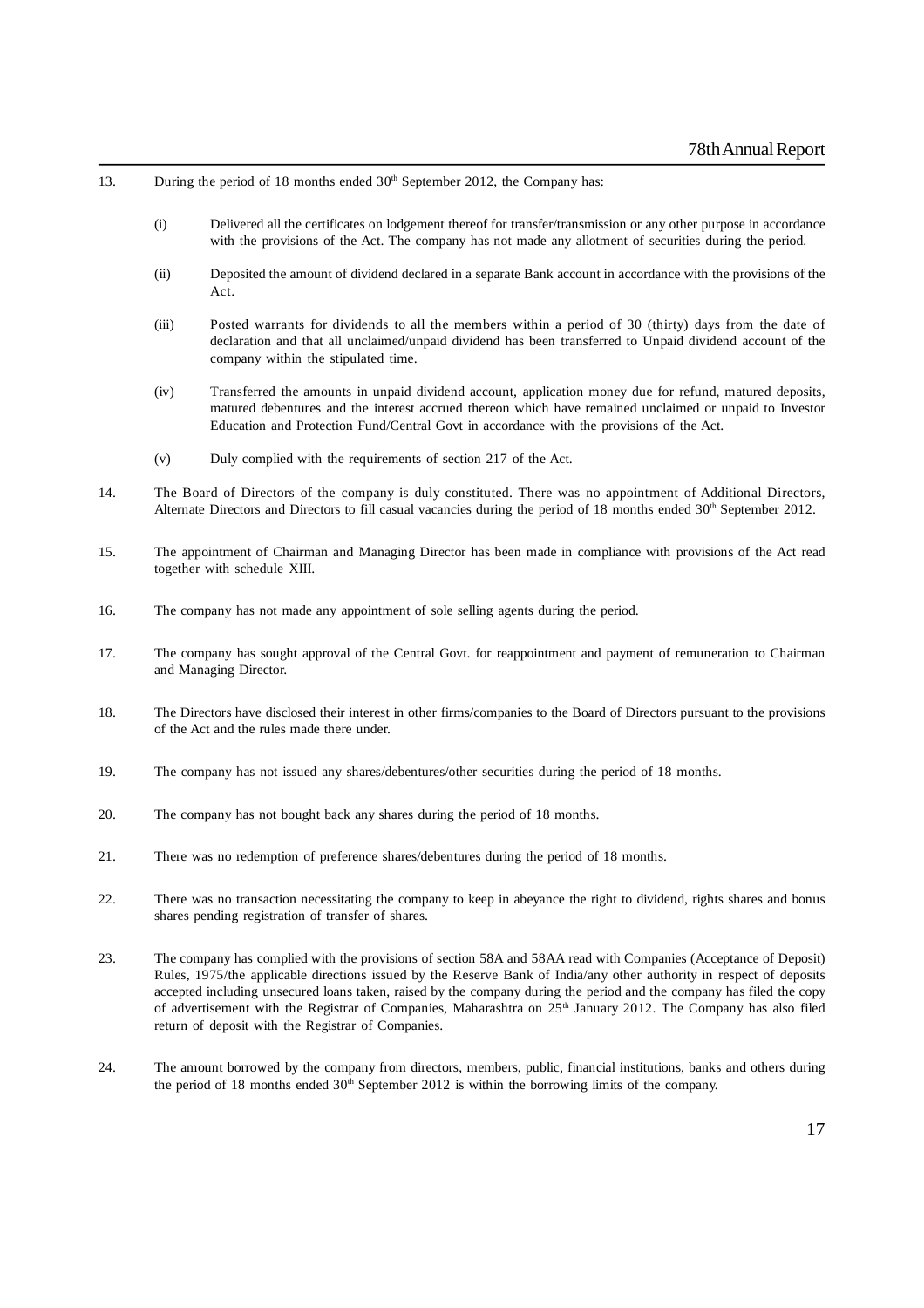- 25. The company has given loans and made investments in other bodies corporate in compliance with the provisions of section 372A and has made necessary entries in the register kept for that purpose.
- 26. The company has not altered the provisions of the Memorandum with respect to situation of the company's registered office from one state to another during the period under scrutiny.
- 27. The company has not altered the provisions of the Memorandum with respect to the objects of the company during the period under scrutiny.
- 28. The company has not altered the provisions of the Memorandum with respect to name of the company during the period under scrutiny.
- 29. The company has not altered the provisions of the Memorandum with respect to share capital of the company during the period under scrutiny.
- 30. The company has not altered any of the provisions of its Articles of Association during the period under scrutiny.
- 31. There were no prosecutions initiated against or show cause notices received by the company and no fines or penalties or any other penalties or punishments were imposed on the company during the period of 18 months for any of the offences under the Act.
- 32. The company has not received any money as security from its employees during the period under certification.
- 33. The company has deposited both employees' and employer's contribution to Provident Fund with the prescribed authority pursuant to section 418 of the Companies Act, 1956

Place: Mumbai Signature:

Date: 7<sup>th</sup> November 2012 Name: BIPIN RAJE

C.P No 6147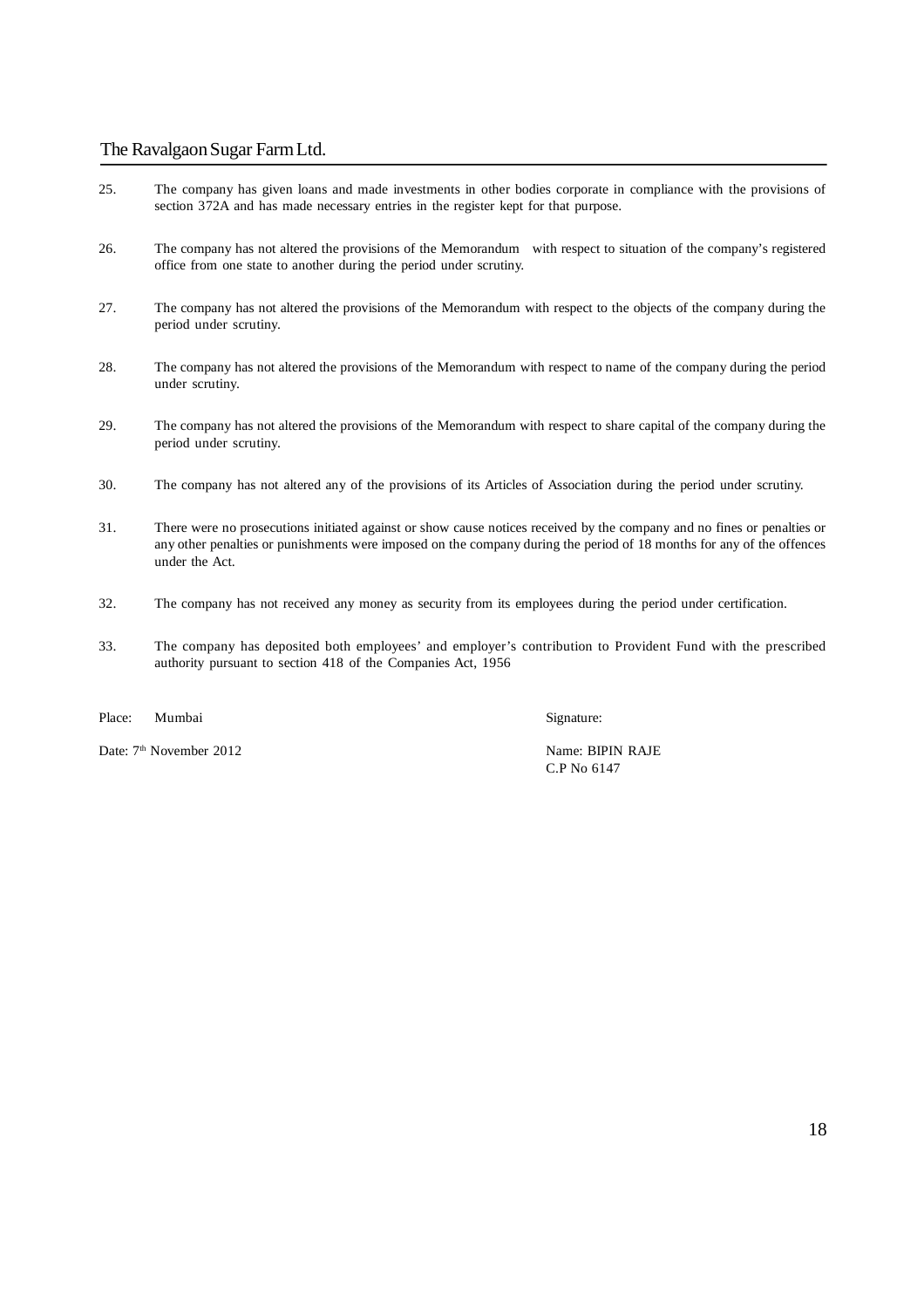### **ANNEXURE A**

- (1) Register of Members u/s 150 of the Act
- (2) Register of Directors shareholding u/s 307 of the Companies Act, 1956
- (3) Register of Directors, Managing Director, Manager and Secretary u/s 303 of the Companies Act, 1956
- (4) Books of accounts and cost records u/s 209(1) of the Act
- (5) Register of Particulars of Contracts in which Directors are interested u/s 301
- (6) Register of Directors Attendance
- (7) Minutes of the General Meetings and Board Meetings u/s 193 of the Act
- (8) Register of charges u/s 143 of the Act
- (9) Register of Fixed Deposits u/s 58A of the Companies Act, 1956

#### **ANNEXURE B**

Forms and Returns as filed by the Company with the Registrar of Companies, Maharashtra, Mumbai during the period of 18 months ended 30<sup>th</sup> September 2012. The Company has extended its accounting year for a period of 18 months vide ROC approval dated 23rd May 2012.

|                | Sr No*Form No/  | FiledUnder | Purpose                                                                                   | Date of Filing | Whether        | Requisite late filing fees |
|----------------|-----------------|------------|-------------------------------------------------------------------------------------------|----------------|----------------|----------------------------|
|                |                 | Return     | Section                                                                                   |                | filedIn time   | If delay in Filing         |
| $\mathbf{1}$   | Form 20B        | 159        | Annual Return for the financial year<br>ended 31st March 2011 - SRN P80643893             | 26/11/2011     | Yes            | NA                         |
| 2              | Form 23AC & ACA | 210        | For the Year Ended 31st March 2011<br>$- P82388745$                                       | 09/12/2011     | Yes            | NA                         |
| 3              | Form 66         | 383 A      | Compliance certificate for the year ended<br>year ended- P74133570                        | 31/03/2011     | Yes            | <b>NA</b>                  |
| $\overline{4}$ | Form 1          |            | Cost Audit Report for the year ended<br>31st March 2011 - B24867475                       | 15/11/2011     | Yes            | <b>NA</b>                  |
| 5              | Form 1 INV      | 205 C      | Transfer of unpaid dividends of the<br>year 2004 - SRN B25456625                          | 23/11/2011     | Yes            | NA                         |
| 6              | Form 1 INV      | 205 C      | Transfer of unclaimed fixed deposits<br>as on 31 <sup>st</sup> March 2012 - SRN B37180031 | 19/04/2012     | Yes            | NA                         |
| $\tau$         | Form 62         | 58 A       | Copy of advertisement inviting public<br>deposits - SRN B30487094                         | 25/01/2012     | Yes            | NA                         |
| 8              | Form 62         | 58 A       | Copy of Fixed Deposit Return for the<br>period April 2011 to March 2012 - SRN B41961269   | 26/06/2012     | Yes            | <b>NA</b>                  |
| 9              | Form 61         | 210(4)     | Extending period of Annual Accounts<br>to 18 months - SRN B39591227                       | 22/05/2012     | Yes            | <b>NA</b>                  |
| 10             | Form 5 INV      |            | Rule 3 of IEPF Statement of unclaimed and unpaid                                          | 31/07/2012     | Yes            | NA                         |
| 11             | Form 8          |            | Creation of charge-SRN B36256857                                                          | 05/04/2012     | N <sub>0</sub> | Yes                        |
| 12             | Form 21         |            | SRN B42442954                                                                             | 02/07/2012     | Yes            | NA                         |
| 13             | Form 8          |            | Creation of charge-SRN B36281509                                                          | 05/04/2012     | No             | Yes                        |
| 14             | Form 17         |            | Satisfaction of charge-SRN B41732595                                                      | 22/06/2012     | No             | Yes                        |
| 15             | Form 21         |            | SRN B56467582                                                                             | 30/08/2012     | Yes            | <b>NA</b>                  |
| 16             | Form 17         |            | Satisfaction of charge-SRN B40678096                                                      | 06/06/2012     | Yes            | <b>NA</b>                  |
|                |                 |            |                                                                                           |                |                |                            |

\*Arrangement is not in Chronological Order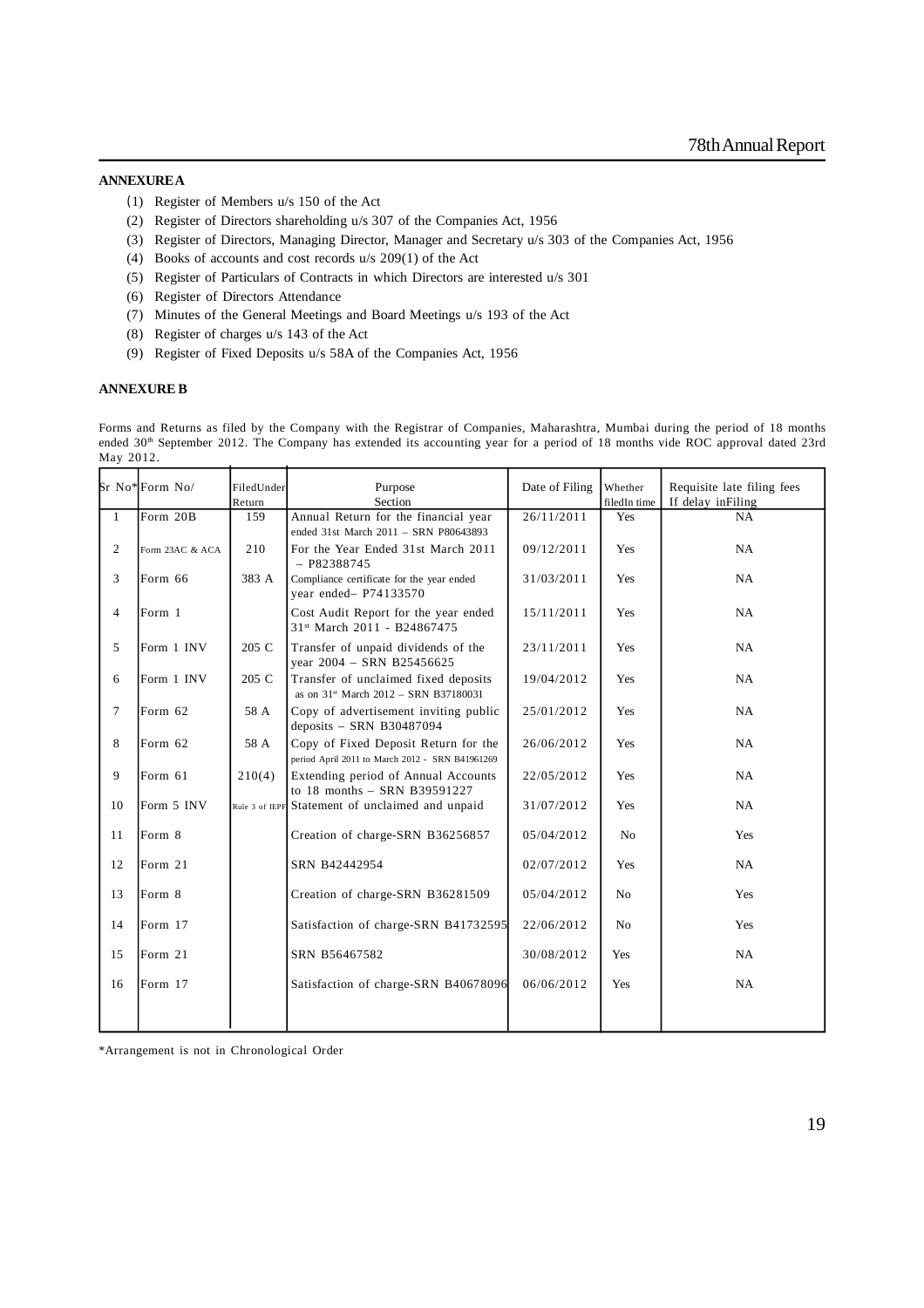Annexure "D" to Directors' Report

### **1) Disclosure of Particulars with respect to Conservation of Energy**

|                 |                                                                                                                                                                                                                             | Current period           | Previous year                                            |
|-----------------|-----------------------------------------------------------------------------------------------------------------------------------------------------------------------------------------------------------------------------|--------------------------|----------------------------------------------------------|
| A.              | Power and Fuel Consumption:                                                                                                                                                                                                 |                          |                                                          |
| 1)              | Electricity:<br>(a) Purchased (from M.S.E.B.)<br>Units (KWH in lacs)<br>Rate / Unit (Rs.)<br>Total amount (Rs. in lacs)<br>(b) Own Generation                                                                               | 20.51<br>6.65<br>136.49  | 15.08<br>5.75<br>86.71                                   |
| $\vert$ D       | Diesel Generator<br>Units (KWH in lacs)<br>Units (KWH) per litre of Diesel Oil<br>Cost/per Unit (Rs.)                                                                                                                       | 2.04<br>3.27<br>13.77    | 1.92<br>3.29<br>12.11                                    |
| $\overline{11}$ | Steam Turbine / Generator<br>Unit (KWH in lacs)<br>Unit (KWH) per M.T. Of Bagasse<br>Cost / per Unit (Rs.)                                                                                                                  | 42.04<br>186.02<br>13.43 | 29.28<br>166.56<br>10.81                                 |
| 2)              | Coal:<br>Quantity (MTs)<br>Total Cost (Rs. in lacs)<br>Rate per MT (Rs)                                                                                                                                                     |                          |                                                          |
| 3)              | <b>Furnace Oil:</b><br>Quantity (MTs)<br>Total Cost (Rs. in lacs)<br>Rate per MT (Rs)                                                                                                                                       |                          |                                                          |
| 4)              | <b>Others / Internal Generation:</b><br>i Fire wood consumed:<br>Quantity (MTs)<br>Total Cost (Rs. in lacs)<br>Rate per MT (Rs)<br>ii Bagasse / Maka buds<br>Quantity (MTs)<br>Total Cost (Rs. in lacs)<br>Rate per MT (Rs) | 90.00<br>2.79<br>3100.00 | 205.60<br>6.49<br>3155.14<br>1053.54<br>25.58<br>2428.57 |
| Β.              | Consumption per Unit of Production (Electricity/Power in KWH)<br>Sugar (per M. T.)<br>Confectionery (per M.T.)                                                                                                              | 23.97<br>382.77          | 22.77<br>317.48                                          |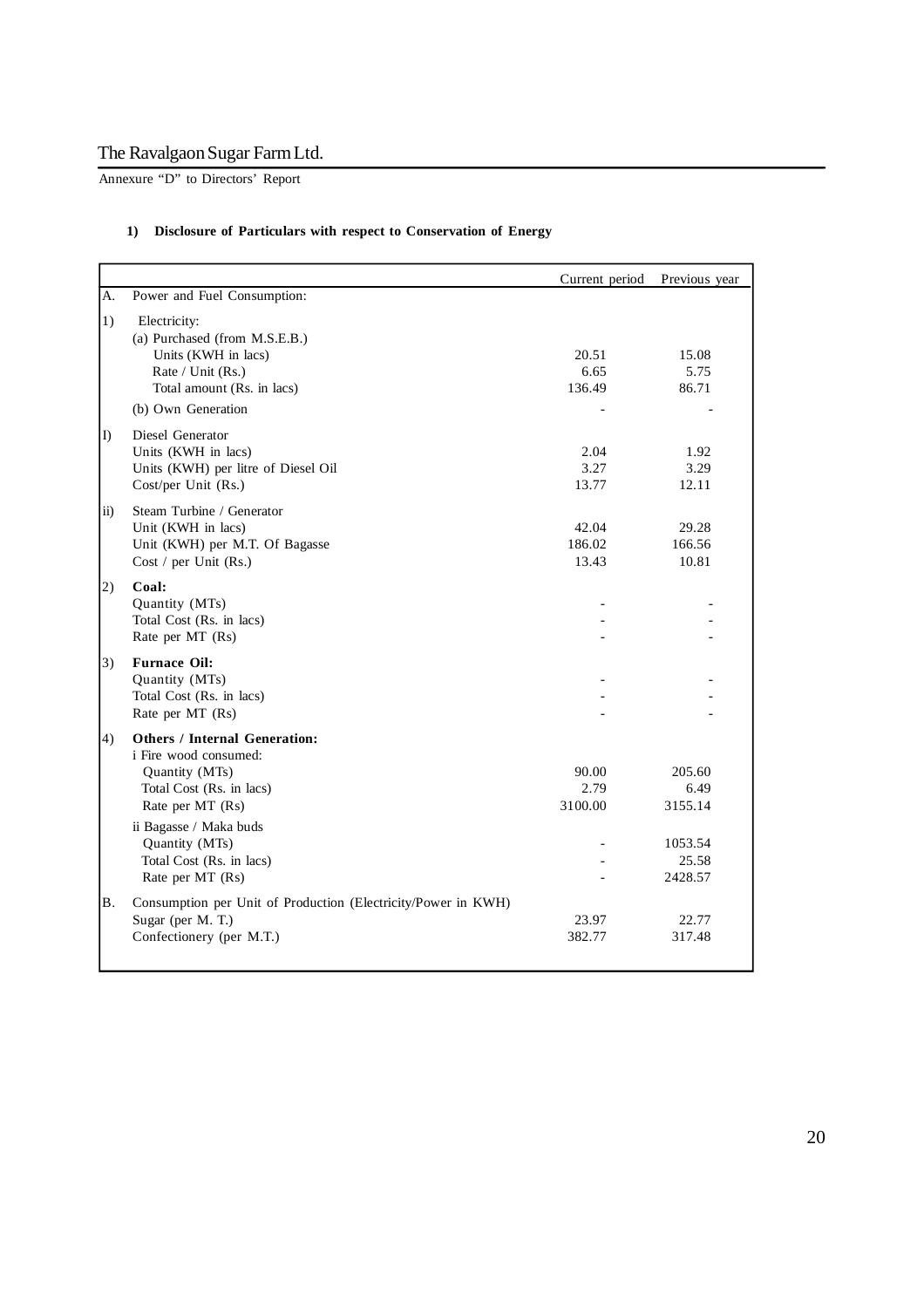### **2) Disclosure of Particulars with respect to Technology Absorption:**

A. Research and Development (R & D)

- 1. Specific areas in which R & D carried out by the Company
	- a) Production & process improvement / developments
		- b) Development of new products and improvement in existing products.
- 2. Benefits derived as a result of above R & D
	- a) Quality improvement of existing products
	- b) Development of new products
- 3. Future Plan of action: The ongoing programme of R & D will continue for development of new products processes and improvement of existing products and processes.
- 4. Expenditure on R & D There is no capital expenditure on account of R  $\&$  D and the recurring expenditure is not significant as compared to total turnover.
- B. Technology Absorption, Adaptation and Innovation:

The Company did not enter into any foreign collaboration for the purpose of technical assistance and technology was not imported for the purpose of product improvement, development of new products or new process.

#### **3) Foreign Exchange Earning and Outgo:**

During the year there are no export sales. Details of Foreign Exchange outgo are given in Notes 22,26.1 and 26.2 forming part of the Financial Statements.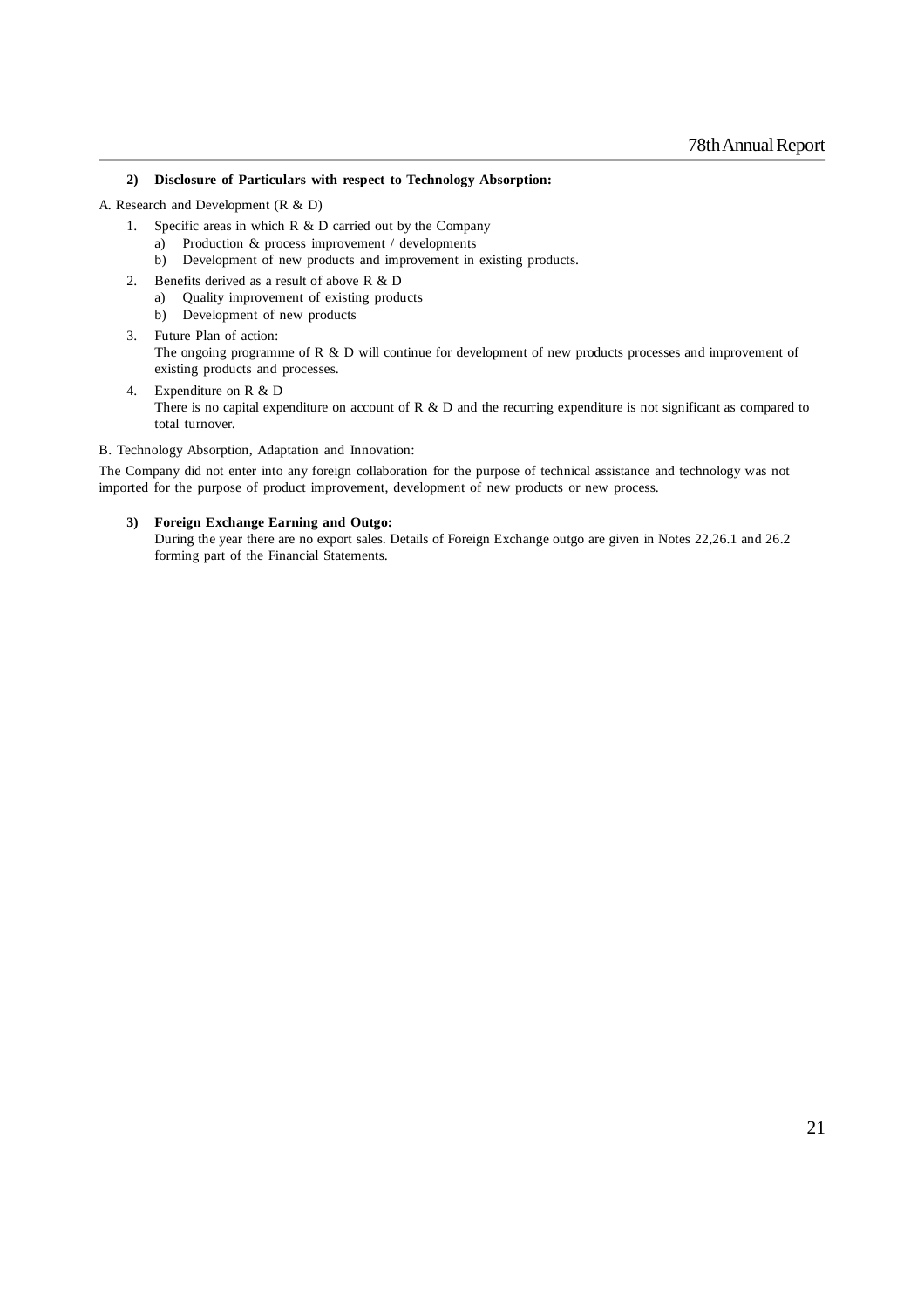### **AUDITOR'S REPORT**

#### The Shareholders

#### **The Ravalgaon Sugar Farm Limited,**

- 1 We have audited the attached Balance Sheet of The Ravalgaon Sugar Farm Limited as at September 30, 2012, and the Profit & Loss Account and Cash Flow Statement for the period 18 months ended on that date. These financial statements are the responsibility of the Company's management. Our responsibility is to express an opinion on these financial statements based on our audit.
- 2. We conducted our audit in accordance with the auditing standards generally accepted in India. Those Standards require that we plan and perform the audit to obtain reasonable assurance about whether the financial statements are free of material misstatement. An audit includes examining, on a test basis, evidence supporting the amounts and disclosures in the financial statements. An audit also includes assessing the accounting principles used and significant estimates made by management, as well as evaluating the overall financial statement presentation. We believe that our audit provides a reasonable basis for our opinion.
- 3. As required by the Companies (Auditors' Report) Order, 2003, issued by the Central Government of India in terms of Section 227 (4A) of the Companies Act, 1956 ("The Act"), as amended by the Companies (Auditor's Report) (Amendment) Order, 2004 on the basis of the information and explanation given to us, and on the basis of such checks as we considered appropriate, we give in the Annexure, hereto a statement on the matters specified in paragraphs 4 & 5 of the said Order.
- 4. Further to our comments in the Annexure referred to in paragraph 3 above we report that:

(a) We have obtained all the information and explanations, which, to the best of our knowledge and belief, were necessary for the purpose of our Audit. (b) In our opinion, proper Books of Account as required by Law have been kept by the Company so far as appears from our examination of those books.

(c) The Balance Sheet and Profit & Loss Account referred to in this report are in agreement with the Books of Account.

(d) On the basis of written representation received from the Directors of the Company as at September 30, 2012 and taken on record by the Board of Directors, none of the Directors is disqualified as on September 30, 2012 from being appointed as Director in terms of clause  $\{g\}$  of sub section  $\{1\}$  of section 274 of the Companies Act, 1956.

(e) In our opinion, the Balance Sheet, Profit and Loss Account and Cash flow statement dealt with by this report comply with the mandatory Accounting Standards referred to in sub – section (3C) of section 211 of the Companies Act, 1956 **except for the accounting standard relating to employee benefits referred in para 4(f) below.**

- **(f) No provision has been made for the present value of the accrued Gratuity liability (net of adhoc partial provision of Rs. 34 Lacs and funds lying with LIC of India) and valued actuarially by a independent actuary as at September 30, 2012 amounting to Rs. 528.55 Lacs as detailed in Note 32 of financial statements. Therefore the profit for the period is over stated by Rs.139.62 lacs and the Reserves and Surplus of the company as at September 30, 2012 are higher by Rs. 528.55 lacs.**
- (g) Subject to the effect of matters contained in para 4(f) above, In our opinion and to the best of our information and according to the explanations given to us, the said accounts read together with the Significant Accounting Policies and other notes thereon give the information required by the Act, in the manner so required and give a true and fair view in conformity with the accounting principles generally accepted in India:

(i) In so far as it relates to the Balance Sheet, of the state of affairs of the Company as at 30th September 2012;

(ii) In so far as it relates to the Profit and Loss Account, of the loss of the Company for the period ended on that date; and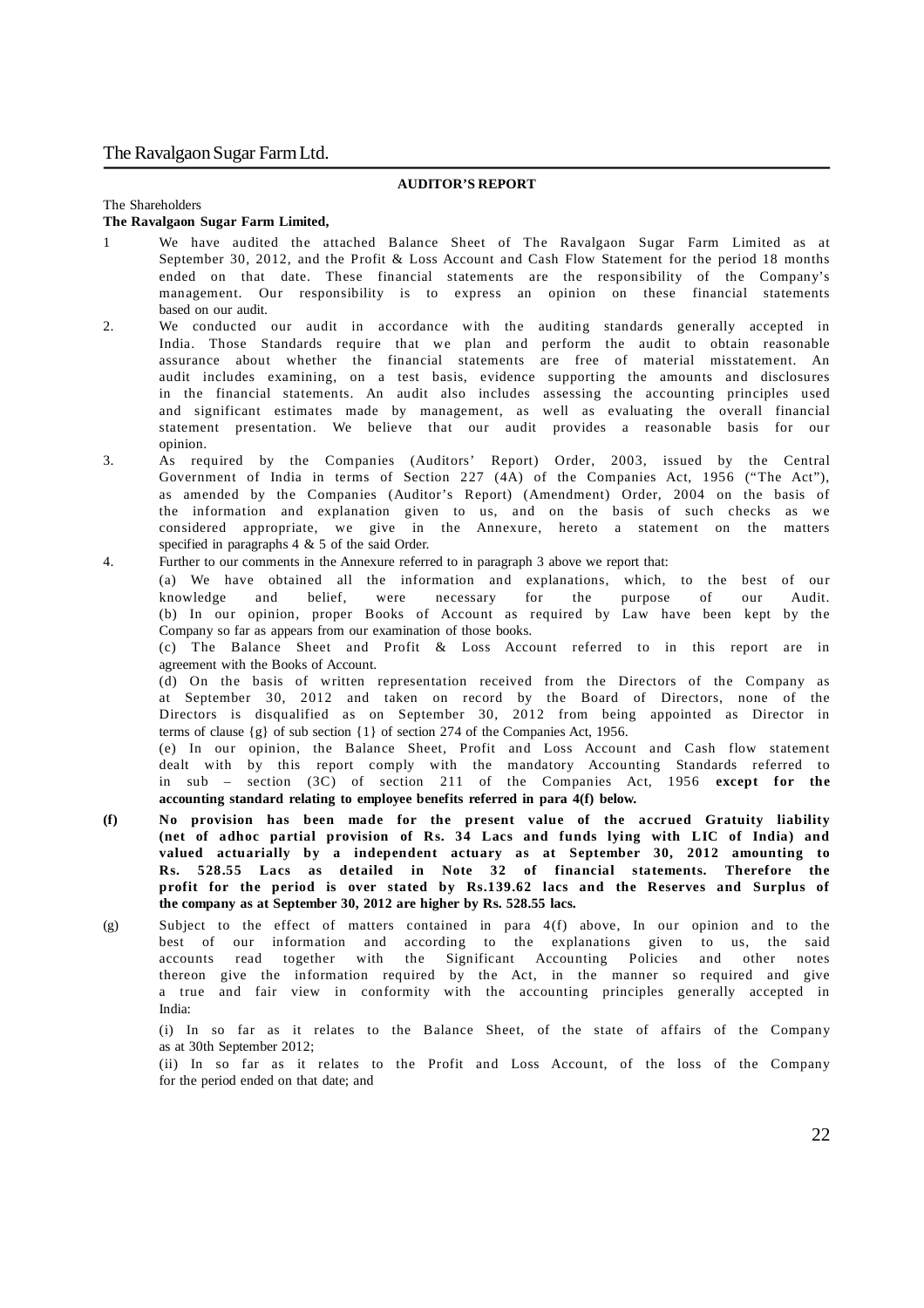(iii) In the case of Cash Flow Statement, of the cash flows of the Company for the period ended on that date.

> For **V.Sankar Aiyar & Co. Chartered Accountants Firm Regn No: 109208W**

Place : Mumbai Dated : November 07, 2012

> **Arvind Mohan Partner M.No.124082**

#### **Annexure to Auditors' Report**

### **Referred to in Paragraph 3 of our report of even date**

1. In respect of its fixed assets:

- a.The Company has maintained proper records showing full particulars including quantitative details and situation of fixed assets on the basis of available information.
- b.As explained to us, the fixed assets have been physically verified by the management as per the phased programme of physical verification of fixed assets. As informed to us programme is such that all the fixed assets will get physically verified in two years time which in our opinion is reasonable having regard to the size of the Company and the nature of its fixed assets.
- c.In our opinion, the Company has not disposed of substantial part of fixed assets during the period and the going concern status of the Company is not affected.
- 2. In respect of inventory;
	- a.The stock of finished goods and raw material has been physically verified during the year by the Management. The Company has a perpetual inventory system in respect of stores and spare parts. In our opinion, the frequency of verification is reasonable.
	- b.In our opinion and according to the information and explanations given to us, the procedures of physical verification of inventories followed by the Management were reasonable and adequate in relation to the size of the Company and nature of its business.
	- c.In our opinion and according to the information and explanations given to us, the Company is maintaining proper records of inventory. The discrepancies noticed on verification between the physical stocks and the book records were not material having regard to the size of the operations of the Company.
- 3. a.The company has not granted any loans secured or unsecured to any party covered in the register maintained under section 301 of the Act.Therefore, the requirements of Clause 4(iii) (b), (c) and (d) of the Order are not applicable to the Company.
	- b.The company has taken loans from two companies amounting to Rs. 155 Lacs, renewable on quarterly basis, covered in register maintained under section 301 of Companies Act, 1956. The existing unsecured loans have on outstanding balance of Rs. 175 Lacs and maximum balance of Rs. 290 Lacs during the period.
	- c.The rate of interest and other terms and conditions of loan taken are not prima-facie prejudicial to the interest of the Company.
	- d.The company is regular in repayment of the principal amount of loan taken and interest as stipulated.
- 4. In our opinion and according to the information and explanations given to us, there are adequate internal control procedures commensurate with the size of the Company and the nature of its business for the purchase of inventories, fixed assets and also for the sale of goods and services. During the course of audit, we have not observed any other continuing failure to correct major weaknesses in the internal control.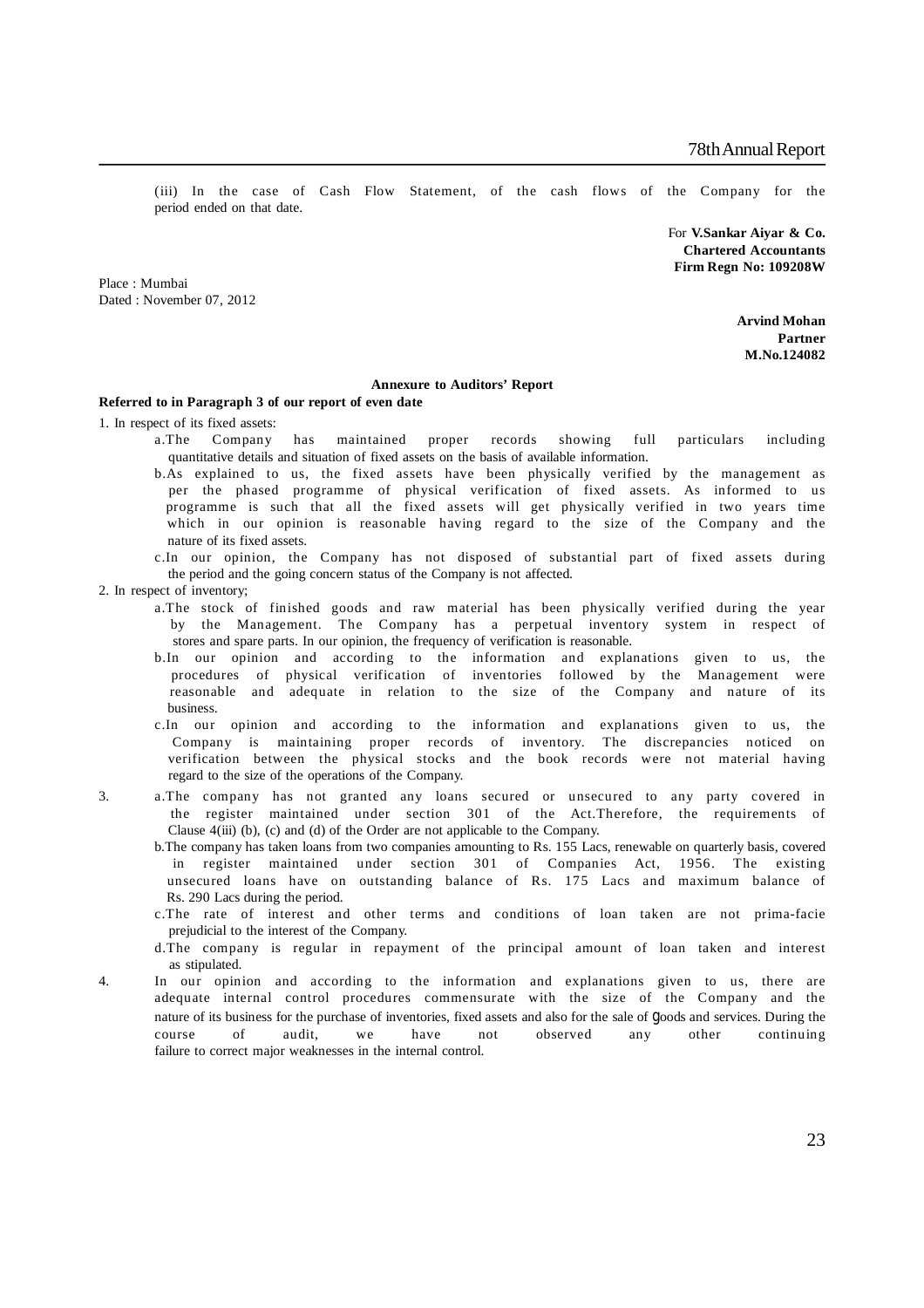5. In respect of transactions covered under Section 301 of the Companies Act, 1956:

- a.In our opinion and according to the information and explanations given to us, the particulars of contracts or arrangements referred to in section 301 of the Companies Act, 1956, have been entered in the register required to be maintained under that section.
	- b.In our opinion and according to the information and explanations given to us, the transactions made in pursuance of aforesaid contracts or arrangements in excess of Rs.5 lacs in respect of any party, have been made at prices which are prima facie reasonable having regard to the prevailing market prices at the relevant time.
- 6.The Company has complied with the provisions of Section 58A, 58AA or any other relevant provisions of the Act and the rules framed under for deposits Accepted from public. No order has been passed by the Company Law Board or National Company Law Tribunal or Reserve Bank of India or any Court or any other Tribunal.
- *7.*In our opinion, the company has an internal audit system commensurate with its size and the nature of its business.
- 8.We have broadly reviewed the books of account relating to materials, labour and other items of cost maintained by the Company pursuant to the rules made by the Central Government for the maintenance of the Cost records under Section 209(1)(d) of the Act and we are opinion that prima-facie, the prescribed accounts and records have been made and maintained.
- 9. In respect of the statutory dues:
	- a.According to the records of the Company, undisputed statutory dues including, Investor Education and Protection Fund, Income Tax, Wealth Tax, Service Tax, Customs Duty, Excise duty, cess and other material statutory dues have been regularly deposited with the appropriate authorities. According to the information and explanations given to us, no undisputed amounts payable in respect of the aforesaid dues were outstanding as at September 30, 2012 for a period of more than six months from the date of becoming payable.
	- b.According to the information and explanations given to us, the following disputed statutory dues on account of Excise duty, Purchase tax, Income Tax and Provident Fund on Contract Lobour have not been deposited with the appropriate authorities:

| Nature of dues                                                                                           | Amount not deposited in Rs. In lacs | Period to which the amount relates        | Forum where dispute is pending                                                      |
|----------------------------------------------------------------------------------------------------------|-------------------------------------|-------------------------------------------|-------------------------------------------------------------------------------------|
| Sugarcane Purchase Tax Act.<br>Sugarcane Purchase<br>tax payable on harvesting<br>and transport charges. | 60.92                               | 1995 to 1999.                             | High Court Mumbai                                                                   |
| The Bombay Electricity<br>Duty Act, 1958. Electricity<br>duty on own generation.                         | 76.33                               | April, 2005 to March, 2009.               | High Court Mumbai                                                                   |
| The Central Excise<br>Act, 1944.                                                                         | 136.36                              | March, 2002 to October, 2006              | Customs, Excise and Service Tax<br>Appellate Tribunal and<br>Commissioner (Appeals) |
| Income Tax Act, 1961                                                                                     | 4.20<br>6.58<br>14.95               | A.Y 2005-06<br>A.Y 2006-07<br>A.Y 2008-09 | I.T.A.T (Mumbai)<br>CIT Appeals (Mumbai)<br>CIT Appeals (Mumbai)                    |
| Provident Fund on<br>Contract Labour                                                                     | 140.00                              | $2001 - 2002$ to<br>2008-2009             | Provident Fund Commissioner,<br>Nasik                                               |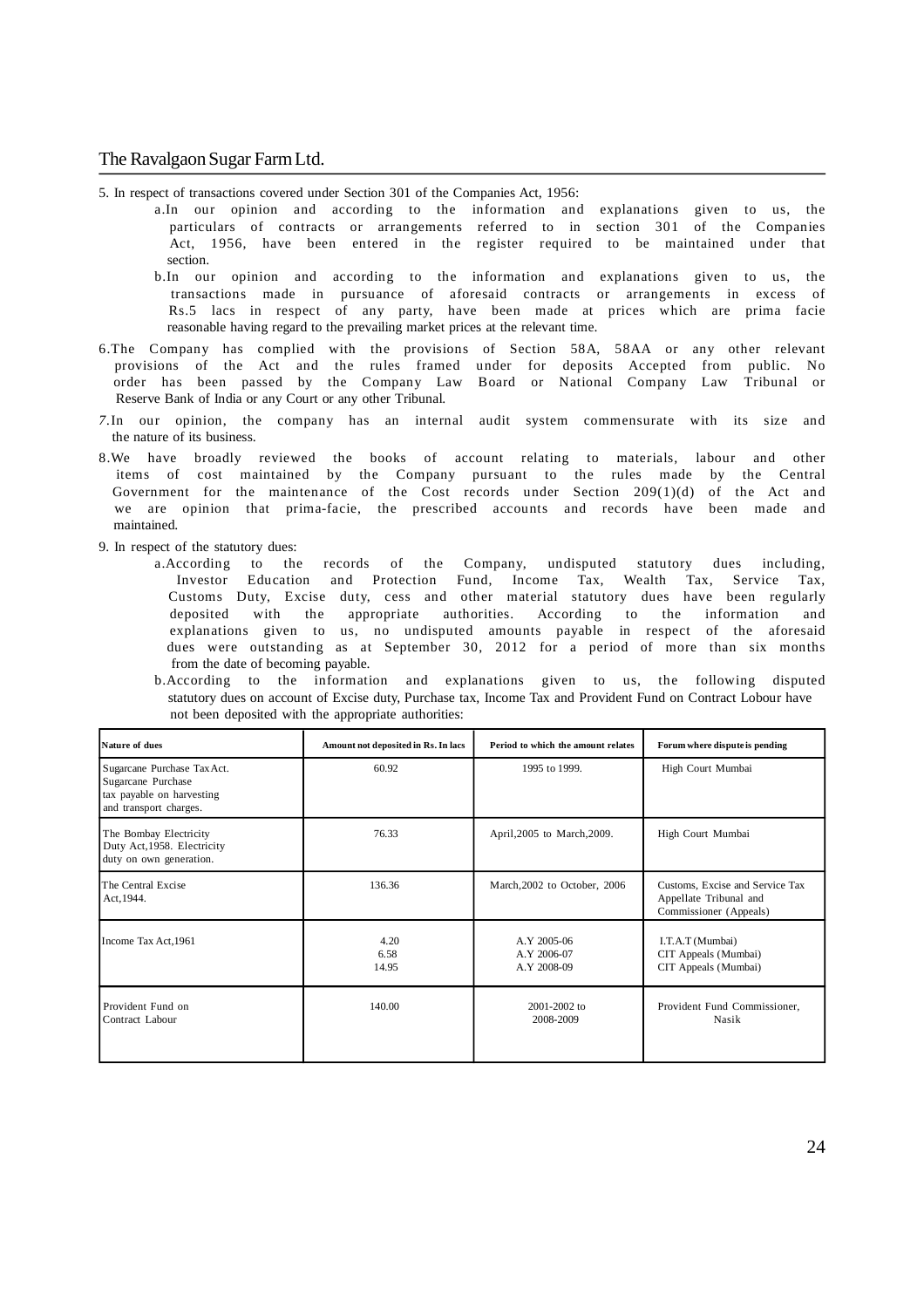- 10. The Company does not have accumulated losses as per the Balance Sheet as the end of the reporting period and has not incurred any cash loss during the period and during the immediately preceding financial year.
- 11. Based on our audit procedures and according to the information and explanation given to us, we are of the opinion that the Company has not defaulted in repayment of dues to banks.
- 12. In our opinion and according to the information and explanation given to us, no loans and advances have been granted by the Company on the basis of security by way of pledge of shares, debentures and other securities.
- 13. In our opinion, the Company is not a chit fund or a Nidhi / mutual benefit fund / society. Accordingly, clause 4(xiii) of the Order does not apply.
- 14. The Company has not traded in securities, debentures and other investments. Accordingly, clause 4(xiv) of the Order does not apply.
- 15. In our opinion and according to information and explanations provided to us, the company has not given any guarantee for loans taken by others from banks or financial institutions.
- 16. The Term loans were applied for the purpose for which they were raised.
- 17. According to the information and explanations given to us, and on an overall examination of the Balance Sheet of the company, funds raised on short-term basis have, prima facie, not been used during the year for making long-term investments.
- 18. During the year, the Company has not made any preferential allotment of shares to parties and companies covered in the Register maintained under Section 301 of the Companies Act, 1956.
- 19. The Company has not issued any debentures. Accordingly, clause 4(xix) of the Order does not apply.
- 20. The Company has not raised any money by way of public issue during the year. Accordingly clause 4(xx) of the Order does not apply.
- 21. According to the information and explanations given to us, and based on audit procedures performed and representations obtained from the management, we report that no material fraud on or by the Company, has been noticed or reported during the year under audit.

For **V.Sankar Aiyar & Co. Chartered Accountants Firm Regn No: 109208W**

Place : Mumbai Dated : November 07, 2012

> **Arvind Mohan Partner M.No.124082**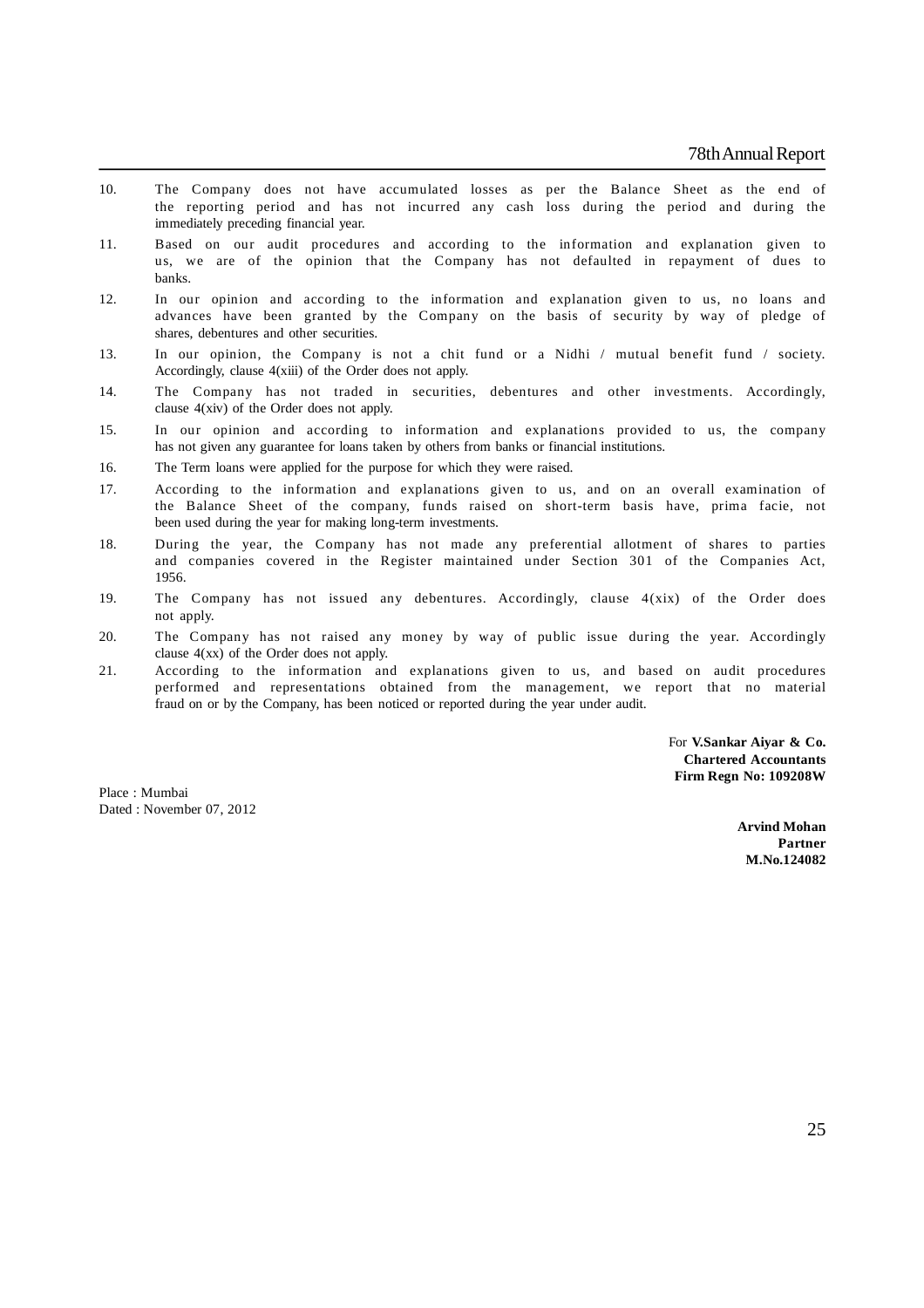### **Balance Sheet as at 30-September-2012**

|                                                                 |                    |                            | (Rs. in Lacs)          |
|-----------------------------------------------------------------|--------------------|----------------------------|------------------------|
|                                                                 | <b>Note</b><br>No. | As at<br>30-September-2012 | As at<br>31-March-2011 |
| <b>EQUITY AND LIABILITIES</b>                                   |                    |                            |                        |
| <b>Shareholders' funds</b>                                      |                    |                            |                        |
| (a) Share capital                                               | 2                  | 34.00                      | 34.00                  |
| (b) Reserves and surplus                                        | 3                  | 2,496.00                   | 3,344.60               |
|                                                                 |                    | 2,530.00                   | 3,378.60               |
| Non-current liabilities                                         |                    |                            |                        |
| (a) Long-term borrowings                                        | 4                  | 943.37                     | 1,399.84               |
| (b) Deferred tax liabilities (net)                              | 5                  | 339.44                     | 377.05                 |
| (c) Long-term provisions                                        | 6                  | 50.76                      | 51.48                  |
|                                                                 |                    | 1,333.57                   | 1,832.37               |
| <b>Current liabilities</b>                                      |                    |                            |                        |
| (a) Short-term borrowings                                       | 7                  | 186.95                     | 1,541.01               |
| (b) Trade payables                                              | 8                  | 161.12                     | 157.29                 |
| (c) Other current liabilities                                   | 9                  | 1,011.93                   | 1,600.49               |
| (d) Short-term provisions                                       | 10                 | 32.91                      | 72.94                  |
|                                                                 |                    | 1,392.91                   | 3,371.73               |
|                                                                 |                    | 5,256.48                   | 8,578.70               |
| <b>ASSETS</b>                                                   |                    |                            |                        |
| <b>Non-current assets</b>                                       |                    |                            |                        |
| (a) Fixed assets - Tangible Assets                              | 11                 | 2,906.24                   | 3,026.53               |
| (b) Non-current investments                                     | 12                 | 28.92                      | 26.41                  |
| (c) Long-term loans and advances                                | 13                 | 121.00                     | 185.56                 |
|                                                                 |                    | 3,056.16                   | 3,238.51               |
| <b>Current assets</b>                                           |                    |                            |                        |
| (a) Current investments                                         | 14                 | 259.26                     | 346.59                 |
| (b) Inventories                                                 | 15                 | 1,197.73                   | 4,310.37               |
| (c) Trade receivables                                           | 16                 | 257.85                     | 206.83                 |
| (d) Cash and bank balances                                      | 17                 | 95.10                      | 168.19                 |
| (e) Short-term loans and advances                               | 18                 | 390.02                     | 306.31                 |
| (f) Other current assets                                        | 19                 | 0.36                       | 1.89                   |
|                                                                 |                    | 2,200.32                   | 5340.19                |
|                                                                 |                    | 5,256.48                   | 8,578.70               |
| See accompanying notes forming part of the financial statements | 1                  |                            |                        |

As per our report of even date<br>For V. SANKAR AIYAR & CO Chartered Accountants Firm Registration # 109208W

**Arvind Mohan A. S. Ashtekar** Partner Director Membership No. 124082 Mumbai Mumbai  $07-\text{Nov-12}$   $07-\text{Nov-12}$ 

#### For and on behalf of the Board of Directors

**H. B. Doshi N. H. Doshi** Chairman & Managing Director Executive Director

26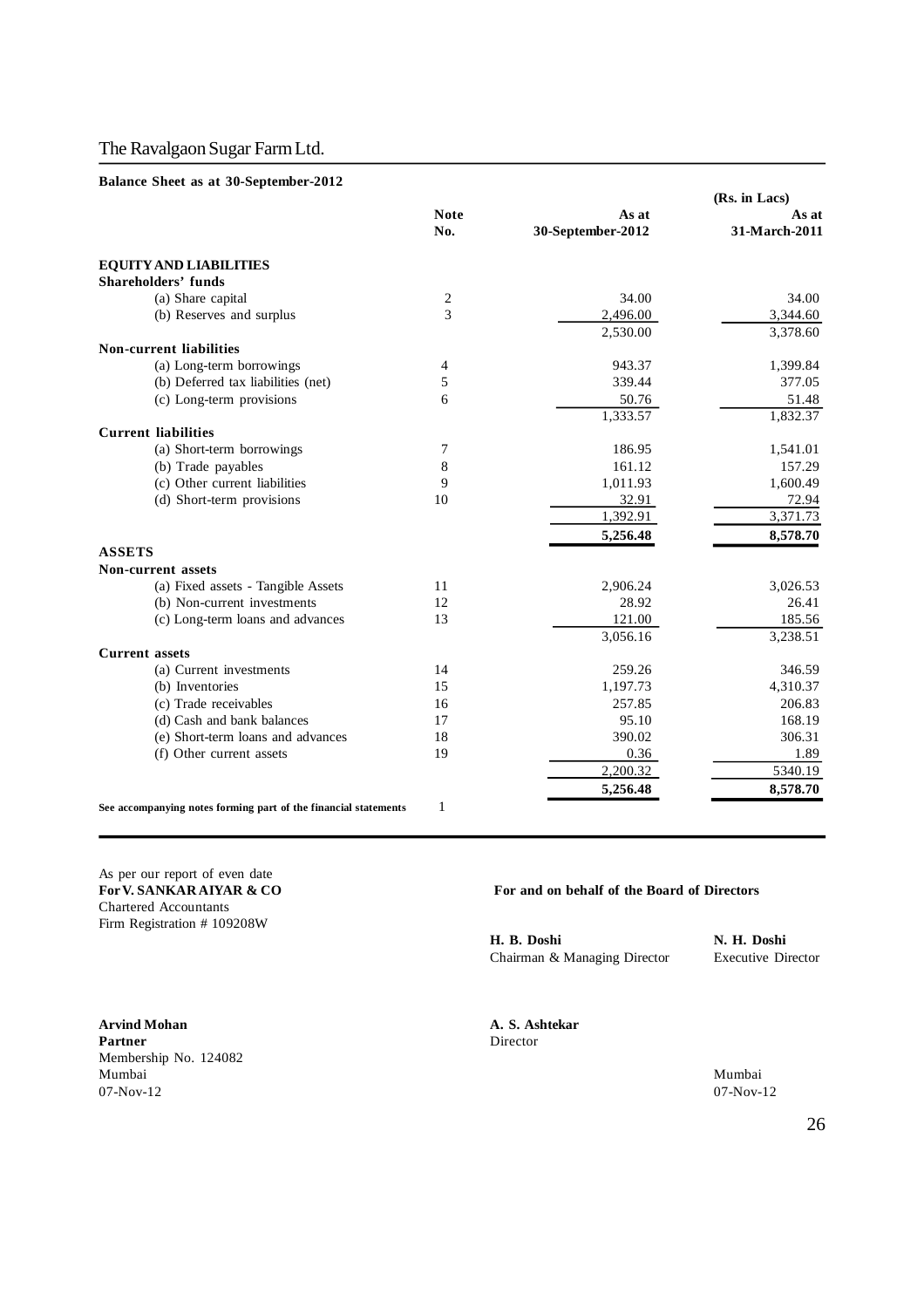78th Annual Report

|                                                               |                    |                                                             | (Rs. In Lacs)                      |
|---------------------------------------------------------------|--------------------|-------------------------------------------------------------|------------------------------------|
| <b>Particulars</b>                                            | <b>Note</b><br>No. | <b>Eighteen Months</b><br><b>Ended</b><br>30-September-2012 | <b>Year Ended</b><br>31-March-2011 |
| <b>Income</b>                                                 |                    |                                                             |                                    |
| Revenue from operations (gross)                               | 20                 | 11,244.23                                                   | 2,923.88                           |
| Less: Excise duty                                             |                    | 521.03                                                      | 165.12                             |
| Revenue from operations (net)                                 |                    | 10,723.20                                                   | 2,758.76                           |
| Other income                                                  | 21                 | 310.73                                                      | 276.14                             |
| <b>Total Revenue</b>                                          |                    | 11,033.93                                                   | 3,034.90                           |
| <b>Expenditure</b>                                            |                    |                                                             |                                    |
| Cost of materials consumed                                    | 22                 | 5,081.14                                                    | 3,859.46                           |
| Changes in inventories of finished goods and work-in-progress | 23                 | 3,088.35                                                    | (3,268.32)                         |
| Employees benefit expenses                                    | 24                 | 1,263.94                                                    | 675.60                             |
| Finance costs                                                 | 25                 | 500.92                                                      | 156.40                             |
| Depreciation and amortisation expenses                        |                    | 338.39                                                      | 225.56                             |
| Other expenses                                                | 26                 | 1,643.45                                                    | 1,374.74                           |
| <b>Total Expenses</b>                                         |                    | 11,916.19                                                   | 3,023.43                           |
| <b>Profit before Tax</b>                                      |                    | (882.26)                                                    | 11.47                              |
| Tax expense:                                                  |                    |                                                             |                                    |
| Current tax                                                   |                    |                                                             |                                    |
| <b>Income Tax</b>                                             |                    |                                                             | 3.70                               |
| Wealth Tax                                                    |                    |                                                             | 1.40                               |
| <b>Taxes for Earlier Years</b>                                |                    |                                                             | 25.69                              |
| Deferred tax                                                  |                    | (37.61)                                                     | (22.65)                            |
| Profit after tax for the period                               |                    | (844.65)                                                    | 3.33                               |
| Earnings per share                                            |                    |                                                             |                                    |
| Basic and Diluted earning per share (Rs.)                     |                    | (1,242.13)                                                  | 4.90                               |
| Face Value per share fully paid up (Rs.)                      |                    | 50.00                                                       | 50.00                              |

**See accompanying notes forming part of the financial statements** 1

As per our report of even date Chartered Accountants Firm Registration # 109208W

For V. SANKAR AIYAR & CO **For and on behalf of the Board of Directors** 

**H. B. Doshi N. H. Doshi** Chairman & Managing Director Executive Director

**Arvind Mohan A. S. Ashtekar** Partner Director Membership No. 124082 Mumbai Mumbai  $07-\text{Nov-12}$   $07-\text{Nov-12}$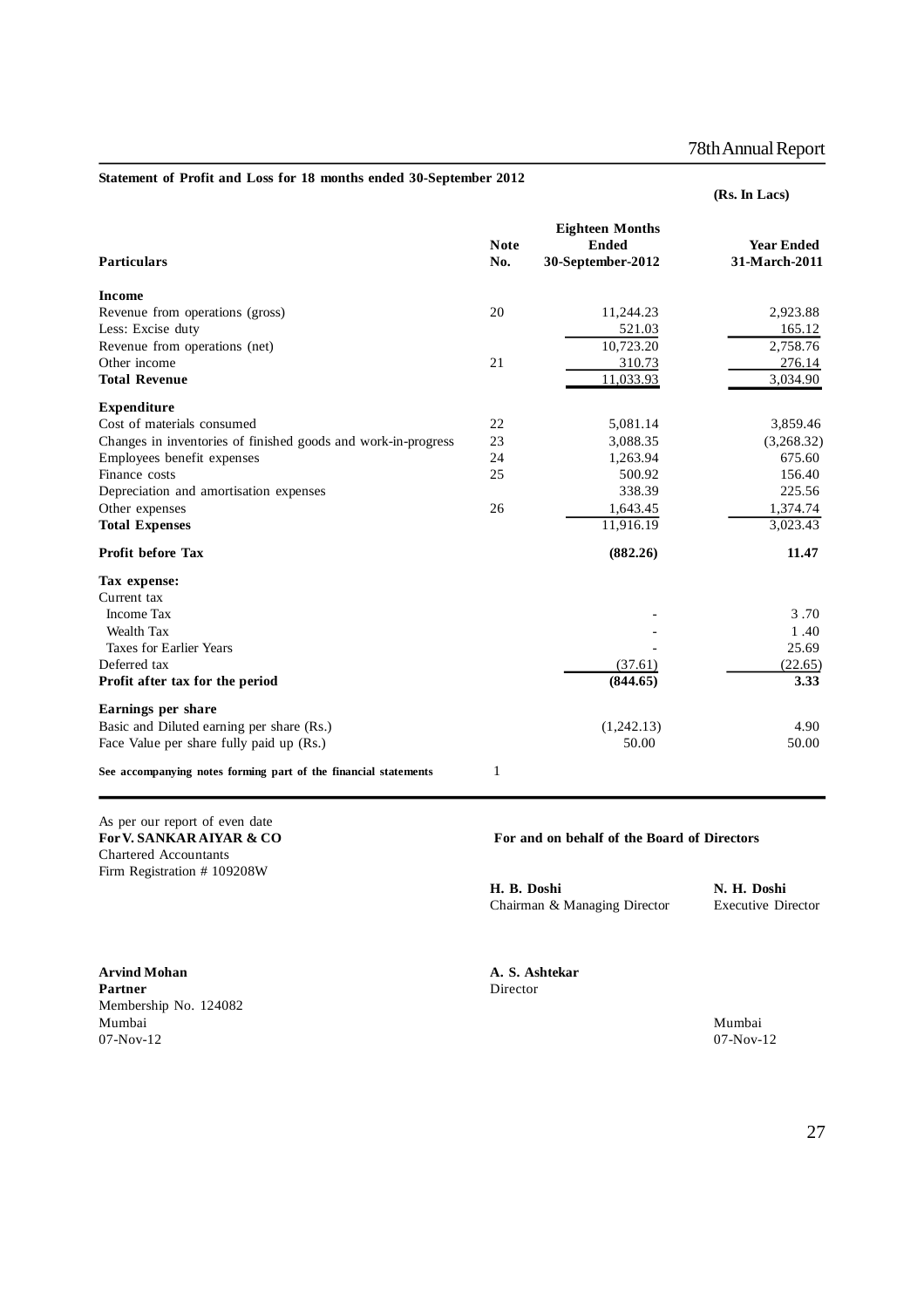| Cash Flow Statement for 18 months ended 30-September-2012                           |                   |            |                  | (Rs. In Lacs) |
|-------------------------------------------------------------------------------------|-------------------|------------|------------------|---------------|
|                                                                                     | 18 months ended   |            | Year ended       |               |
|                                                                                     | 30-September-2012 |            | 31-March-2011    |               |
| A. Cash flow from operating activities                                              |                   |            |                  |               |
| Net Profit / (Loss) before extraordinary items and tax                              |                   | (882.26)   |                  | 11.47         |
| Adjustments for:                                                                    |                   |            |                  |               |
| Depreciation and amortisation                                                       | 338.39            |            | 225.56           |               |
| Interest Paid                                                                       | 500.92            |            | 156.40           |               |
| (Profit) / loss on sale / write off of assets                                       |                   |            | (29.69)          |               |
| (Profit) / loss on sale / write off of Investments<br>Interest income               | (7.17)            |            |                  |               |
| Dividend income                                                                     | (1.93)            |            | (10.28)          |               |
|                                                                                     | (12.01)           | 818.20     | (93.23)          | 248.76        |
|                                                                                     |                   |            |                  |               |
| Operating profit / (loss) before working capital changes<br><u>Adjustments for:</u> |                   | (64.06)    |                  | 260.23        |
| Inventories                                                                         | 3,112.64          |            | (3,370.64)       |               |
| Trade and other receivables                                                         | (28.45)           |            | (39.33)          |               |
| Trade Payables and Deposits                                                         | (570.81)          | 2,513.38   | 629.39 2,780.58) |               |
| Net income tax (paid) / refunds                                                     |                   | (49.97)    |                  | (197.46)      |
| Net cash flow from $/$ (used in) operating activities $(A)$                         |                   | 2,399.35   |                  | (2,717.81)    |
| B. Cash flow from investing activities                                              |                   |            |                  |               |
| Capital expenditure on fixed assets, including capital advances                     | (218.10)          |            | (1,180.44)       |               |
| Proceeds from sale of fixed assets                                                  |                   |            | 0.26             |               |
| Inter-corporate deposits (net)                                                      | (65.00)           |            |                  |               |
| Interest received                                                                   | 3.46              |            | 93.23            |               |
| Dividend received                                                                   | 12.01             |            | 10.28            |               |
| Investment (made) / sold                                                            | 91.99             |            | 2,034.66         |               |
| Net cash flow from $/$ (used in) investing activities $(B)$                         |                   | (175.64)   |                  | 957.99        |
| C. Cash flow from financing activities                                              |                   |            |                  |               |
| Net increase / (decrease) in Long Term Borrowings                                   | (456.47)          |            |                  |               |
| Net increase / (decrease) in Short Term Borrowings                                  | (1,289.06)        |            | 1,786.16         |               |
| Finance cost                                                                        | (500.92)          |            | (144.88)         |               |
| Dividends paid                                                                      | (50.35)           |            | (49.95)          |               |
| Net cash flow from $/$ (used in) financing activities $(C)$                         |                   | (2,296.80) |                  | 1,591.33      |
| Net increase / (decrease) in Cash and cash equivalents $(A+B+C)$                    |                   | (73.09)    |                  | (168.49)      |
| Cash & Cash Equivalent                                                              |                   |            |                  |               |
| Opening                                                                             | 168.19            |            | 336.68           |               |
| <b>Closing Balance</b>                                                              | 95.10             |            | 168.19           |               |
| Note: Previous period figures have been regrouped / recast wherever necessary       |                   |            |                  |               |
| non oun nonome of orion data                                                        |                   |            |                  |               |

## As per our report of even date<br>For V. SANKARAIYAR & CO Chartered Accountants Firm Registration # 109208W

**Arvind Mohan A. S. Ashtekar Partner** Membership No. 124082 Mumbai Mumbai  $07-\text{Nov-12}$   $07-\text{Nov-12}$ 

### For and on behalf of the Board of Directors

**H. B. Doshi N. H. Doshi** Chairman & Managing Director

28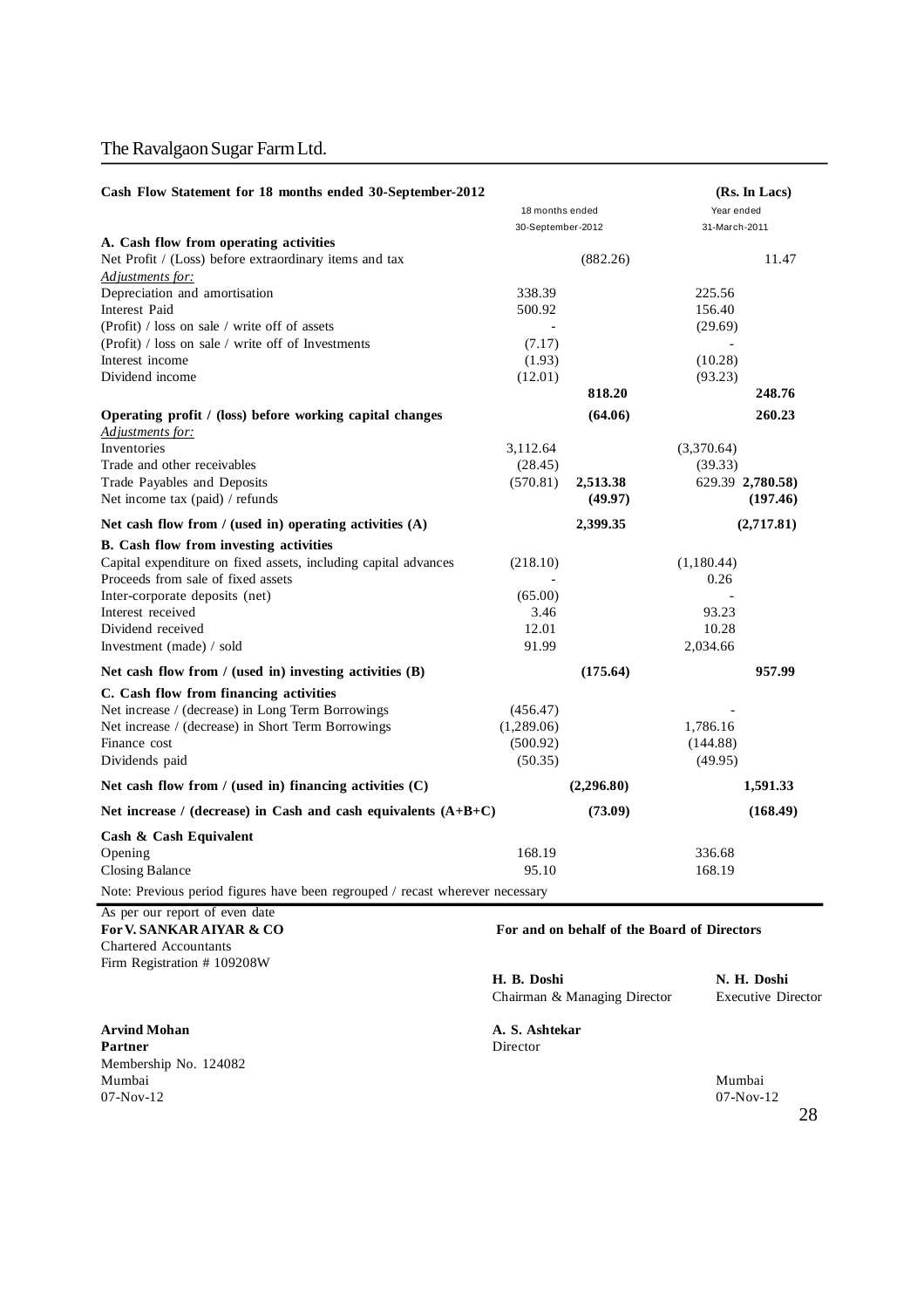**Notes forming part of the financial statements**

**Note 1:**

### **Significant Accounting Policies:**

#### **a) Basis of Accounting:**

The financial statements are prepared in accordance with generally accepted accounting principles in India. The company has prepared these financial statements to comply in all material respects with the accounting standards notified under the Companies (Accounting Standard) Rules 2006 issued under subsection 3C of Section 211 of The Companies Act, 1956. The financial statements have been prepared on an accrual basis and under the historical cost convention. The accounting policies adopted in the preparation of financial statements are consistent with those of previous year. During the financial period ended September, 2012 the revised Schedule VI notified under the Companies Act, 1956 has become applicable to the company, for preparation and presentation of its financial statements. The company has also re-classified the previous year figures in accordance with the requirements applicable in the current period.

#### **b) Use of Estimates:**

The preparation of financial statements requires management to make certain estimates and assumptions that affect the amounts reported in the financial statements and notes thereto. Differen ces between actual results and estimates are recognized in the period in which they materialize.

#### **c) Fixed Assets:**

Fixed Assets are stated at cost less accumulated depreciation. The cost of assets comprises of purchase price and directly attributable cost of bringing the assets to working condition for its intended use including borrowing cost and incidental expenditure during construction incurred up to the date of commissioning.

### **d) Depreciation:**

- i. Depreciation on assets as on 31st March 1993 is charged in the accounts on the Written Down Value Method in accordance with Schedule XIV of the Companies Act, 1956.
- ii. Depreciation on additions to Fixed Assets from 1st April 1993 is charged in the Accounts on the Straight Line Method in accordance with the Schedule XIV of the Companies Act, 1956.
- iii.Depreciation in respect of each individual item of asset costing up to Rs. 5000/- is provided @ 100% in the year of purchase.

#### **e) Investments:**

Long Term Investments are valued at costs. Provision for diminution in value of investments is made if, in the opinion of the management, the diminution is of a permanent nature.

Current Investments are valued at lower of cost or fair value.

#### **f) Inventories:**

- i. Stores, spares, packing materials, loose tools and raw materials are valued at cost or net realisable value whichever is lower, by applying the First In First Out (FIFO) Method.
- ii. Finished goods are valued at Cost or Net Realisable Value whichever is lower.
- iii. Work in progress / process is valued at lower of cost or net realisable value.
- iv.Estimated quantities of saleable by-products i.e. Molasses, Bagasse and Treated Dry Press mud are valued at estimated Net Realisable Value.

#### **g) Revenue Recognition:**

- i. The company recognizes revenue from sale of products upon dispatch/delivery of the goods coupled with transfer of title to the customers.
- ii. Revenue from service is recognized on rendering of services to customers.
- iii. Interest Income is recognized on time proportion basis.
- iv. Dividend Income is recognized, at the time when they are declared.

#### **h) Foreign Currency Transaction:**

- i. Foreign currency transactions are accounted at the rates prevailing on the date of transaction.
- ii. Monetary Assets and Liabilities denominated in foreign currencies are translated at the exchange rate prevailing on the Balance Sheet date. Any gains or losses arising due to exchange difference s at the time of translation or settlement are accounted for in the Profit and Loss Account.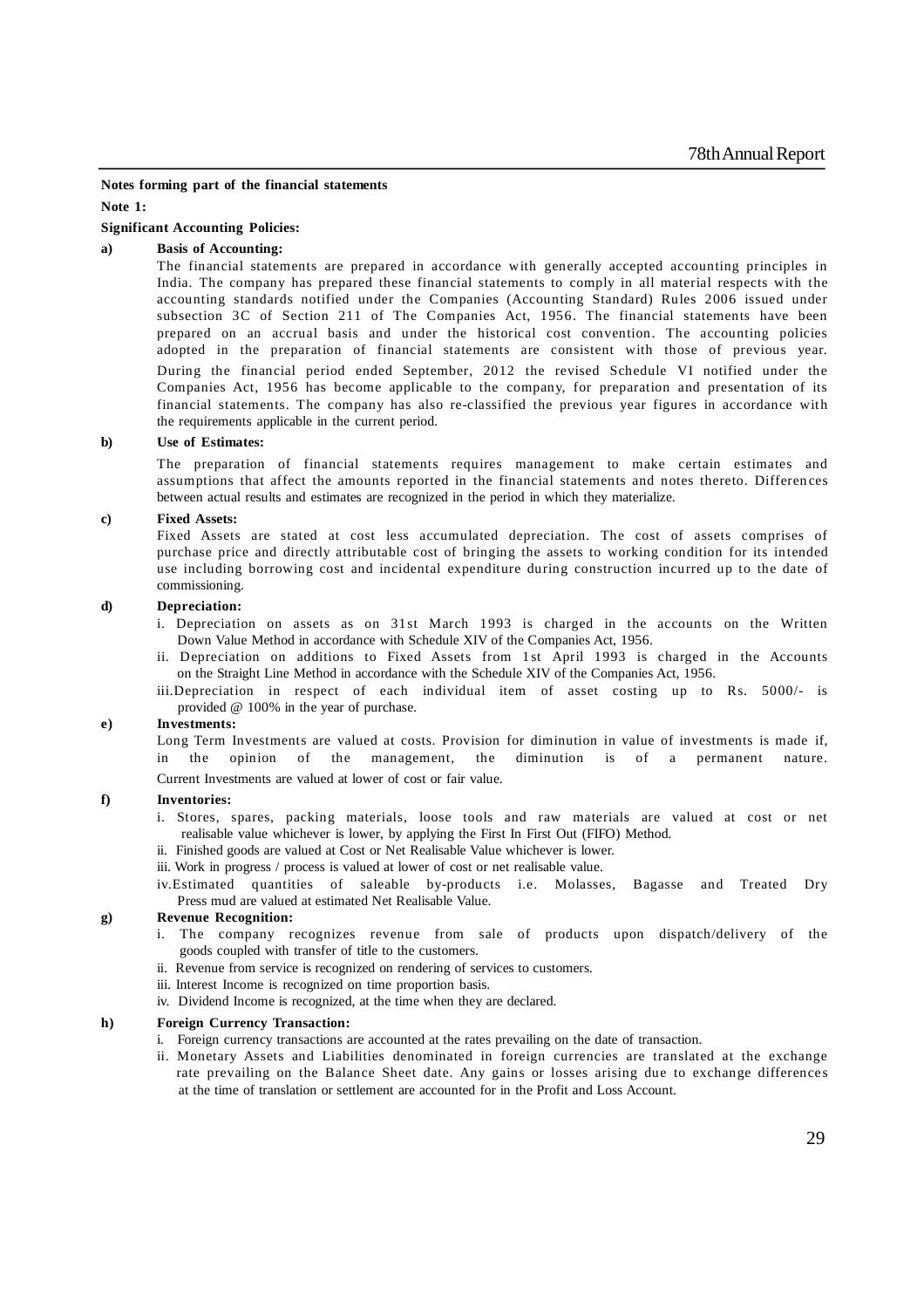#### **Notes forming part of the financial statements**

#### **i) Employee Benefits:**

- i. Short Term employee benefits are recognized as an expense at the undiscounted amount in the Profit and Loss Account for the period in which the related service is rendered.
- ii. In respect of Post employment benefits viz. Gratuity, the Company has a master policy with LIC under Group Gratuity Scheme for its employees. The company provides / contributes to LIC Group Gratuity Scheme for future payments of retirement gratuity to the employees as determined by Management.
- iii.Other Long term benefits viz. Leave Encashment are recognized as an expense in the Profit and Loss Account for the period in which the employee has rendered service. The expense is recongised at the present value of the amounts payable determined using actuarial valuation techniques. Actuarial gains and losses are charged to the Profit and Loss Account.
- iv. Company's contribution paid / payable to defined contribution schemes such as Provident Fund, Superannuation are charged to Profit and Loss Account.

#### **j) Taxation:**

Provision for current tax is made after taking into consideration benefits admissible under the provisions of Income Tax Act, 1961. Deferred Tax resulting from "timing difference" between book and taxable profit is accounted for using the tax rates and laws that have been enacted or substantively enacted as on the Balance Sheet date. The deferred tax asset is recognized and carried forward only to the extent there is reasonable certainty / virtual certainty as the case may be, that the asset will be realized against future taxable profits.

#### **k) Impairment of Assets:**

At each Balance sheet date, the management reviews the carrying amount of its assets and goodwill included in each Cash generating Unit to determine whether there is any indication that those assets were impaired. If any such indication exists, the recoverable amount of the asset is estimated in order to determine the extent of impairment loss. Recoverable amount of an asset is the higher of an asset's net selling price and value in use. In assessing value in use, the estimated future cash flows from the continuing use of the asset and from its disposal are discounted to their present value using a pre-tax discount rate that reflects the current market assessments of time value and the risks specific to the asset. Reversal of impairment loss is recognized immediately as income in the profit and loss account.

#### **l) Operating Lease Granted:**

Lease arrangements where the risk and rewards incident to the ownership of an asset substantially vest with the lessor, are recognized as operating lease. Lease rentals under operating lease are recognized in profit and loss account on a straight-line basis.

#### **m) Accounting for Provisions, Contingent Liabilities and Contingent Assets:**

Provisions involving substantial degree of estimation in measurement are recognized when there is a present obligation as a result of past events and it is probable that there will be an outflow of resources. Contingent Liabilities are not recognized but are disclosed in the Notes to Accounts. Contingent assets are neither recognized nor disclosed in the financial statements.

#### **n) Earning per Share:**

The Basic & Diluted Earnings Per Share ("EPS") is computed by dividing the net profit after tax for the period by weighted average number of equity shares outstanding during the period.

### **o) Cane Price:**

Purchases of sugarcane for the season are accounted for on an estimated basis as per the Sugarcane price policy announced by the Company. The difference in price, if adjusted in the books of account in the year the final price is determined by the Company, as and when it crystallize and in certain cases at a fixed price as agreed upon.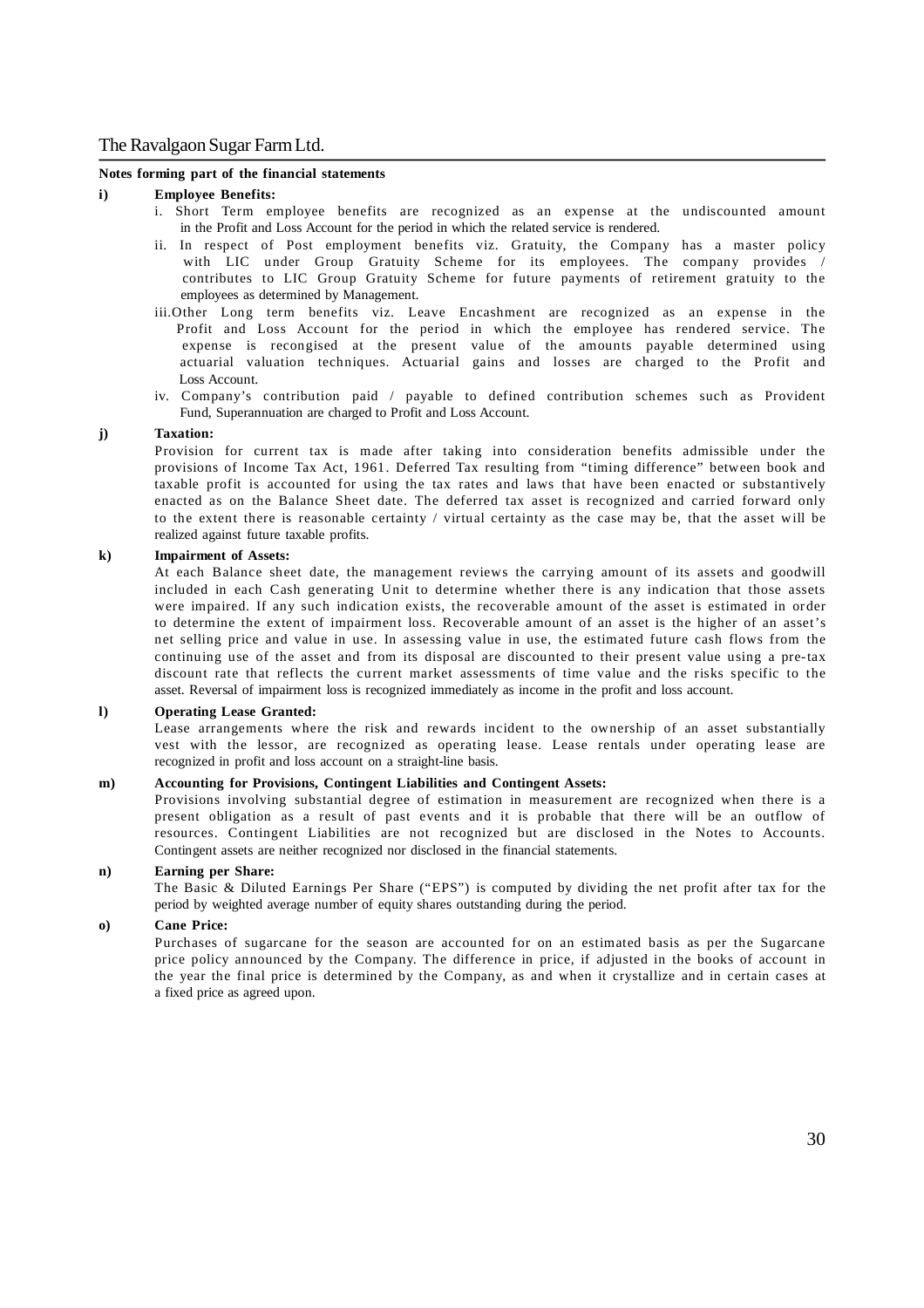#### **Notes forming part of the financial statements 2 Share capital**

|                                                      |                    |                         |                    | (Rs. In Lacs)       |
|------------------------------------------------------|--------------------|-------------------------|--------------------|---------------------|
|                                                      |                    |                         | As at              | As at               |
|                                                      |                    | 30-September-2012       |                    | 31-March-2011       |
| Authorised<br>(a)                                    |                    |                         |                    |                     |
| $3,00,000$ Preference Shares of Rs. 100/- each       |                    |                         | 300.00             | 300.00              |
| 6,00,000 Equity shares of Rs. 50 each                |                    |                         | 300.00             | 300.00              |
|                                                      |                    |                         | 600.00             | 600.00              |
| (b) Issued, Subscribed and fully paid up             |                    |                         |                    |                     |
| 68,000 Equity shares of Rs.50 each                   |                    |                         | 34.00              | 34.00               |
|                                                      |                    |                         | 34.00              | 34.00               |
| Details of Shareholders holding more then 5% shares: |                    |                         |                    |                     |
|                                                      |                    | As at 30-September-2012 |                    | As at 31-March-2011 |
| Name of shareholder                                  | Number of          | $%$ holding in          | Number of          | % holding in        |
|                                                      | <b>Shares Held</b> |                         | <b>Shares Held</b> |                     |
| Lanica Financial Services Private Limited            | 28366              | 41.71                   | 28366              | 41.71               |
| Carina Finvest Limited                               | 5020               | 7.38                    | 5020               | 7.38                |

There is no change in the shares outstanding at the beginning and at the end of the reporting date & immediately preceding reporting date

#### **Terms Rights attached to equity shares**

The Company has only one class of equity shares having a par value of Rs. 50 per share. Each holder of equity share is entitled to one vote per share. The Company declares and pays dividends in Indian Rupees. The dividend proposed by the Board of Directors is subject to the approval of the shareholders in the ensuing Annual General Meeting. In the event of liquidation of the Company, the holders of equity shares will be entitled to receive remaining assets of the Company, after distribution of all preferential amounts. The distribution will be in proportion to the no. of equity shares held by the shareholder.

#### **3 Reserves and surplus**

|                                                                                                                                                                                                                          |                                                | (Rs. In Lacs)                                         |
|--------------------------------------------------------------------------------------------------------------------------------------------------------------------------------------------------------------------------|------------------------------------------------|-------------------------------------------------------|
| (a) Capital Redemption Reserve                                                                                                                                                                                           | As at<br>30-September-2012<br>20.00            | As at<br>31-March-2011<br>20.00                       |
| Cash Subsidy Reserve<br>(b)                                                                                                                                                                                              | 20.00                                          | 20.00                                                 |
| <b>General Reserve</b><br>(c)<br>Opening balance<br>Add: Transferred from surplus in Statement of Profit and Loss<br>Less: Utilised / transferred during the period for:<br>Closing balance                              | 2,204.76<br>2.204.76                           | 2,203.76<br>1.00<br>2,204.76                          |
| (d) Surplus / (Deficit) in Statement of Profit $& Loss$<br>Opening balance<br>Add: Profit/(Loss) for the period<br>Less: Proposed Dividend<br>Tax on Proposed Dividend<br>Transfer to General Reserve<br>Closing balance | 1,099.84<br>(844.65)<br>3.40<br>0.55<br>251.24 | 1,156.78<br>3.33<br>51.00<br>8.27<br>1.00<br>1,099.84 |
|                                                                                                                                                                                                                          | 2.496.00                                       | 3.344.60                                              |

#### **4 Long-term borrowings**

| <b>LURE-TELM DULLUMINES</b>                   |                            | (Rs. In Lacs)          |
|-----------------------------------------------|----------------------------|------------------------|
|                                               | As at<br>30-September-2012 | As at<br>31-March-2011 |
| Secured                                       |                            |                        |
| Term Loan from Bank (refer Note 4.1)          | 417.68                     | 869.65                 |
| From Financial Institutions (refer Note 4.2)  |                            | 37.82                  |
|                                               | 417.68                     | 907.47                 |
| Unsecured                                     |                            |                        |
| Deferred sales tax liability (refer Note 4.3) | 164.24                     | 217.66                 |
| Public Fixed Deposit                          | 361.45                     | 274.70                 |
|                                               | 525.69                     | 492.36                 |
|                                               | 943.37                     | 1.399.84               |

4.1 Term loan from Bank

The term loan from Dena Bank is secured by the hypothecation of the Harvesting Machines / Tractors Trolleys / Metallic Bullock Carts and other assets and residual charge on other fixed assets of the company. Repayable in equal quaterly installment from July, 2012 to September, 2014. Average rate of borrowing for the period is 13 % pa. The term loan from HDFC Bank is secured by the equitable mortgage of Office Property and carries interest @ 12.55 % p.a. the loan is repayable in monthly installments from January, 2011 to November, 2019.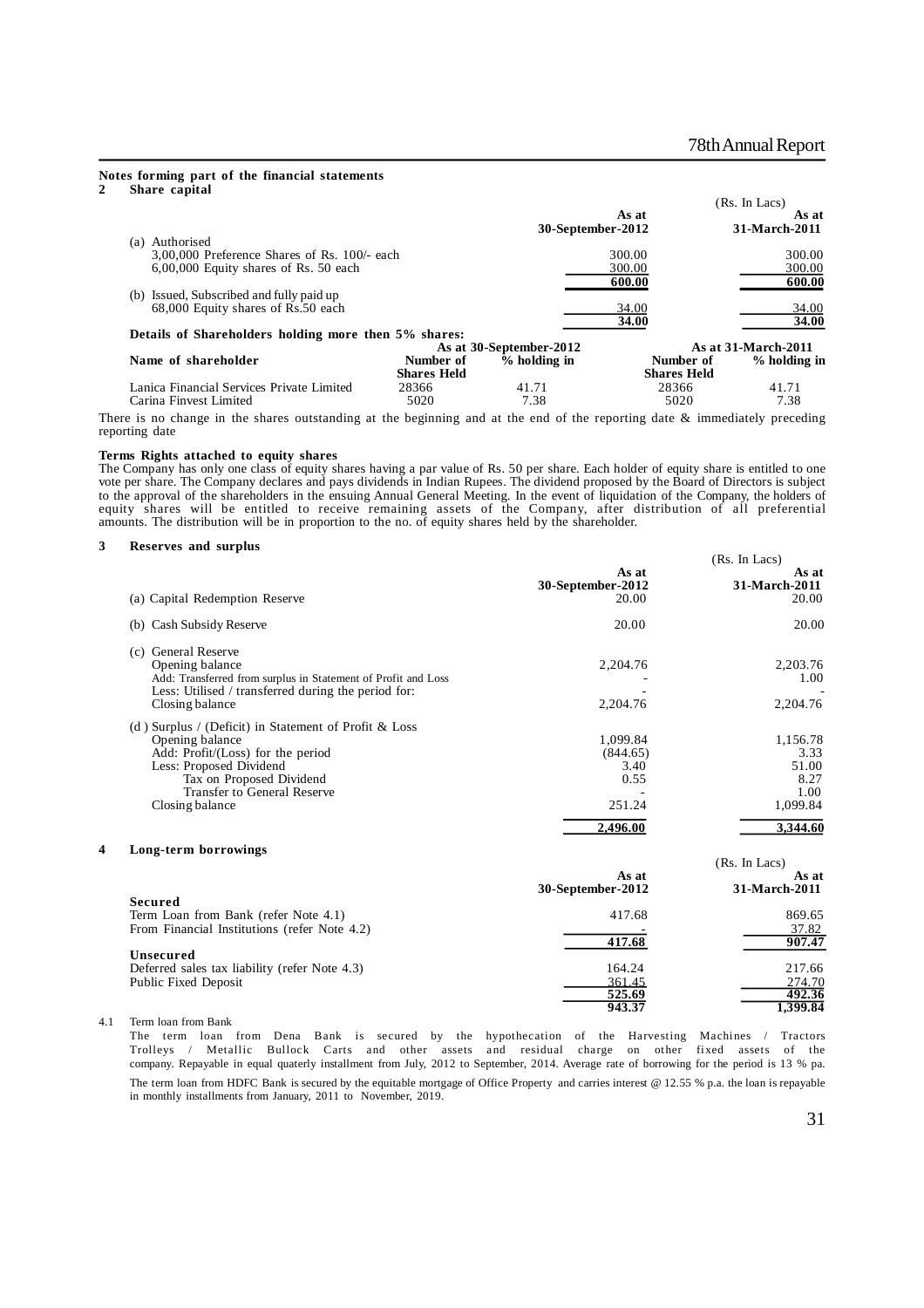### **Notes forming part of the financial statements**

4.2 Term loan from Financial Institutions. The term loan from Urban Sugar Development Fund for modernisation of Sugar Mill is secured by way of hypotecation of all movable properties of the company, including plant and machinery, spares, tools and accessories.

Term loan from State Government is secured against Bank Guarantee and further secured by residual charge on fixed assets.

4.3 The total amount outstanding from SICOM is Rs. 217.66 Lacs out of which Rs.36.42 lacs is repayable from April 2011 to April 2014 and the balance amount to be repaid within 5 years from the date of completion of the assessment of the relevant years.

**5 Defered Tax Liablities (Net)**

|                                                 |                   | (Rs. In Lacs) |
|-------------------------------------------------|-------------------|---------------|
|                                                 | As at             | As at         |
| <b>Defered Tax Assets</b>                       | 30-September-2012 | 31-March-2011 |
|                                                 |                   |               |
| Expenses allowable on payment basis under       | 42.11             | 41.39         |
| Income Tax Act, 1961                            |                   |               |
| <b>Defered Tax Liabilities</b>                  | 42.11             | 41.39         |
|                                                 |                   |               |
| Depreciation                                    | 381.55            | 418.44        |
|                                                 | 381.55            | 418.44        |
|                                                 | 339.44            | 377.05        |
| 6<br>Long-term provisions                       |                   |               |
|                                                 |                   | (Rs. In Lacs) |
|                                                 | As at             | As at         |
|                                                 | 30-September-2012 | 31-March-2011 |
| Provision for employee benefits:                |                   |               |
| Leave Encashment                                | 16.76             | 17.48         |
| Gratuity Liability                              | 34.00             | 34.00         |
|                                                 | 50.76             | 51.48         |
| 7<br>Short-term borrowings                      |                   |               |
|                                                 |                   | (Rs. In Lacs) |
|                                                 | As at             | As at         |
|                                                 | 30-September-2012 | 31-March-2011 |
| <b>Secured</b>                                  |                   |               |
| Working Capital Loan from Bank (Refer Note 7.1) | 11.95             | 1,301.01      |
|                                                 | 11.95             | 1,301.01      |
| <b>Unsecured</b>                                |                   |               |
| Inter Corporate Deposit (Refer Note 7.2)        | 175.00            | 240.00        |
|                                                 | 175.00            | 240.00        |
|                                                 | 186.95            | 1,541.01      |

7.1 Working Capital borrowings from the banks are secured by way of joint hypothecation of inventory including stock of sugar, confectionary and other items and second charge by way of equitable mortgage of company's immovable property situated at factory.

7.2 Inter Corporate Deposit bears interest at 11% p.a.

**8 Trade payables**

|                                                                                                                                        |                   | (Rs. In Lacs) |
|----------------------------------------------------------------------------------------------------------------------------------------|-------------------|---------------|
|                                                                                                                                        | As at             | As at         |
|                                                                                                                                        | 30-September-2012 | 31-March-2011 |
| Trade payables:                                                                                                                        |                   |               |
| Payable to Micro, Small and Medium Enterprises                                                                                         |                   |               |
| Paybles to Others                                                                                                                      | 161.12            | 157.29        |
|                                                                                                                                        | 161.12            | 157.29        |
| The details of amounts outstanding to Micro, Small and Medium Enterprises based on available information with the Company is as under: |                   |               |
|                                                                                                                                        |                   | (Rs. In Lacs) |
|                                                                                                                                        | As at             | As at         |
|                                                                                                                                        | 30-September-2012 | 31-March-2011 |
| The principal amount and the interest due thereon remaining unpaid to Suppliers                                                        |                   |               |
| Principal                                                                                                                              |                   |               |
| Interest due thereon                                                                                                                   |                   |               |
| The delayed payments of principal paid beyond the appointed date                                                                       |                   |               |
| during the entire accounting period                                                                                                    |                   |               |
| Interest actually paid under section 16 of the Micro, Small and Medium                                                                 |                   |               |
| Enterprises Development Act, 2006                                                                                                      |                   |               |
| Normal interest accrued during the period, for all the delayed payments,                                                               |                   |               |
| as per the agreed terms                                                                                                                |                   |               |
| Normal interest payable for the period of delay in making payment,<br>as per the agreed terms                                          |                   |               |
| Total interest accrued during the period                                                                                               |                   |               |
| Total interest accrued during the period and remaining unpaid                                                                          |                   |               |
|                                                                                                                                        |                   |               |
|                                                                                                                                        |                   | 32            |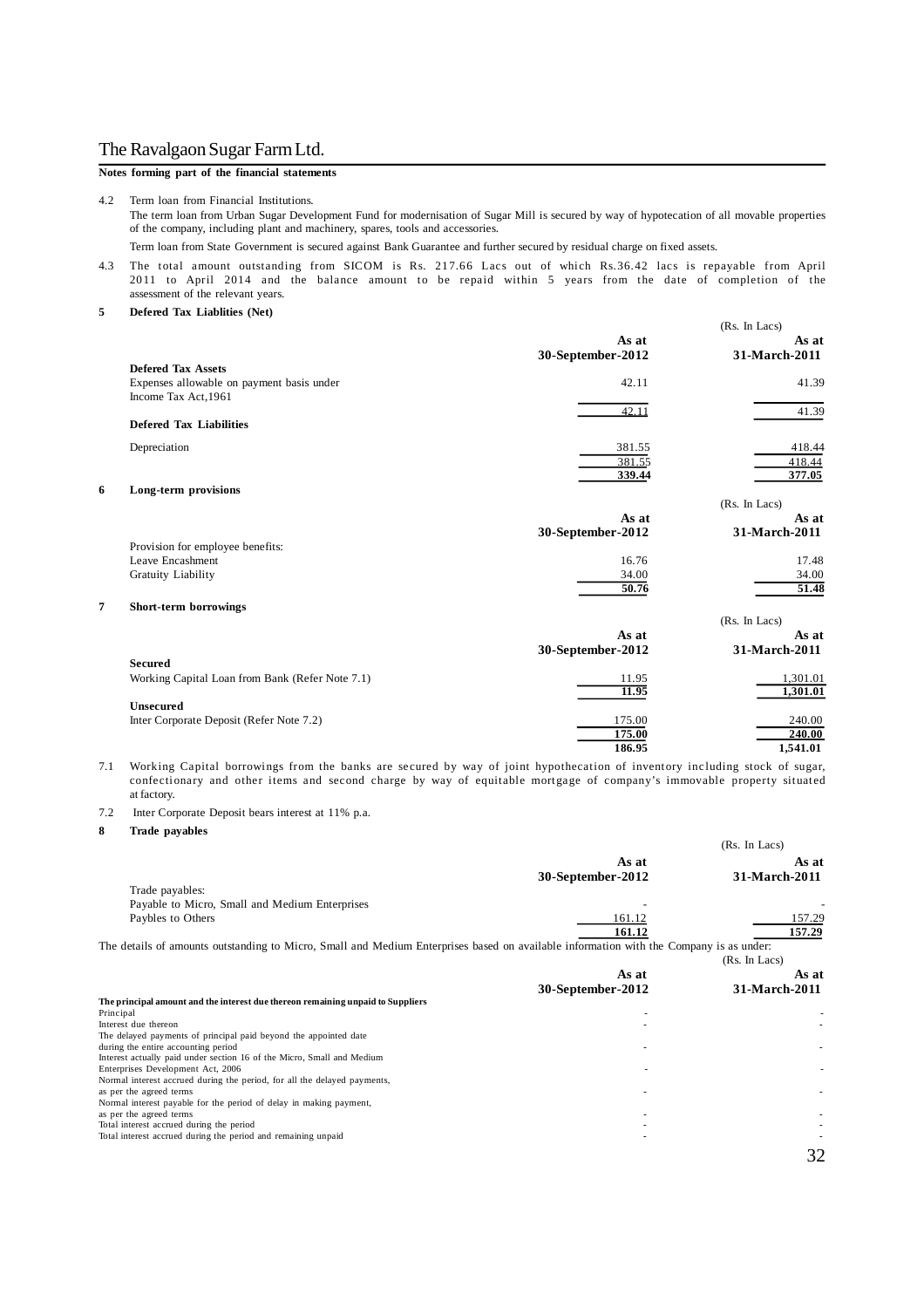#### **Notes forming part of the financial statements 9 Other current liabilities**

|                                               |                            | (Rs. In Lacs)          |
|-----------------------------------------------|----------------------------|------------------------|
|                                               | As at<br>30-September-2012 | As at<br>31-March-2011 |
| (a) Current maturities of long-term debt      |                            |                        |
| Term Loan from Bank (Refer note 4.1)          | 136.75                     | 282.54                 |
| From Government of India (Refer note 4.2)     | 37.82                      | 21.16                  |
| Deferred sales tax liability (Refer Note 4.3) | 21.38                      | 36.91                  |
| Public Fixed Deposit                          | 127.34                     | 255.47                 |
|                                               | 323.29                     | 596.08                 |
| (b) Unpaid dividends (Refer Notes 9.1)        | 5.71                       | 5.06                   |
| (c) Statutory dues                            | 77.80                      | 110.56                 |
| (d) Advances from customers                   | 39.09                      | 21.71                  |
| (e) Cane Liabilities                          | 139.55                     | 550.62                 |
| (f) Other Liabilities                         | 204.33                     | 116.80                 |
| (g) Unclaimed Public Deposits                 | 6.77                       | 10.80                  |
| (h) Interest on Unclaimed Public Deposits     | 2.23                       | 1.60                   |
| (i) Sundry Deposits                           | 160.79                     | 134.57                 |
| (e) Interest Accrued and not Due              | 52.37                      | 52.70                  |
|                                               | 1,011.93                   | 1,600.49               |

9.1 There is no amount due and outstanding to be credited to the Investor Education and Protection Fund.

### **10 Short-term provisions**

| (Rs. In Lacs)                                                        |       |
|----------------------------------------------------------------------|-------|
| As at                                                                | As at |
| 30-September-2012<br>31-March-2011                                   |       |
| (a) Provision for employee benefits:                                 |       |
| (i) Provision for bonus<br>15.06                                     | 10.03 |
| (ii) Provision for leave encashment<br>13.90                         | 3.64  |
| 28.96                                                                | 13.67 |
| (b) Provision - Others:                                              |       |
| (i) Provision for proposed equity dividend<br>3.40                   | 51.00 |
| (ii) Provision for tax on proposed dividends<br>0.55                 | 8.27  |
| 3.95                                                                 | 59.27 |
| 32.91                                                                | 72.94 |
| 12 Non-current investments                                           |       |
| (Rs. In Lacs)                                                        |       |
| As at                                                                | As at |
| 31-March-2011<br>30-September-2012                                   |       |
| Investment in equity instruments                                     |       |
| (i) Quoted                                                           |       |
| $2,419$ (PY: 2,419) shares of Rs. 20 each fully paid up in<br>0.20   | 0.20  |
| The Scindia Steam Navigation Co. Ltd.                                |       |
| $5,101$ (PY: 15,101) shares of Rs. 10 each fully paid up in<br>1.51  | 4.51  |
| Dena Bank                                                            |       |
| 17,600 (PY: $17,600$ ) shares of Rs 10 each fully paid up in<br>8.80 | 8.80  |
| Acrow India Limited                                                  |       |
|                                                                      |       |
| (ii) Unquoted                                                        |       |
| 18.61<br>36,190 (PY: 36,190) shares of Rs.10 each fully paid up in   | 18.61 |
| Carina Finvest Limited                                               |       |
| 29.12                                                                | 32.12 |
| Less: Provision for diminution in value of investments<br>0.20       | 5.71  |
| 28.92                                                                | 26.41 |
| Aggregate amount of quoted investments<br>10.51                      | 10.51 |
| Aggregate market value of quoted investments<br>19.66                | 26.81 |

Aggregate amount of unquoted investments 18.61 18.61 18.61 18.61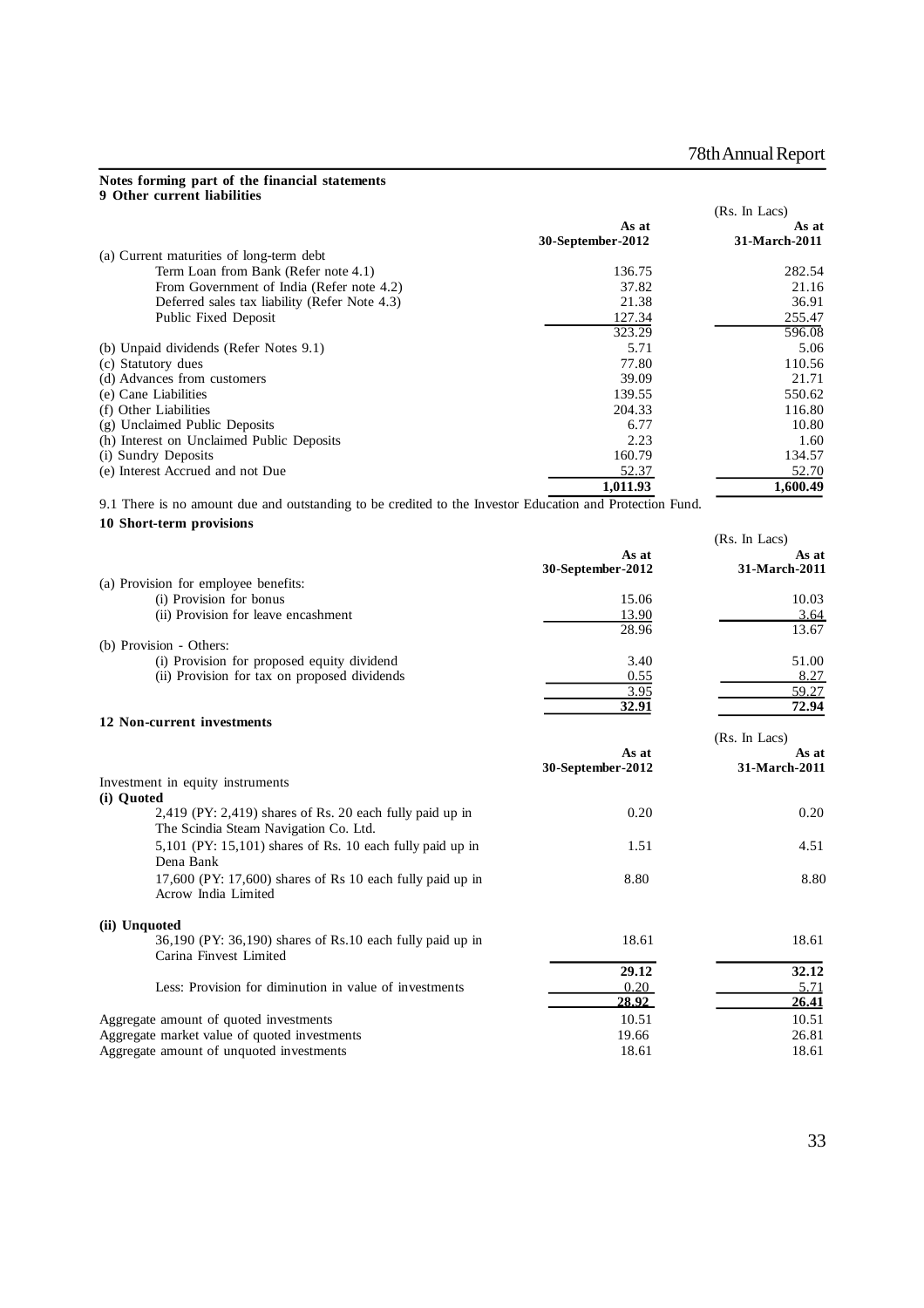| 11 FIXED ASSETS AS AT 30-SEPTEMBER-2012 |                   |             |                       |                             |          |                     |       |                             |       |                      |            |             |            |
|-----------------------------------------|-------------------|-------------|-----------------------|-----------------------------|----------|---------------------|-------|-----------------------------|-------|----------------------|------------|-------------|------------|
|                                         |                   |             |                       |                             |          |                     |       |                             |       |                      |            | Rs. In Lacs |            |
|                                         |                   |             | GROSS BLOCK (AT COST) |                             |          | <b>DEPRECIATION</b> |       |                             |       | IMPAIRMENT OF ASSETS |            |             | NET BLOCK  |
|                                         | AS AT             | <b>KICK</b> | DEDUC                 | AS AT                       | AS AT    | FOR THE             | DEDUC | AS AT                       | AS AT | DURING THE           | AS AT      | AS AT       | AS AT      |
| <b>PARTICULARS</b>                      | 01.04.2011 TIONS  |             |                       | TIONS 30.09.2012 01.04.2011 |          | YEAR                |       | TIONS 30.09.2012 01-04-2011 |       | YEAR                 | 30.09.2012 | 30-09-2012  | 31.03.2011 |
| Tangible                                |                   |             |                       |                             |          |                     |       |                             |       |                      |            |             |            |
| FREEHOLD LAND                           | 5.10              |             |                       | 5.10                        |          |                     |       |                             |       |                      |            | 5.10        | 5.10       |
| BUILDINGS & GODOWNS 1,964.51 11.92      |                   |             |                       | 2,076.43                    | 350.29   | 58.77               |       | 409.06                      |       |                      |            | 1,667.37    | 1,614.22   |
| PLANT & EQUIPMENTS                      | 4,908.44          | 79.66       |                       | 4,988.10                    | 3,582.61 | 258.02              |       | 3,840.63                    | 32.90 |                      | 32.90      | 1,114.57    | 1,292.93   |
| FURNITURE & FIXTURES                    | 147.92            | 6.42        |                       | 54.34                       | 81.04    | 10.82               |       | 91.86                       |       |                      |            | 62.48       | 66.88      |
| VEHICLES                                | 106.42            | 6.25        |                       | 112.67                      | 76.34    | 8.09                |       | 84.43                       |       |                      |            | 28.24       | 30.08      |
| OFFICE EQUIPMENT                        |                   | 46.40 13.85 |                       | 60.25                       | 29.08    | 2.69                |       | 31.77                       |       |                      |            | 28.48       | 17.32      |
|                                         | 7,178.79 218.10   |             |                       | 7396.89                     | 4,119.36 | 338.39              | ,     | 4,457.75                    | 32.90 |                      | 32.90      | 2,906.24    | 3,026.53   |
| PREVIOUS YEAR                           | 5,996.09 1,183.25 |             | 0.56                  | 7,178.79                    | 3,893.87 | 225.56              | 0.07  | 4,119.36                    | 32.90 |                      | 32.90      | 3,026.53    |            |

**Notes forming part of the financial statements.**

Notes forming part of the financial statements.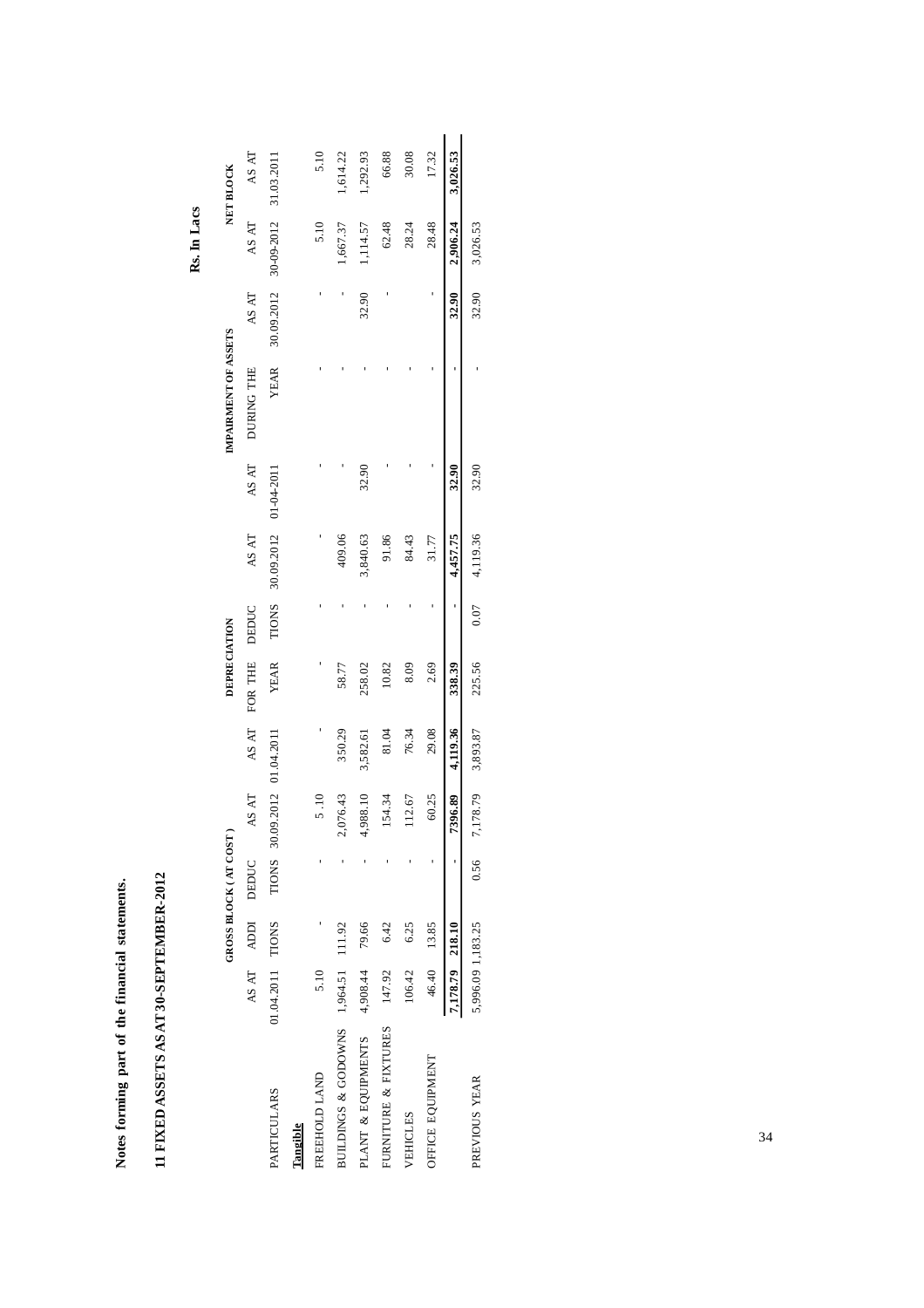### **Notes forming part of the financial statements 13 Long-term loans and advances**

|                                                                                                       |                            | (Rs. In Lacs)          |
|-------------------------------------------------------------------------------------------------------|----------------------------|------------------------|
|                                                                                                       | As at<br>30-September-2012 | As at<br>31-March-2011 |
| Capital Advances<br>Balances with government authorities - Unsecured, considered good                 | 4.92                       | 0.26                   |
| Security Deposits                                                                                     |                            | 0.17                   |
| Balances with Others - Unsecured, considered good                                                     |                            |                        |
| Security Deposits                                                                                     | 116.08                     | 185.13                 |
|                                                                                                       | 121.00                     | 185.56                 |
| 14 Current investments                                                                                |                            |                        |
|                                                                                                       |                            | (Rs. In Lacs)          |
|                                                                                                       | As at                      | As at                  |
|                                                                                                       | 30-September-2012          | 31-March-2011          |
| <b>Unquoted</b>                                                                                       |                            |                        |
| Investment in mutual funds                                                                            |                            |                        |
| 1,039.366 (PY: Nil) units of DWS Ultra Short Term Funds                                               | 0.10<br>50.01              |                        |
| 4.81,419.314 (PY: Nil) units of DWS Treasury Fund-<br>Investment-Regular Plan-Monthly Dividend-Payout |                            |                        |
| 4.94,512.807 (PY: Nil) units of IDFC Money Manager Fund-                                              | 50.01                      |                        |
| Investment Plan -Plan A Monthly Div.                                                                  |                            |                        |
| 15,16,674.084(PY:Nil) units of Templeton India Ultra Short                                            | 151.84                     |                        |
| Bond Fund Retail Plan                                                                                 |                            |                        |
| 2,096.54 (PY: 52,096.54) units of HDFC Short Term M Fund                                              | 0.22                       | 5.38                   |
| 7,012.26 (PY: 6,254.51) units of HDFC Treasury ADVG Fund                                              | 0.71                       | 0.64                   |
| 1,430.749 (PY: 43,849.16) units of ICICI Short Term M Fund                                            | 0.18                       | 5.31                   |
| (Monthly)                                                                                             |                            |                        |
| 59,258.576 (PY: 54,684.378) units of UTI Bond Fund                                                    | 6.70                       | 6.17                   |
| (Dividend Fund)                                                                                       |                            |                        |
| Nil (PY: 10,00,000) units of Kotak Quaterly Int Plan Series 6                                         |                            | 100.00                 |
| Nil (PY: 22,85,095.491) units of Kotak Quaterly Int Plan Series 7                                     |                            | 228.52                 |
| Nil (PY: 5,395.576) units of Reliance Short Term                                                      |                            | 0.57                   |
|                                                                                                       | 259.77                     | 346.59                 |
| Less: Provision for diminution in value of investments                                                | 0.51                       |                        |
|                                                                                                       | 259.26                     | 346.59                 |
| Aggregate amount of unquoted investments                                                              | 259.77                     | 346.59                 |
| Aggregate market value of unquoted investments                                                        | 259.55                     | 347.31                 |
| 15 Inventories                                                                                        |                            |                        |
| (At lower of cost and net realisable value)                                                           |                            | (Rs. In Lacs)          |
|                                                                                                       | As at                      | As at                  |
|                                                                                                       | 30-September-2012          | 31-March-2011          |
| Raw materials                                                                                         | 206.19                     | 169.23                 |
| Work-in-progress                                                                                      | 23.60                      | 61.85                  |
| Finished goods                                                                                        | 677.51                     | 3,727.61               |

Stores and spares 290.43 290.43 290.43 290.43 290.43 290.43 290.43 290.43 290.43 290.43 290.43 290.43 2012

**1,197.73 4,310.37**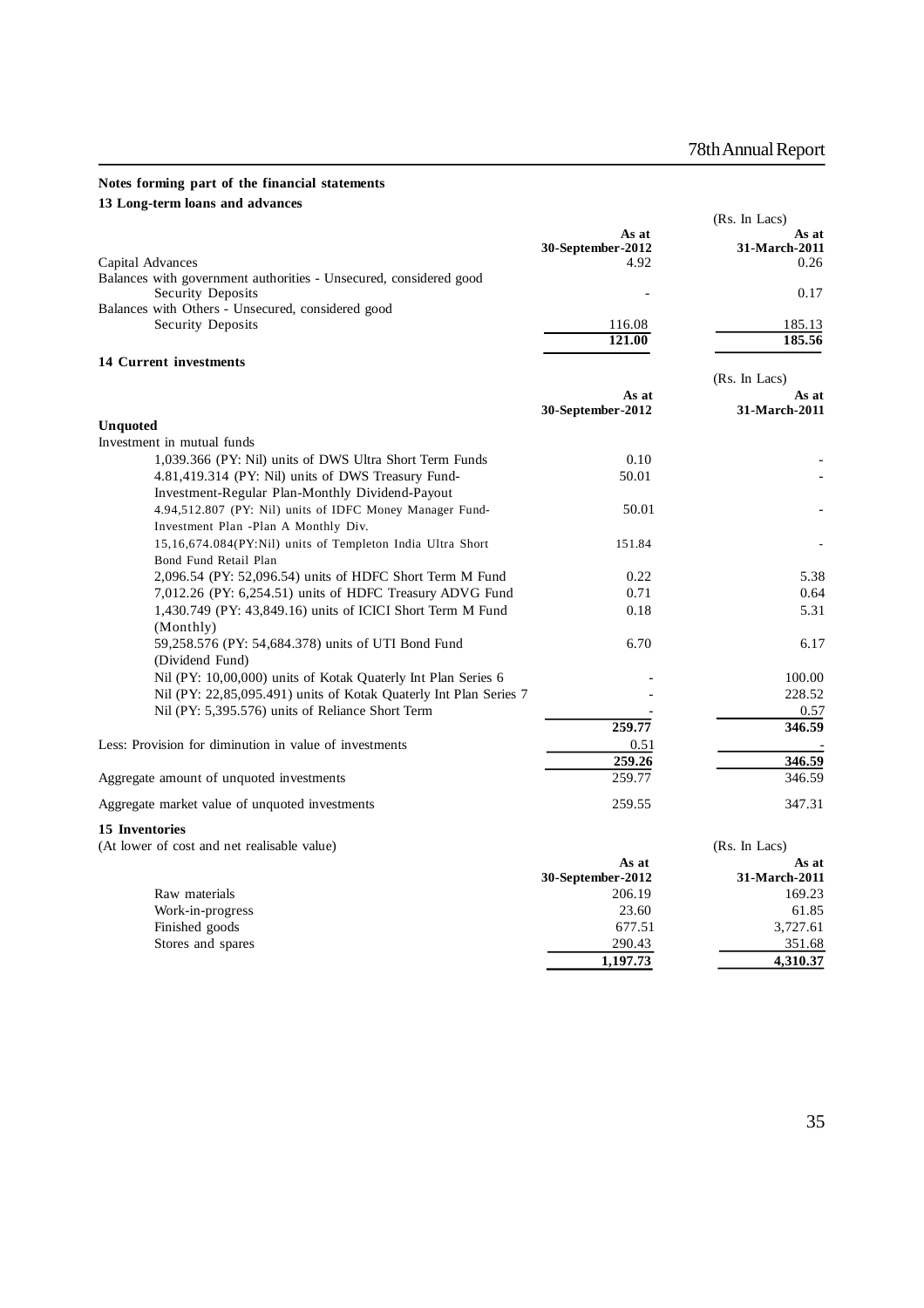### **Notes forming part of the financial statements**

### **16 Trade receivables**

|                                                                 |                            | (Rs. In Lacs)          |
|-----------------------------------------------------------------|----------------------------|------------------------|
|                                                                 | As at<br>30-September-2012 | As at<br>31-March-2011 |
| Unsecured, considered good                                      |                            |                        |
| Trade Receivables outstanding for a period exceeding six months | 2.85                       | 7.89                   |
| Others                                                          | 255.00                     | 198.94                 |
|                                                                 | 257.85                     | 206.83                 |
| 17 Cash and Bank Balance                                        |                            |                        |
|                                                                 |                            | (Rs. In Lacs)          |
|                                                                 | As at                      | As at                  |
|                                                                 | 30-September-2012          | 31-March-2011          |
| Cash & Cash Equivalent                                          |                            |                        |
| (a) Cash on hand                                                | 0.58                       | 0.62                   |
| (b) In current accounts                                         | 76.84                      | 40.84                  |
| Other Bank Balance                                              |                            |                        |
| (a) In deposit accounts                                         | 11.97                      | 121.67                 |
| (b) In earmarked accounts                                       |                            |                        |
| - Unpaid dividend accounts                                      | 5.71                       | 5.06                   |
|                                                                 | 95.10                      | 168.19                 |

### **18 Short-term loans and advances**

| 10 DHUIt-term ioans and auvances              |                   | (Rs. In Lacs) |
|-----------------------------------------------|-------------------|---------------|
|                                               | As at             | As at         |
|                                               | 30-September-2012 | 31-March-2011 |
| Loans and advances to employees               |                   |               |
| Secured, considered good                      | 2.79              | 0.24          |
| Prepaid expenses - Unsecured, considered good | 2.09              | 7.53          |
| Balances with government authorities          |                   |               |
| Unsecured, considered good                    |                   |               |
| CENVAT credit receivable                      | 0.08              | 1.45          |
| VAT credit receivable                         | 22.53             | 23.73         |
| Advances to Suppliers                         |                   |               |
| Unsecured, considered good                    | 5.49              | 9.14          |
| Others                                        |                   |               |
| Advance Recoverable                           | 96.32             | 45.20         |
| Advance tax (net of provisions)               | 260.72            | 219.02        |
|                                               | 390.02            | 306.31        |

18.1 Includes Security deposit of Rs. 15.00 Lacs (Previous Year Rs. 15.00 Lacs) given to companies in which directors are interested against lease of premises.

#### **19 Other current assets**

| 17 Other current assets              |                   |               |
|--------------------------------------|-------------------|---------------|
|                                      |                   | (Rs. In Lacs) |
|                                      | As at             | As at         |
|                                      | 30-September-2012 | 31-March-2011 |
| Interest accrued on deposits & loans | 0.36              | 1.89          |
|                                      | 0.36              | 1.89          |
|                                      |                   |               |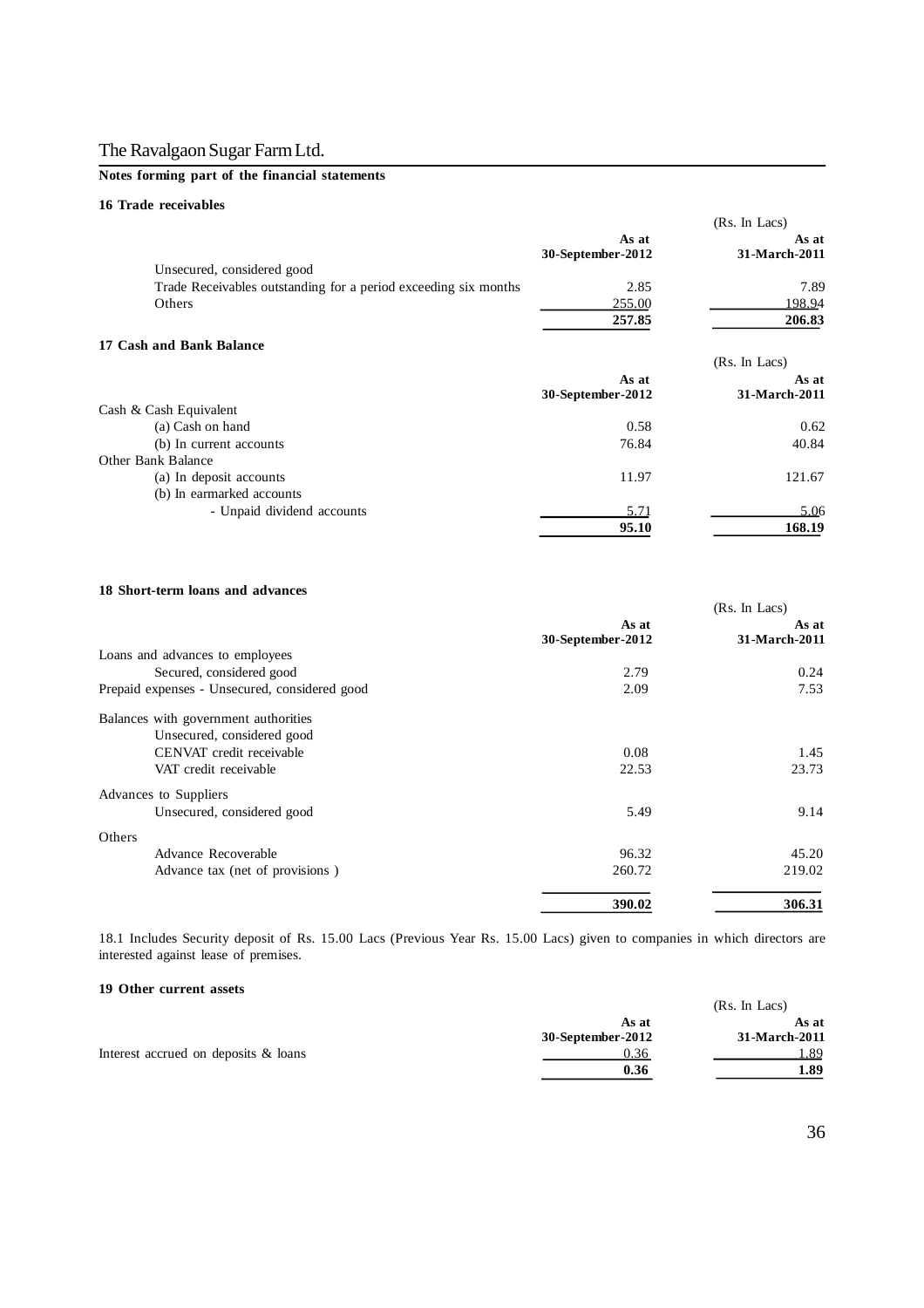### **Notes forming part of the financial statements 20 Revenue from operations**

| 20 кеуение <b>г</b> гош ореганонs                                                                                                |          |                                                       |              | (Rs. In Lacs)                                          |
|----------------------------------------------------------------------------------------------------------------------------------|----------|-------------------------------------------------------|--------------|--------------------------------------------------------|
| (a) Sale of products                                                                                                             |          | For 18 months ended<br>30-September-2012<br>10,710.87 |              | For the year ended<br><b>31 March 2011</b><br>2,709.67 |
| (b) Other operating revenues                                                                                                     |          |                                                       |              |                                                        |
| Scrap Sales                                                                                                                      |          | 15.47                                                 |              | 11.47                                                  |
| Sale of By-Products                                                                                                              |          | 517.89<br>11.244.23                                   |              | 202.74<br>2,923.88                                     |
| <b>Details of Product sold</b><br><b>Finished Goods Sold</b>                                                                     |          |                                                       |              | (Rs. In Lacs)                                          |
|                                                                                                                                  |          | For 18 months ended                                   |              | For the year ended                                     |
|                                                                                                                                  |          | 30-September-2012                                     |              | 31 March 2011                                          |
| Sugar<br>Confectionary                                                                                                           |          | 8,148.10<br>2,562.77                                  |              | 369.05<br>2,340.61                                     |
|                                                                                                                                  |          | 10,710.87                                             |              | 2,709.66                                               |
| 21 Other income                                                                                                                  |          |                                                       |              |                                                        |
|                                                                                                                                  |          |                                                       | Rs. In Lacs) |                                                        |
|                                                                                                                                  |          | For 18 months ended                                   |              | For the year ended                                     |
|                                                                                                                                  |          | 30-September-2012                                     |              | 31 March 2011                                          |
| (a) Interest income (Refer Note 21.1)<br>(b) Dividend income from long term investments (Refer Note 21.2)                        |          | 1.93<br>12.01                                         |              | 10.28<br>93.23                                         |
| (c) Other non-operating income                                                                                                   |          | 284.62                                                |              | 142.71                                                 |
| (d) Profit on sale of Assets                                                                                                     |          |                                                       |              | 29.92                                                  |
| (e) Profit on sale of Investments<br>(f) Provision no longer required                                                            |          | 7.17<br>5.00                                          |              |                                                        |
|                                                                                                                                  |          | 310.73                                                |              | 276.14                                                 |
| 21.1 Interest income comprises:                                                                                                  |          |                                                       |              |                                                        |
| Interest from banks on deposits                                                                                                  |          | 1.68                                                  |              | 8.66                                                   |
| Interest from others<br>Interest on Bonds                                                                                        |          | 0.25                                                  |              | 1.62                                                   |
|                                                                                                                                  |          | 1.93                                                  |              | 10.28                                                  |
| 21.2 Dividend income comprises:                                                                                                  |          |                                                       |              |                                                        |
| Dividend Income from Long Term Investments                                                                                       |          | 1.68                                                  |              | 8.66                                                   |
| Dividend Income from Current Investments                                                                                         |          | 10.33<br>12.01                                        |              | 92.35<br>93.23                                         |
| 22 Cost of materials consumed                                                                                                    |          |                                                       |              |                                                        |
|                                                                                                                                  |          |                                                       |              | (Rs. In Lacs)                                          |
|                                                                                                                                  |          | For 18 months ended                                   |              | For the year ended                                     |
|                                                                                                                                  |          | 30-September-2012<br>169.23                           |              | 31 March 2011<br>50.56                                 |
| Opening stock<br>Add: Purchases                                                                                                  |          | 5,118.10                                              |              | 3,978.13                                               |
|                                                                                                                                  |          | 5,287.33                                              |              | 4,028.69                                               |
| Less: Closing stock                                                                                                              |          | 206.19                                                |              | 169.23                                                 |
|                                                                                                                                  |          | 5,081.14                                              |              | 3,859.46                                               |
| <b>Breakup of Material Consumed</b>                                                                                              |          | For 18 months ended                                   |              | (Rs. In Lacs)<br>For the year ended                    |
|                                                                                                                                  |          | 30-September-2012                                     |              | 31 March 2011                                          |
| Sugarcane                                                                                                                        |          | 4,461.98                                              |              | 3,252.01                                               |
| Liquid Glucose                                                                                                                   |          | 266.58                                                |              | 214.82                                                 |
| Wraping Papers<br>Components & Others                                                                                            |          | 152.66<br>199.92                                      |              | 212.80<br>179.83                                       |
|                                                                                                                                  |          | 5,081.14                                              |              | 3,859.46                                               |
| Value of Imported & Indigenous Consumption of Raw Materials                                                                      |          |                                                       |              |                                                        |
|                                                                                                                                  |          | For 18 months ended                                   |              | For the year ended                                     |
|                                                                                                                                  |          | 30-September-2012                                     |              | 31 March 2011                                          |
|                                                                                                                                  | Rs.      | $\frac{0}{0}$                                         | Rs.          | %                                                      |
| Imported                                                                                                                         |          |                                                       |              |                                                        |
| Indigenous                                                                                                                       | 5,081.14 | 100.00%                                               | 3,859.46     | 100.00%                                                |
| 23 Changes in inventories of finished goods and work-in-progress                                                                 |          |                                                       |              | (Rs. In Lacs)                                          |
|                                                                                                                                  |          | For 18 months ended                                   |              | For the year ended                                     |
|                                                                                                                                  |          | 30-September-2012                                     |              | 31 March 2011                                          |
| Inventories - Finished goods / WIP at the end of the period<br>Inventories - Finished goods / WIP at the beginning of the period |          | 701.11<br>3,789.46                                    |              | 3.789.46<br>521.14                                     |
| Net (increase) / decrease                                                                                                        |          | 3,088.35                                              |              | (3,268.32)                                             |
|                                                                                                                                  |          |                                                       |              |                                                        |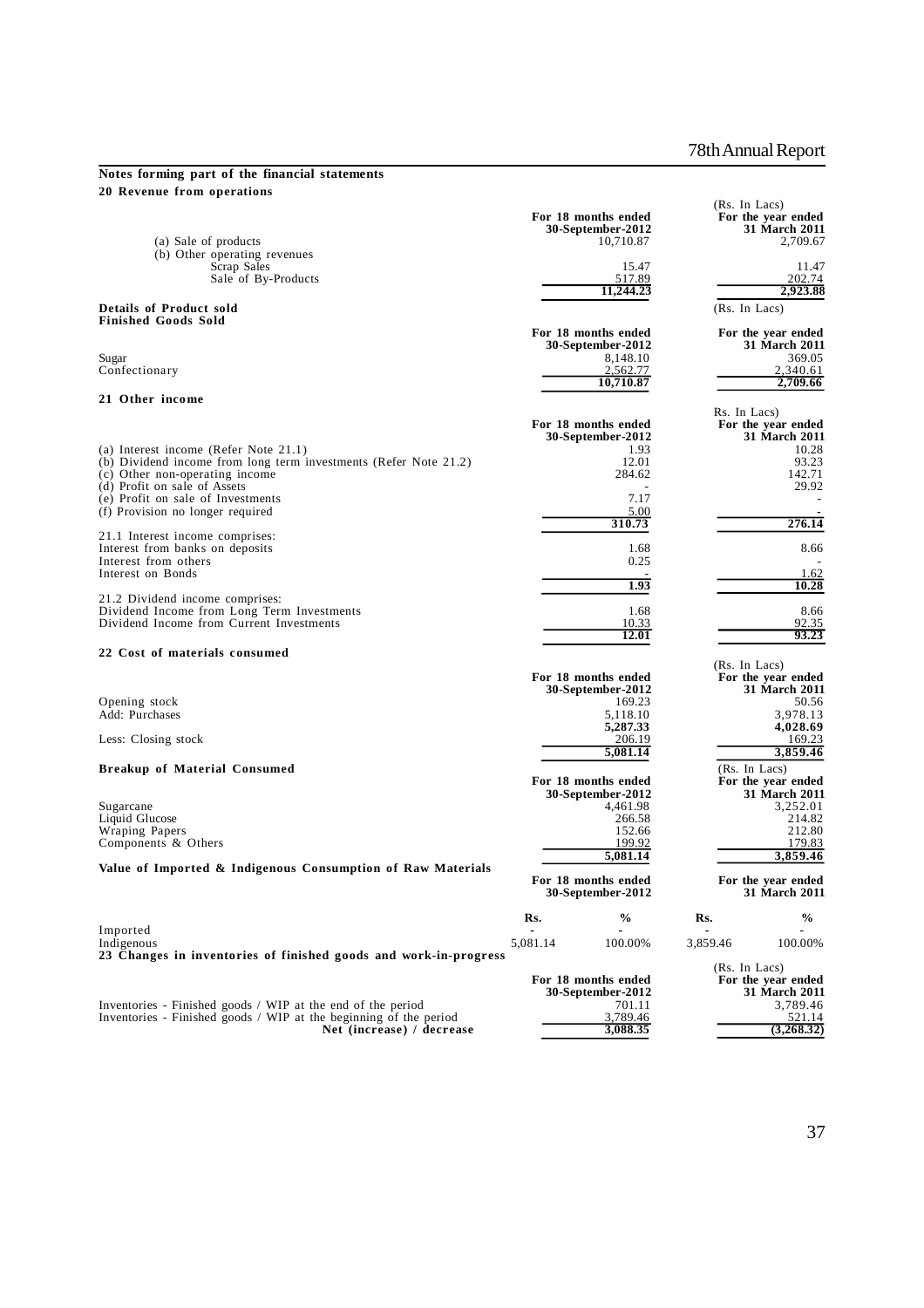# **Notes forming part of the financial statements**

| <b>Breakup of Finished Goods</b>                   | For 18 months ended                      | (Rs. In Lacs)<br>For the year ended |
|----------------------------------------------------|------------------------------------------|-------------------------------------|
| Sugar                                              | <b>30-September-2012</b><br>541.84       | <b>31 March 2011</b><br>3,434.34    |
| Confectionary                                      | 135.67                                   | 142.67                              |
| Molasses                                           |                                          | 137.28                              |
| Others                                             | 677.51                                   | 13.32<br>3,727.61                   |
| <b>Breakup of Work in Progress</b>                 |                                          | (Rs. In Lacs)                       |
|                                                    | For 18 months ended                      | For the year ended                  |
|                                                    | 30-September-2012                        | 31 March 2011                       |
| Sugar<br>Confectionary                             | 18.90<br>4.70                            | 61.20<br>0.65                       |
|                                                    | 23.60                                    | 61.85                               |
| 24 Employees benefit expenses                      |                                          |                                     |
|                                                    |                                          | (Rs. In Lacs)                       |
|                                                    | For 18 months ended<br>30-September-2012 | For the year ended<br>31 March 2011 |
| Salaries and wages                                 | 1,111.48                                 | 560.33                              |
| Contributions to provident and other funds         | 122.30                                   | 96.36                               |
| Staff welfare expenses                             | 30.16                                    | 18.91                               |
|                                                    | 1,263.94                                 | 675.60                              |
| 25 Finance costs                                   |                                          | (Rs. In Lacs)                       |
|                                                    | For 18 months ended                      | For the year ended                  |
|                                                    | 30-September-2012                        | 31 March 2011                       |
| (a) Interest expense on:<br>(i) Working Capital    | 168.29                                   | 24.27                               |
| (ii) Term Loan                                     | 199.95                                   | 33.75                               |
| (iii) Others                                       | 102.45                                   | 78.52                               |
| (b) Other borrowing costs                          | 30.23                                    | 19.86                               |
|                                                    | 500.92                                   | 156.40                              |
| 26 Other expenses                                  |                                          |                                     |
|                                                    |                                          | (Rs. In Lacs)                       |
|                                                    | For 18 months ended                      | For the year ended                  |
| Consumption of stores and spare parts              | 30-September-2012<br>288.69              | 31 March 2011<br>262.85             |
| Packing & Process Material Consumed                | 299.61                                   | 325.84                              |
| Power and fuel                                     | 153.27                                   | 112.57                              |
| Rent including lease rentals                       | 52.47                                    | 43.89                               |
| Repairs and maintenance - Buildings                | 12.80                                    | 11.26                               |
| Repairs and maintenance - Machinery                | 63.88                                    | 39.50                               |
| Repairs and maintenance - Others<br>Insurance      | 36.26<br>8.35                            | 39.32<br>5.55                       |
| Rates and taxes                                    | 41.86                                    | 16.50                               |
| Travelling and conveyance                          | 139.82                                   | 166.93                              |
| Printing and stationery                            | 6.85                                     | 8.83                                |
| Freight and forwarding                             | 169.26                                   | 137.48                              |
| Advertisement, Publicity & Selling Expenses        | 23.99                                    | 19.51                               |
| Postage & Telephone<br>Director Fees               | 13.40<br>0.64                            | 12.17<br>0.44                       |
| Commission & Discount                              | 18.47                                    | 14.27                               |
| Donations                                          | 6.56                                     | 1.08                                |
| Legal and professional                             | 44.10                                    | 25.31                               |
| Excise Duty & Sugar Cess                           | 20.98                                    | 20.32                               |
| Sales Tax                                          | 35.44                                    | 4.41                                |
| <b>Remuneration To Auditors</b><br>For Audit Fees  | 3.37                                     | 2.34                                |
| For taxation matters                               | 0.84                                     |                                     |
| For other services                                 | 1.69                                     | 1.10                                |
| Reimbursement of expenses                          | 0.06                                     | 0.15                                |
| Loss on fixed assets sold / scrapped / written off |                                          | 0.23                                |
| Other Manufacturing Expenses                       | 94.13                                    | 41.78                               |
| Miscellaneous expenses                             | 106.66<br>1,643.45                       | 61.09<br>1.374.74                   |
|                                                    |                                          |                                     |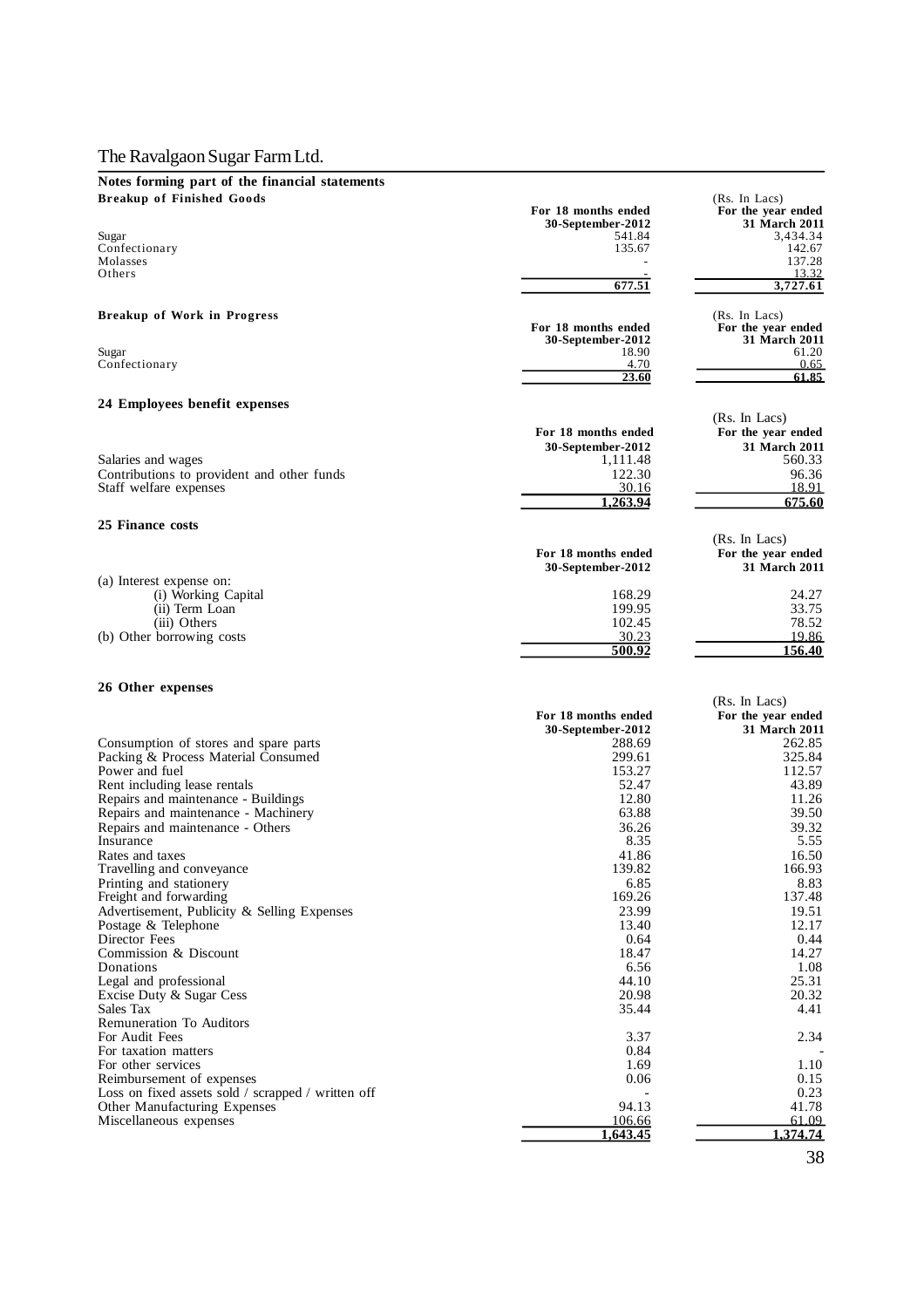#### **Notes forming part of the financial statements**

| 26.1 Value of Imported & Indigenous Consumption of Stores & Spares |              | For 18 months ended<br>30-September-2012 | For the year ended<br><b>31 March 2011</b> |  |  |
|--------------------------------------------------------------------|--------------|------------------------------------------|--------------------------------------------|--|--|
|                                                                    | Rs.          | $\frac{0}{0}$                            | $\frac{0}{0}$<br>Rs.                       |  |  |
| Imported                                                           | 3.46         | 1.20%                                    | 6.12<br>2.33%                              |  |  |
| Indigenous                                                         | 285.23       | 98.80%                                   | 256.73<br>97.67%                           |  |  |
| 26.2 Expenditure in Foreign Currencies                             |              |                                          |                                            |  |  |
|                                                                    |              | For 18 months ended<br>30-September-2012 | For the year ended<br>30-March-2011        |  |  |
| <b>Traveling Expenses</b>                                          |              | 8.87                                     | 19.8                                       |  |  |
| Subscription                                                       |              | 0.02                                     | 0.19                                       |  |  |
| Others                                                             |              |                                          | 5.48                                       |  |  |
| <b>Contingent Liabilities</b><br>27                                |              |                                          |                                            |  |  |
|                                                                    |              | <b>Current Period</b>                    | <b>Previous Year</b>                       |  |  |
|                                                                    |              | <b>Rs. Lacs</b>                          | Rs. Lacs                                   |  |  |
| a Guarantees given by Banks                                        |              | 45.97                                    | 45.97                                      |  |  |
| b Sales Tax / Other Liability for the years 1995-1999 not          |              | 60.90                                    | 60.90                                      |  |  |
| acknowledged as debt. (Cane Purchase Tax)                          |              |                                          |                                            |  |  |
| c Show Cause notices cum demand for Excise Duty                    |              | 136.36                                   | 136.36                                     |  |  |
| d Electricity Duty on own Generation                               |              | 76.33                                    | 76.33                                      |  |  |
| e Income Tax Demands in appeal                                     |              | 25.73                                    | 25.73                                      |  |  |
| f Construction House Employees Union's workmen wage demands        |              |                                          |                                            |  |  |
| against the order of industiral tribunal - Mumbai                  |              | Unascertained                            | Unascertained                              |  |  |
| g Provident Fund on contract labour                                |              | 140.00                                   |                                            |  |  |
| 28 Manegerial Remuneration                                         |              |                                          |                                            |  |  |
| a Salary & allowances                                              |              | 86.56                                    | 36.75                                      |  |  |
| b Company's Contribution to Provident Fund                         |              | 7.02                                     | 3.24                                       |  |  |
| c Perquisites                                                      |              | 0.17                                     | 1.78                                       |  |  |
|                                                                    | <b>Total</b> | 93.76                                    | 41.77                                      |  |  |

29 Cane, Transport and Harvesters advances and liabilities , Debtors and Creditors balances are subject to confirmation and reconciliation.

- 30 As per the accounting practice followed by the Company, excise duty is accounted for at the point of Sales / transfer of goods.
- 31In the opinion of the board, current assets, loans and advances have a value on realisation in the ordinary course of the business at least equal to the amount at which they are stated.

#### 32 **AS 15 - Employee benefits:**

- a. The present value of accrued Gratuity liability as determined by an Actuary as at 30th September 2012 was Rs.565.11lacs (Previous year Rs. 485.24 lacs). The balance lying in thecontributory fund with the Life Insurance Cooporation of India (LIC) as at 30th September 2012 is Rs. 2.56 lacs (Previous Year Rs. 62.31 lacs). The net liability of Rs.528.55 lacs as at year end (Previous Year Rs. 388.93 lacs) has not been recognised in the Accounts as equired under the Accounting Standard - 15 i.e. Employee Benefits, notified by Companies Accounting Standards Rules, 2006. Consuquently as against the charge to the profit and loss account of Rs. Nil (Previous Year Rs. 34 Lacs), the expense determined by the Actuarial Valuatiuon is Rs. 139.62 Lacs(Previous Year Rs. 84.72 lacs). However the Company expcets to meet this liability in due course with enhanced funding of the Contribution to L.I.C. or upon actual payment to employees as has been done in earlier years.
- b Subject to above, however the disclosure required under AS 15 "Employee Benefits" notified in the Companies (Accounting Standard) Rules 2006, are given below: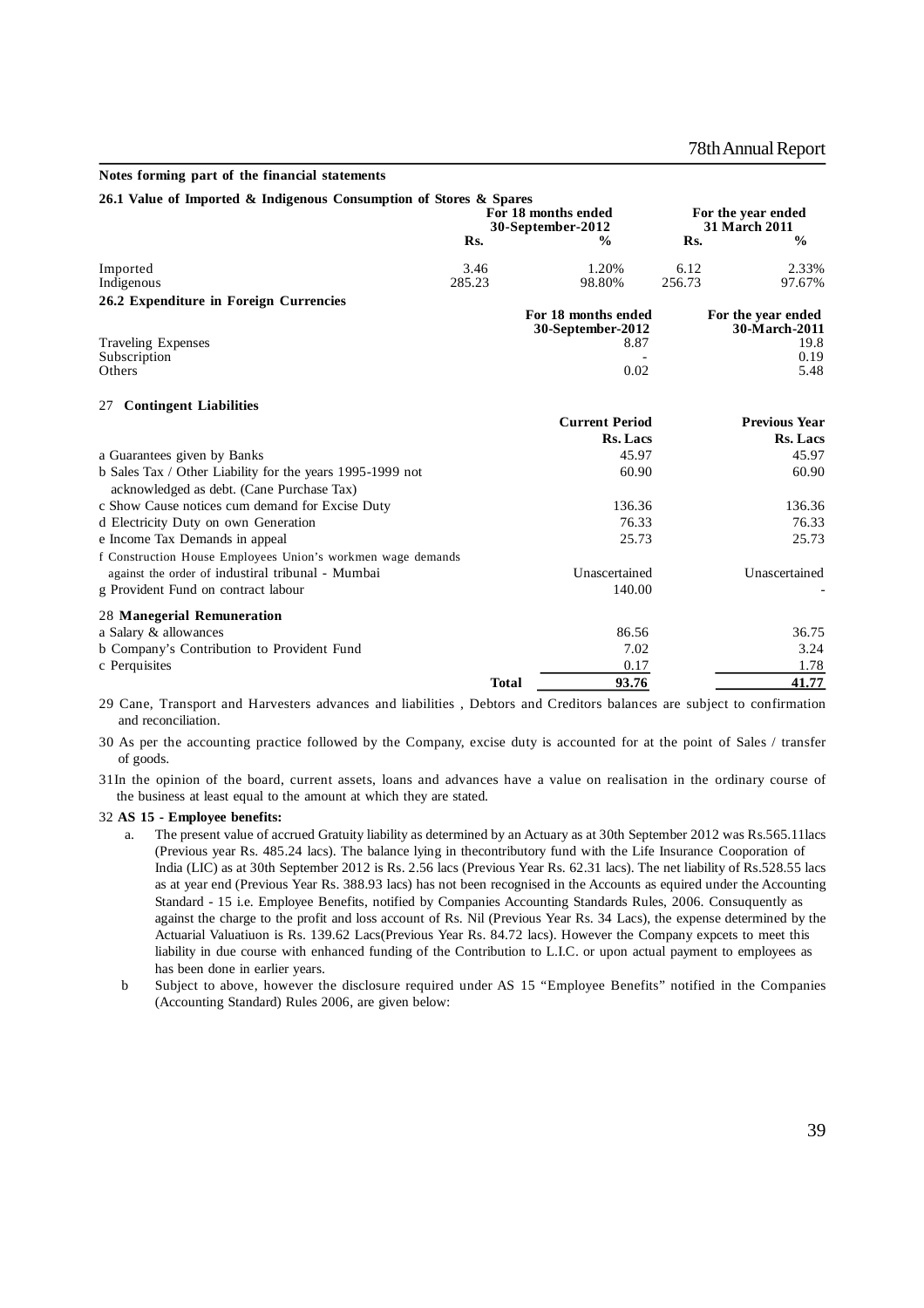#### **Notes forming part of the financial statements**

### **I. General description :**

**(i) Gratuity :** The Company has a defined benefit gratuity plan. Every employee who has completed five years or more of services gets a gratuity on death or resignation or retirement at 15 days salary (last drawn) for each completed year of service. The scheme is funded with Insurance Company in the form of qualifying insurance policy.

**(ii) Leave Wages :** The leave wages are payable to all eligible employees at the rate of daily salary for each day of accumulated leave on death or on resignation or upon retirement on attaining superannuation age.

### **II. Defined Benefit Plan :**

The employees' Gratuity Fund scheme managed by a Trust is a defined beneift plan. The present value of obligation is determined based on actuarial valuation using the Projected Unit Credit Method which recognizes each period of service as giving rise to additional unit of employee benefit entitlement and measures each unit separately to build up the final obligation. The obligation for leave encashment is recognized in the same manner as gratuity.

### **III. Defined Contribution plan :**

Contribution to defined contribution plan is recognized and charged off the the year as under: Particulars 2011-12 2010-11 Employer's Contribution to Provident Fund 113.27 54.78<br>
Employer's Contribution to Superannuation Fund 9.03 2.73 2.73 Employer's Contribution to Superannuation Fund

|                                                                                              | Gratuity<br>(Funded)     |               | <b>Leave Encashment</b><br>(Unfunded) |                 |
|----------------------------------------------------------------------------------------------|--------------------------|---------------|---------------------------------------|-----------------|
|                                                                                              | <b>Current Period</b>    | Previous Year | <b>Current Period</b>                 | Previous Year   |
| IV Expense to be recognised in the Statement of Profit & Loss                                |                          |               |                                       |                 |
| for 18 months ended 30-September-2012                                                        |                          |               |                                       |                 |
| 1 Current Service Cost                                                                       | 35.03                    | 21.55         | 20.37                                 | 12.53           |
| 2 Interest Cost                                                                              | 58.23                    | 35.53         | 2.53                                  | 2.62            |
| 3 Expected Return on plan assets                                                             | (7.48)                   | (2.57)        |                                       |                 |
| 4 Past Service Cost<br>5 Net Actuarial (Gains)/Losses                                        | 53.84                    | 5.69<br>24.52 | ٠<br>0.58                             | (24.59)         |
| 6 Total Expense                                                                              | 139.62                   | 84.72         | 23.48                                 | (9.44)          |
| V Net Assets / (Liability) to be recognised in the Balance Sheet                             |                          |               |                                       |                 |
| as at 30-September-2012                                                                      |                          |               |                                       |                 |
| 1 Present Value of Defined Obligation as at 30th September 2012                              | 565.11                   | 485.24        | 30.66                                 | 21.12           |
| 2 Fair Value of plan assets as at 30th September 2012                                        | 2.56                     | 62.31         |                                       |                 |
| 3 Funded Status [Surplus / (Deficit)]                                                        | (562.55)                 | (422.93)      | (30.66)                               | (21.12)         |
| 4 Provision made                                                                             |                          | 34.00         |                                       |                 |
| 5 (Net Assets/ (liability) as at 30th September 2012                                         | (562.55)                 | (388.93)      | (30.66)                               | (21.12)         |
| VI Change in Obligation during 18 months ended 30-September-2012                             |                          |               |                                       |                 |
| 1 Present value of defined Benefit Obligation at the beginning of the year                   | 485.24                   | 444.16        | 21.12                                 | 32.80           |
| 2 Current Service Cost                                                                       | 35.03                    | 21.55         | 20.37                                 | 12.53           |
| 3 Interest Cost                                                                              | 58.23                    | 35.53         | 2.53                                  | 2.62            |
| 4 Post Service Cost                                                                          |                          | 5.69          |                                       |                 |
| 5 Actuarial (Gains) / Losses                                                                 | 49.96                    | 26.39         | 0.58<br>(13.94)                       | (24.59)         |
| 6 Benefits Payments                                                                          | (63.35)                  | (48.08)       |                                       | (2.24)<br>21.12 |
| 7 Present value of Defined Benefit Obligation at the end of the year                         | 565.11                   | 485.24        | 30.66                                 |                 |
| VII Change in Assets during 18 months ended 30-September-2012                                |                          |               |                                       |                 |
| 1 Fair Value of Plan Assets at the beginning of the year<br>2 Expected return on Plan assets | 62.31<br>7.48            | 32.16<br>2.57 | ÷                                     |                 |
| 3 Contribution by Employer                                                                   |                          | 73.79         |                                       |                 |
| 4 Actual benefits paid                                                                       | (63.35)                  | (48.08)       |                                       |                 |
| 5 Actuarial Gains / (Losses) on Plan Assets                                                  | (3.88)                   | 1.87          | ÷                                     |                 |
| 6 Fair Value of Plan Assets at the end of the year                                           | 2.56                     | 62.31         |                                       |                 |
| Category of Plan Assets: Insurer managed Fund. 100%                                          |                          |               |                                       |                 |
| VIII Balance Sheet reconciliation 30-September-2012                                          |                          |               |                                       |                 |
| 1 Opening Net Liability                                                                      | 388.93                   | 412.00        |                                       |                 |
| 2 Expenses as above                                                                          | 139.62                   | 84.72         |                                       |                 |
| 3 Employers Contribution                                                                     | $\overline{\phantom{a}}$ | (73.79)       |                                       |                 |
| 4 Provision made                                                                             |                          | (34.00)       |                                       |                 |
| 5 Amount to be Recognised in Balance Sheet                                                   | 528.55                   | 388.93        |                                       |                 |
| IX Actuarial Assumptions as at 30-September-2012                                             |                          |               |                                       |                 |
| Discount Rate                                                                                | 8.00%                    | 8.00%         | 8.00%                                 | 8.00%           |
| Rate of Return on Plan Aseets                                                                | 8.00%                    | 8.00%         |                                       |                 |
| Salary Excalation rate                                                                       | 5.00%                    | 5.00%         | 5.00%                                 | 5.00%           |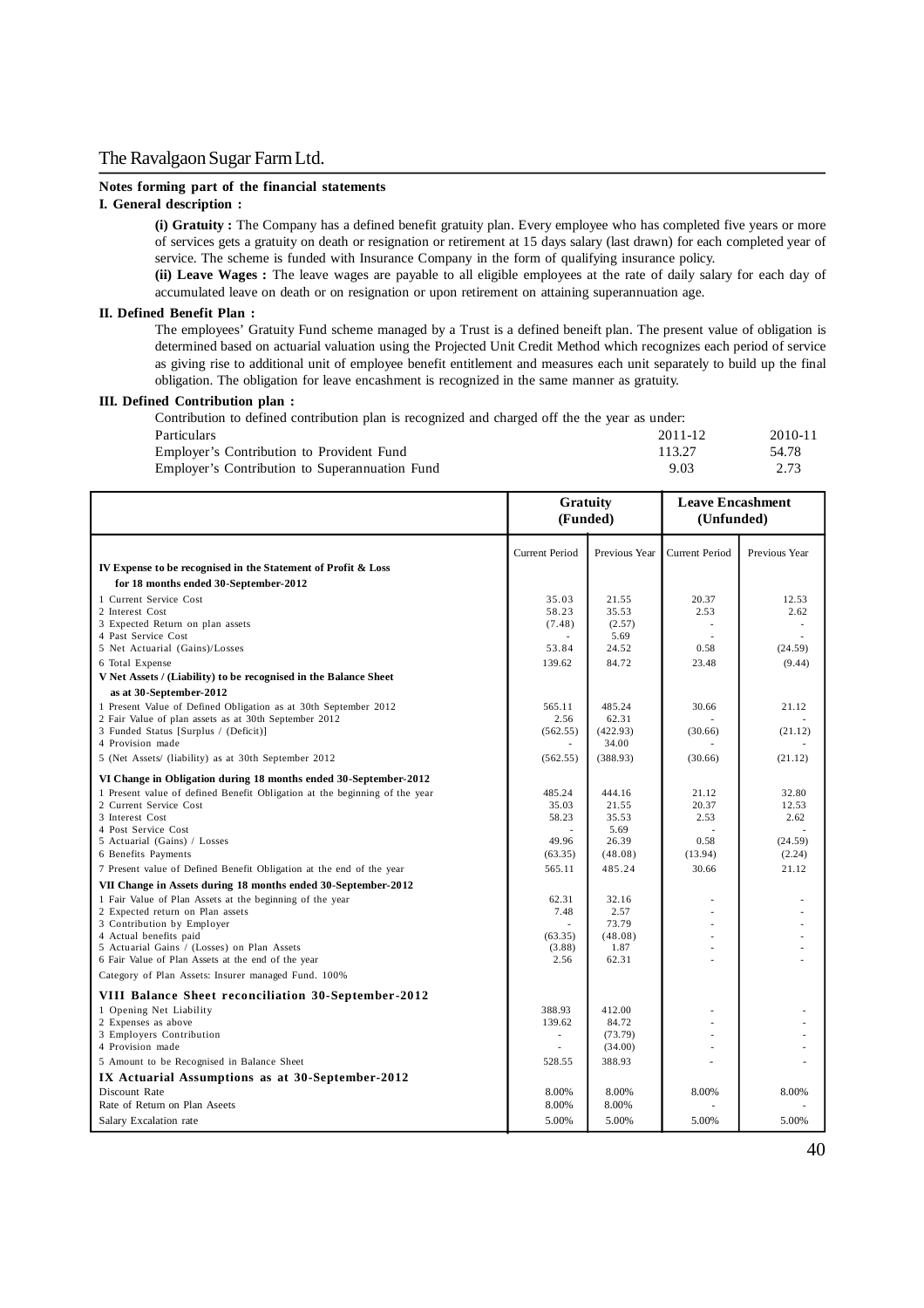### 33 **Segment Reporting:**

a The Company has disclosed Business segment as the primary segment. Segments have been identified taking into account the nature of the products, the differing risks and returns, the organisation structure and internal reporting system.

b The Company's operation predominantly relate to manufacture of Sugar and Confectionery.

c The Company mainly caters to the needs of the domestic market. As such there are no reportable geographical segments.

d Inter Segment Transfer Pricing Policy : The Sugar supplied to Candy & Confectionery division and Bura supplied to Confectionery division is based on market price. All other Inter Segment transfers are at cost.

### **Segment Information for 18 months year ended 30-September-2012** (Rs. In Lacs)

|                                                                   |                       | Sugar         |                       | Confectionery |                       | Total              |
|-------------------------------------------------------------------|-----------------------|---------------|-----------------------|---------------|-----------------------|--------------------|
|                                                                   | <b>Current Period</b> | Previous Year | <b>Current Period</b> | Previous Year | <b>Current Period</b> | Previous Year      |
| <b>External Sales (Net of Excise)</b><br>a Domestic               |                       | 522.57        |                       |               |                       |                    |
|                                                                   | 8,298.38              |               | 2,409.35              | 2,224.71      | 10,707.73             | 2,747.28           |
| <b>b</b> Exports<br><b>Total Sales</b>                            | 8,298.38              | 522.57        | 2,409.35              | 2,224.71      | 10,707.73             | 2,747.28           |
| c Add.: Other Income                                              | 257.43                | 40.20         | 16.62                 | 18.13         | 274.05                | 58.33              |
| d Add.: Inter Segmental Sales                                     | 536.02                | 497.87        |                       |               | 536.02                | 497.87             |
|                                                                   | 9,091.83              | 1,060.64      | 2,425.97              | 2,242.84      | 11,517.80             | 3,303.48           |
| e Less.: Eliminations                                             | 536.02                | 497.87        |                       |               | 536.02                | 497.87             |
| <b>Total Sement Revenue</b>                                       | 8,555.81              | 562.77        | 2,425.97              | 2,242.84      | 10,981.78             | 2,805.61           |
| 2 Profit / (Loss) before Interest & Corporate Expenses            |                       |               |                       |               |                       |                    |
| a Segment Result                                                  | (521.05)              | (71.13)       | 623.50                | 370.11        | 102.45                | 298.98             |
| b Less: Unallocated Corporate Expenses                            |                       |               |                       |               | 534.81                | 361.31             |
| c Operating Profit                                                |                       |               |                       |               | (432.36)              | (62.33)            |
| d Less: Cane price and Other Expenses for Earlier Years           |                       |               |                       |               | 1.14                  | 0.23               |
| e Less: Interest Expenses                                         |                       |               |                       |               | 500.93                | 156.40             |
| f Add: Other Income (including Dividend)                          |                       |               |                       |               | 52.15                 | 230.43             |
| g Less: Taxes paid / provided                                     |                       |               |                       |               |                       |                    |
| i) Current Tax                                                    |                       |               |                       |               |                       | 3.70               |
| ii) Deferred Tax (Net)                                            |                       |               |                       |               | (37.61)               | (22.65)            |
| iii) Wealth Tax                                                   |                       |               |                       |               |                       | 1.40               |
| iv) Tax Provision for earlier years                               |                       |               |                       |               |                       | 25.69              |
| Net Profit / (Loss)                                               |                       |               |                       |               | (844.67)              | 3.33               |
| <b>Other Information:</b>                                         |                       |               |                       |               |                       |                    |
| Segmental Assets                                                  | 2.642.24              | 5.689.72      | 538.96                | 722.83        | 3,181.20              | 6,412.55           |
| <b>Unallocated Corporate Assets</b>                               |                       |               |                       |               | 1,406.38              | 2,173.15           |
| <b>Total Assets</b>                                               |                       |               |                       |               | 4,587.58              | 8,585.70           |
| <b>Segmental Liabilities</b><br>Unallocated Corporate Liabilities | 371.35                | 794.61        | 321.86                | 269.63        | 693.21<br>168.39      | 1.064.24<br>169.47 |
| <b>Total Liabilities</b>                                          |                       |               |                       |               | 861.60                | 1,233.71           |
| Capital Expenditure                                               | 74.31                 | 106.62        | 2.30                  |               | 76.61                 | 106.62             |
| Unallocated Corporate Capital Expenditure                         |                       |               |                       |               | 141.49                | 1,076.63           |
| <b>Total Capital Expenditure</b>                                  |                       |               |                       |               | 218.10                | 1,183.25           |
| Depreciation & Impairment                                         | 269.11                | 175.66        | 22.91                 | 29.34         | 292.02                | 205.00             |
| Unallocated Corporate Depreciation                                |                       |               |                       |               | 46.37                 | 20.56              |
| <b>Total Depreciation</b>                                         |                       |               |                       |               | 338.39                | 225.56             |
| <b>Total Assets Exclude</b>                                       |                       |               |                       |               |                       |                    |
| - Investments                                                     |                       |               |                       |               | 288.16                | 372.99             |
| - Advance Tax (Net)                                               |                       |               |                       |               | 260.72                | 219.02             |
| <b>Total Liabilities Exclude</b>                                  |                       |               |                       |               |                       |                    |
| - Deferred Tax (Net)                                              |                       |               |                       |               | 339.44                | 377.05             |
| - Secured Loans                                                   |                       |               |                       |               | 604.20                | 2,512.18           |
| - Unsecured Loans                                                 |                       |               |                       |               | 849.41                | 1,024.74           |
|                                                                   |                       |               |                       |               |                       |                    |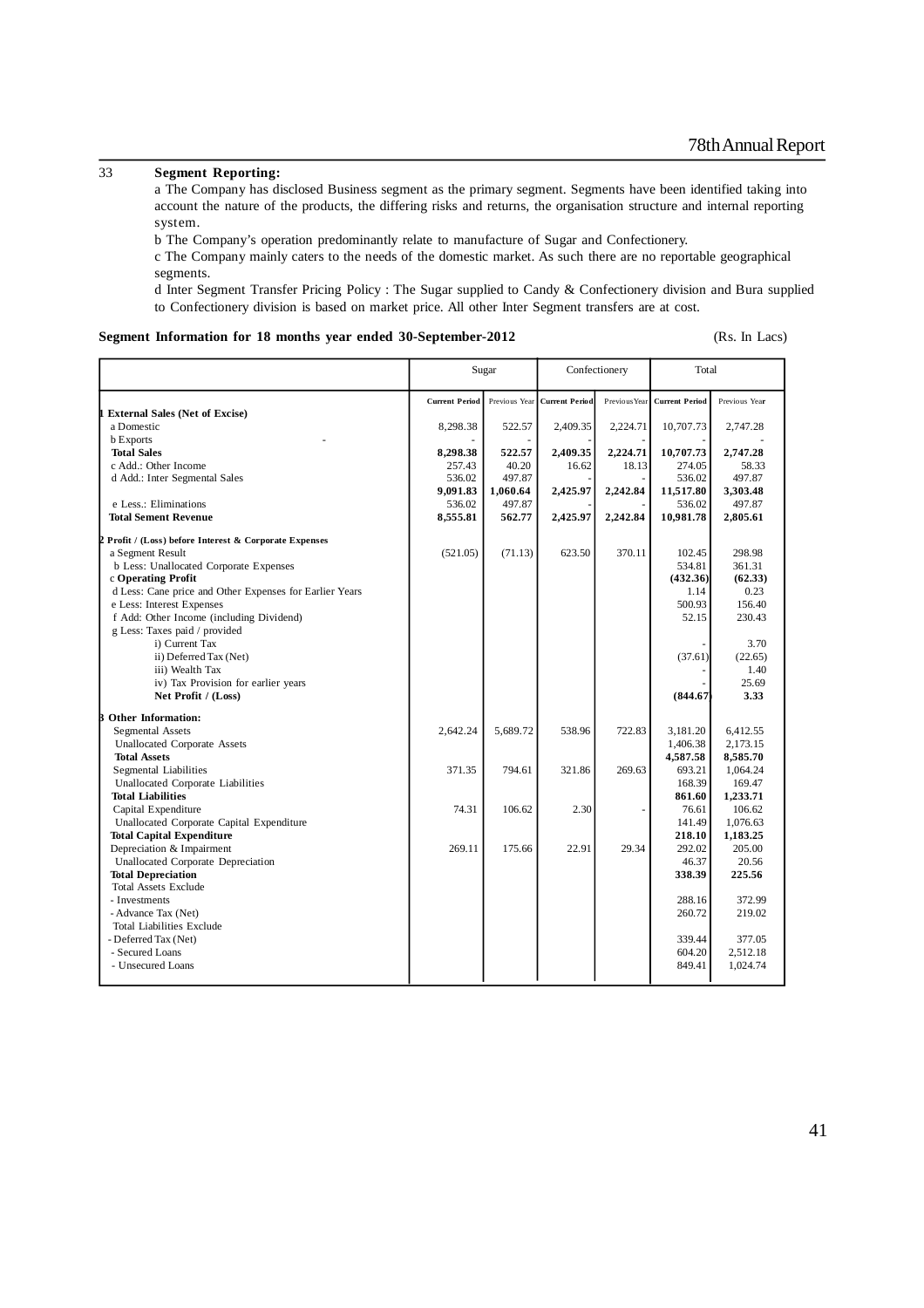#### **Notes forming part of the financial statements**

#### 34 **Related Party Disclosures: A. Associate Companies** Lanica Financial Services Limited Associate Company<br>Carina Finvest Limited Associate Company Carina Finvest Limited Asscociate Company Acrow India Limited<br>
Mr. Harshavardhan B Doshi<br>
Chairman & Managing Director **B. Key Management Personnel Mr. Harshavardhan Mr. Nihal H Doshi Chairman B Director Chairman B Director Chairman B Mr. Nihal H Doshi** Mr. Nihal H Doshi<br>
Mrs. Lamya H Doshi<br>
Spouse of Chairman & Managing Director **C. Relative of Key managerial personnel Mrs. Lamya H Doshi Miss Carina H Doshi** Daughter of Chairman & Managing Director

(Rs. In Lacs)

|                                                                                                                             | Associate Companies                 |                          | Key Management Perssonnel           |                                    | Relative of Director                                      |      |
|-----------------------------------------------------------------------------------------------------------------------------|-------------------------------------|--------------------------|-------------------------------------|------------------------------------|-----------------------------------------------------------|------|
|                                                                                                                             | <b>Current Period Previous Year</b> |                          | <b>Current Period Previous Year</b> |                                    | <b>Current Period</b> Previous Year                       |      |
| 1 Purchase of Goods / Spares<br>2 Sale of Goods<br>3 Rendering of services                                                  | 1.75<br>3.44<br>5.76                | 3.81<br>5.70             |                                     | $\overline{\phantom{a}}$           |                                                           |      |
| 4 Receiving of Services<br>5 Purchase of Fixed Assets                                                                       | 26.21                               | 13.32                    |                                     | ٠<br>$\overline{\phantom{a}}$      | ٠<br>$\overline{\phantom{a}}$                             |      |
| 6 Sale of Fixed Assets<br>7 Reimbursement of Expenses<br>8 Amount received towards Deputation of Staff                      | 0.74<br>87.22                       | 1.11<br>51.33            |                                     | ٠<br>٠<br>$\overline{\phantom{a}}$ | ٠<br>٠                                                    |      |
| 9 Royalty received<br>10 Rent Received                                                                                      | 0.83                                | 0.55                     |                                     |                                    |                                                           |      |
| 11 Rent paid<br>12 Outstanding balance in Current Assets, & Loan & Advance<br>13 Outstanding balance in Current Liabilities | 30.32<br>88.54<br>13.63             | 27.80<br>134.85          |                                     | $\overline{\phantom{a}}$           | $\overline{\phantom{a}}$<br>$\overline{\phantom{a}}$<br>٠ |      |
| 14 ICD received during the period<br>15 ICD repaid during the period                                                        | 155.00<br>220.00                    | 140.00                   |                                     |                                    |                                                           |      |
| 16 ICD balance at the end of the period<br>17 Interest paid on ICDs during the period<br>18 Dividend paid during the period | 175.00<br>36.88<br>25.04            | 240.00<br>16.85<br>25.04 | 1.55                                | 1.55                               | $\overline{\phantom{a}}$                                  |      |
| 19 Dividend Received<br>20 Remuneration paid                                                                                | 0.88                                | 0.88                     | 93.76                               | 41.77                              | $\overline{\phantom{a}}$<br>$\sim$                        | 1.18 |

35 Lease Rentals:

a) Future lease rentals payable within one year in respect of premises taken on lease Rs.12.00 Lacs. (Previous Year Rs. 24.93 Lacs)

b) Rent includes payment of lease rent in respect of premises of Rs.30.32 Lacs.(Previous Year Rs. 24.93 Lacs) c) General Description of Lease Terms:

Lease rentals are recognised on the basis of agreed terms

Assets are taken on lease for a period of 12/ 33/ 60 months

36 Earnings per Share (EPS)

|                                                                                           | <b>Current Year</b> | Previous Year |
|-------------------------------------------------------------------------------------------|---------------------|---------------|
| a) Profit computation for both Basic & Diluted Earnings per Share of Rs. 50/- each        |                     |               |
| Net Profit / (Loss) as per Profit & Loss Account available for EquityShareholders         | (844.65)            | 3.33          |
| b) Weighted Average number of Equity Shares for EPS computation (for Basic & Diluted EPS) | 68,000.00           | 68,000.00     |
| c) EPS (Weighted Average in Rs.) (Basic $\&$ Diluted)                                     | (1.242.13)          | 4.90          |
|                                                                                           |                     |               |

37 Since current reporting period is of 18 months, previous figures are not comparable with current reporting period

As per our report of even date Chartered Accountants Firm Registration # 109208W

Partner Director Membership No. 124082 Mumbai Mumbai  $07-\text{Nov-12}$   $07-\text{Nov-12}$  $42$ 

**For V. SANKAR AIYAR & CO** For and on behalf of the Board of Directors

**H. B. Doshi N. H. Doshi** Chairman & Managing Director Executive Director

**Arvind Mohan A. S. Ashtekar**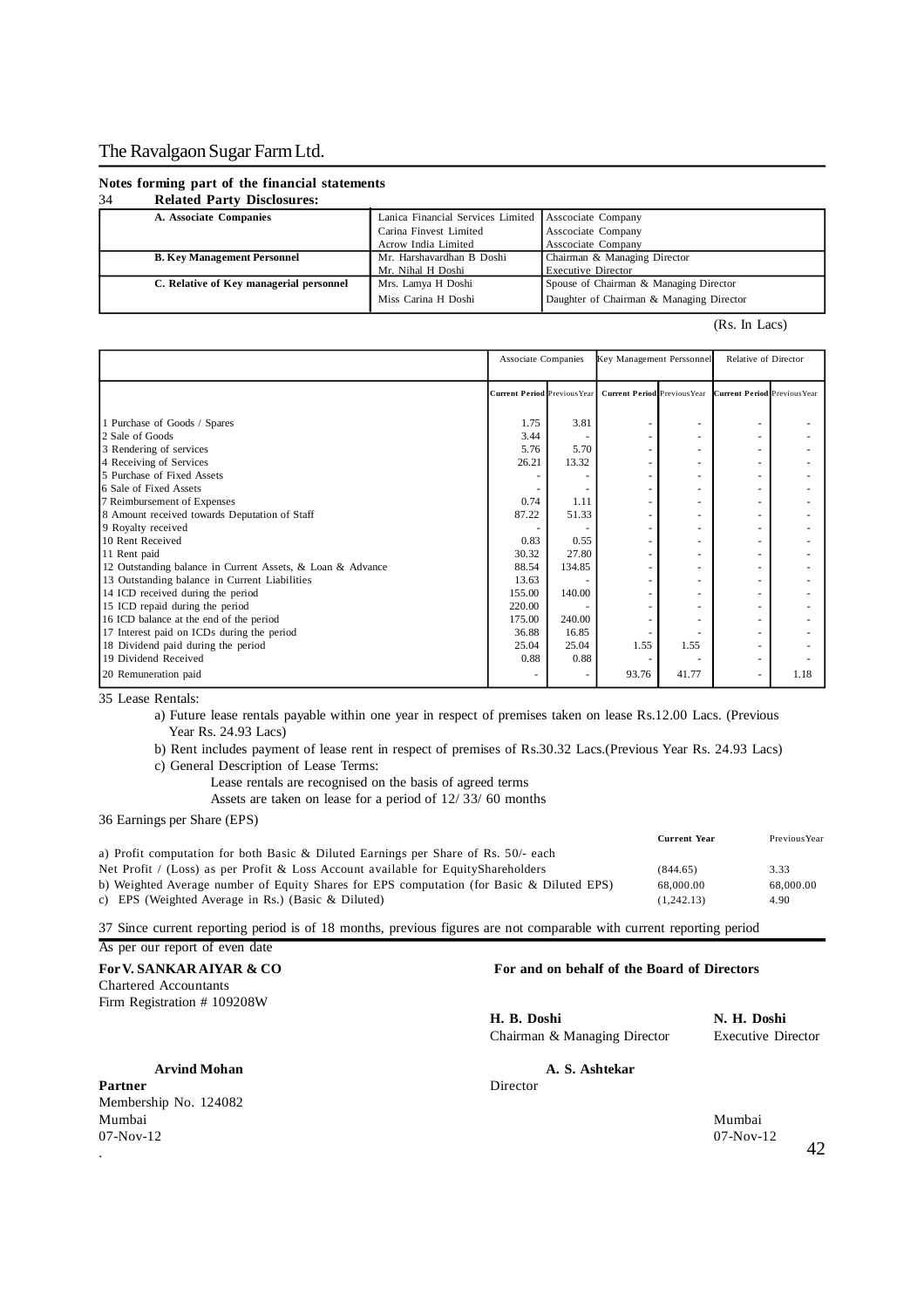### **Financial Snapshot**

### **Rs. in lacs**

|                       |               |                              |          | <b>Fixed Assets</b> |                             |                   |               | <b>Dividend</b> |
|-----------------------|---------------|------------------------------|----------|---------------------|-----------------------------|-------------------|---------------|-----------------|
|                       | <b>Equity</b> | Reserves &<br><b>Surplus</b> | Gross    | <b>Net</b>          | <b>Sales</b>                | <b>Net Profit</b> | <b>Amount</b> | $\frac{0}{0}$   |
| 1994-95               | 34.00         | 1003.29                      | 3373.43  | 2618.16             | 4406.48 248.00              |                   | 13.60         | 40%             |
| 1995-96               | 34.00         | 1254.18                      | 3576.56  | 2638.94             | 7042.19                     | 301.89            | 17.00         | 50%             |
| 1996-97               | 34.00         | 1282.22                      | 3646.24  | 2484.62             | 12507.82                    | 46.75             | 17.00         | 50%             |
| $\vert$ [ 18 months ] |               |                              |          |                     |                             |                   |               |                 |
| 1997-98               | 34.00         | 1605.86                      | 3678.64  | 2355.72             | 8749.39                     | 342.33            | 17.00         | 50%             |
| 1998-99               | 34.00         | 1965.98                      | 3931.38  | 2413.07             | 9345.84                     | 358.99            | 17.00         | 50%             |
| 1999-2000             | 34.00         | 2509.95                      | 4224.84  |                     | 2507.43   10241.07          | 585.45            | 34.00         | 100%            |
| 2000-01               | 34.00         | 2671.94                      | 4879.781 |                     | 2917.06   10083.86   199.46 |                   | 34.00         | 100%            |
| 2001-03               | 34.00         | 1694.41                      | 5089.23  |                     | 2675.78 11411.74 (488.87)   |                   |               |                 |
| $\vert$ [ 18 months ] |               |                              |          |                     |                             |                   |               |                 |
| 2003-04               | 34.00         | 1771.85                      | 5126.97  | 2469.09             | 5879.17                     | 96.62             | 17.00         | 50%             |
| 2004-05               | 34.00         | 2187.16                      | 5176.01  | 2298.69             | 6572.65   454.08            |                   | 34.00         | 100%            |
| 2005-06               | 34.00         | 2388.14                      | 5174.84  | 2102.97             | 4531.93 239.75              |                   | 34.00         | 100%            |
| 2006-07               | 34.00         | 2083.90                      | 5344.62  | 2126.54             | 4776.34 (304.25)            |                   |               |                 |
| 2007-08               | 34.00         | 2211.76                      | 5399.19  | 1904.80             | 6691.18   167.64            |                   | 34.00         | 100%            |
| 2008-09               | 34.00         | 2845.26                      | 5942.88  | 2222.10             | 9189.03 693.17              |                   | 51.00         | 150%            |
| 2009-10               | 34.00         | 3400.54                      | 5996.09  | 2069.32             | 6133.17 614.74              |                   | 51.00         | 150%            |
| 2010-11               | 34.00         | 3344.60                      | 7178.78  | 4119.36             | 2747.28                     | 3.33              | 51.00         | 150%            |